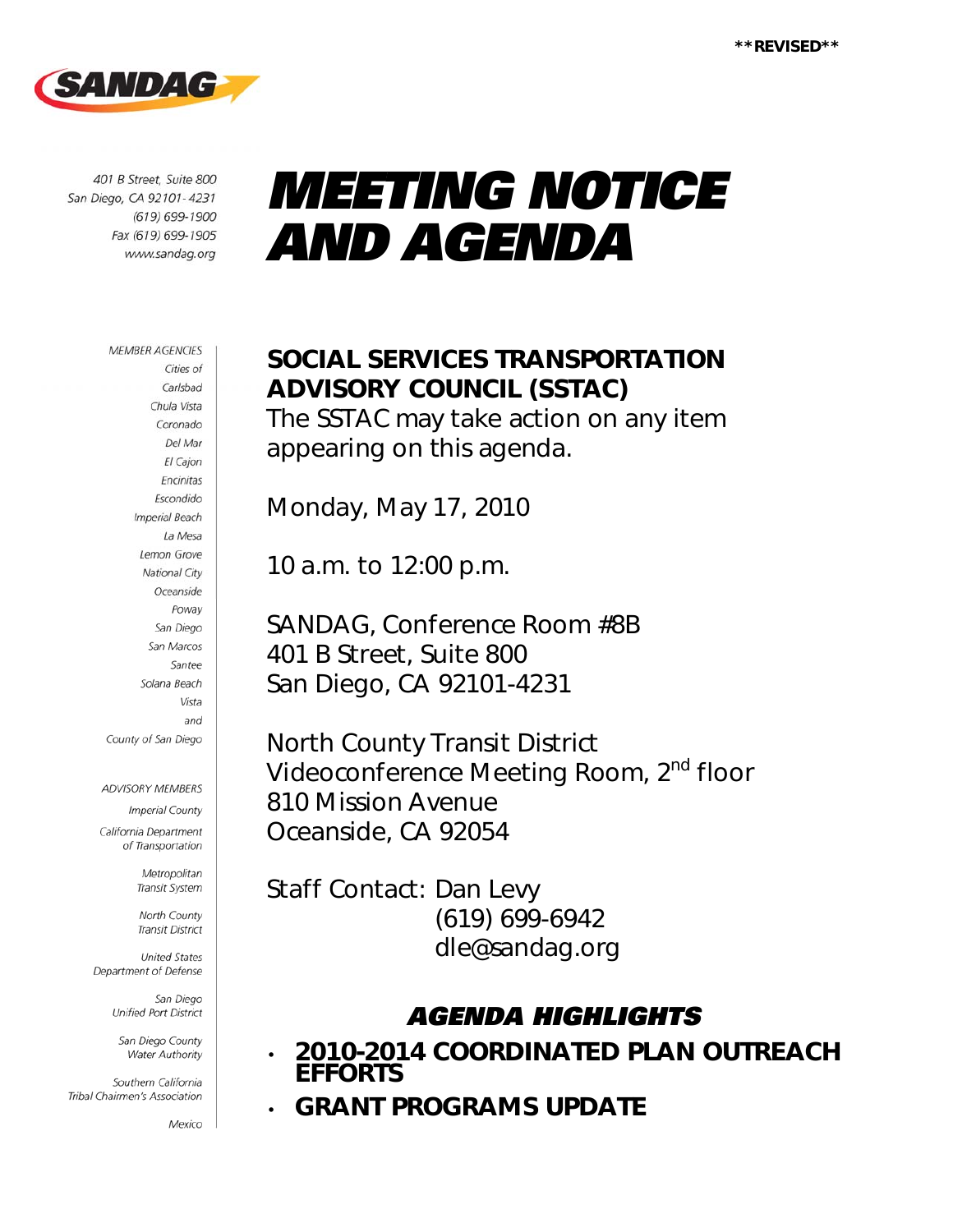SANDAG offices are accessible by public transit. Phone 1-800-COMMUTE or see www.sdcommute.com for route information.

*In compliance with the Americans with Disabilities Act (ADA), SANDAG will accommodate persons who require assistance in order to participate in SANDAG meetings. If such assistance is required, please contact SANDAG at (619) 699-1900 at least 72 hours in advance of the meeting.* 

*To request this document or related reports in an alternative format, please call (619) 699-1900, (619) 699-1904 (TTY), or fax (619) 699-1905.*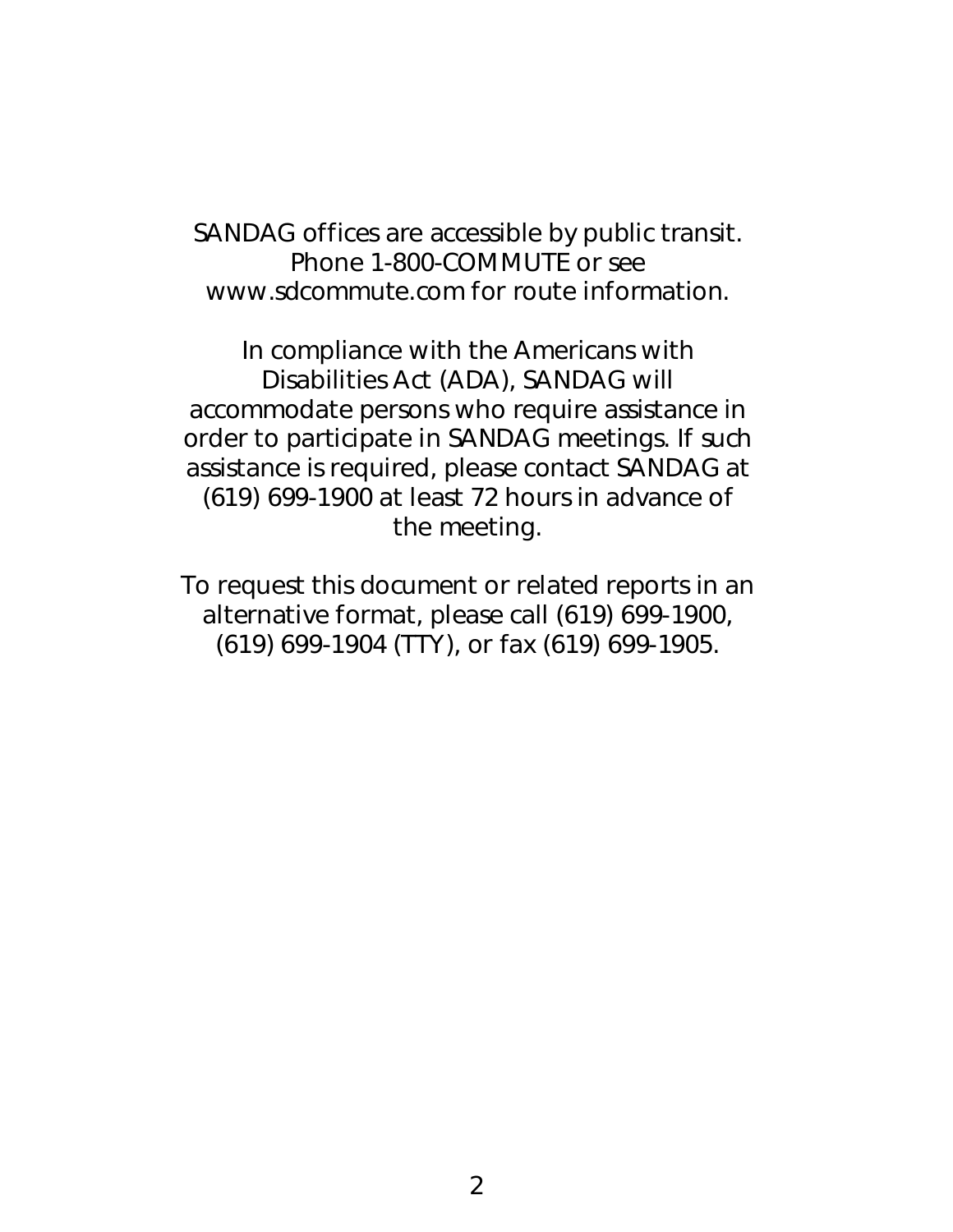## SOCIAL SERVICES TRANSPORTATION ADVISORY COUNCIL (SSTAC)

Monday, May 17, 2010

## ITEM # RECOMMENDATION

1. INTRODUCTIONS

#### +2. APPROVAL OF THE MEETING SUMMARY OF MARCH 15, 2010 APPROVE

The Council is asked to review and approve the March 15, 2010, meeting minutes.

## 3. PUBLIC COMMENT COMMENT

Members of the public shall have the opportunity to address the Council on any issue within the jurisdiction of the Council. Speakers are limited to three minutes each.

#### 4. CHAIRPERSON'S REPORT & COMMITTEE MEMBER COMMENTS INFORMATION

The Chairperson and council members will report on issues of interest to the Council.

## 5. STAFF REPORT INFORMATION

Staff will report on items of interest to the Council.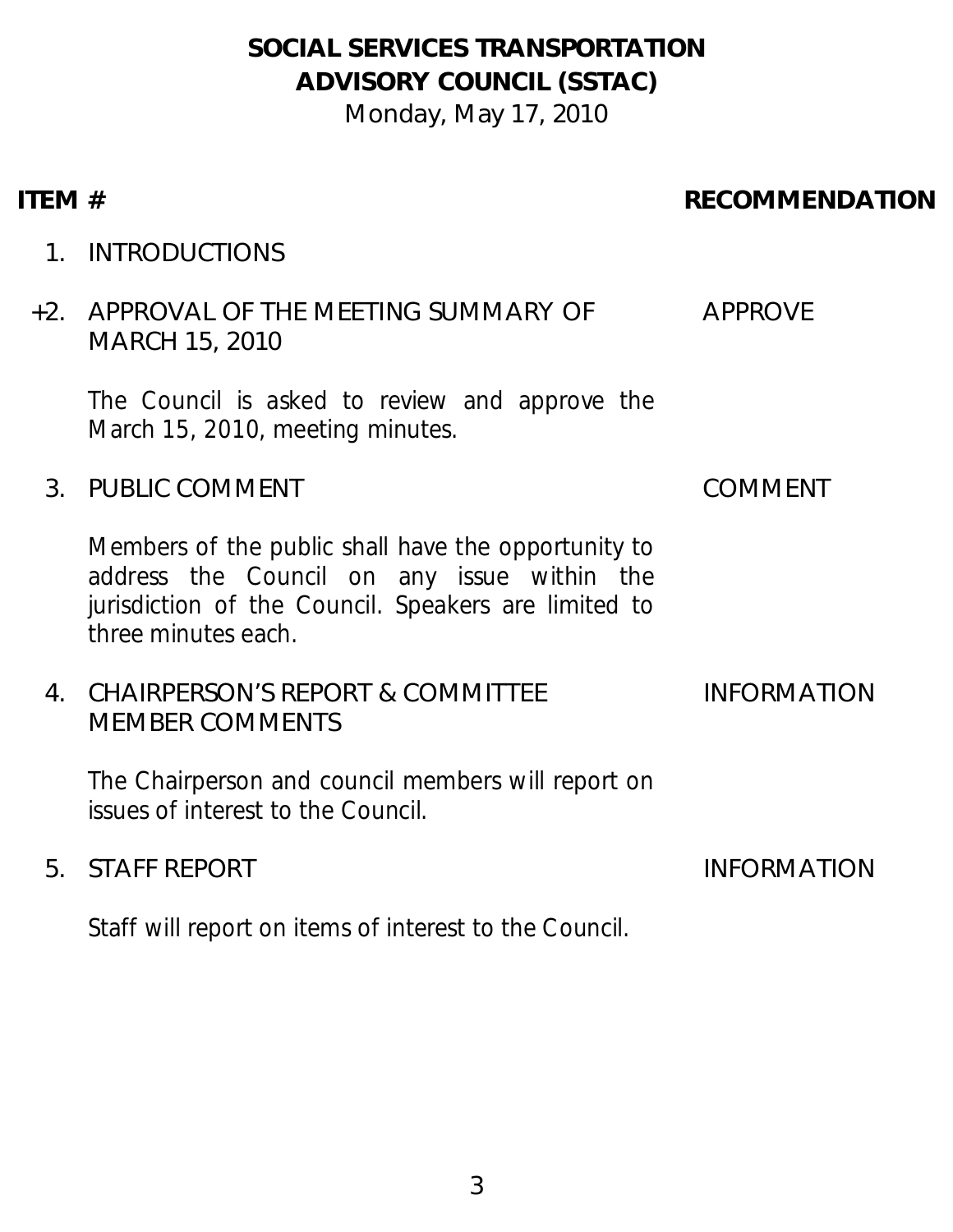#### 6. 2010-2014 COORDINATED PLAN OUTREACH EFFORTS **DISCUSSION**

Staff will discuss the current outreach efforts to explore the unmet transportation needs in the rural areas of San Diego County, which will be incorporated into the 2010-2014 Coordinated Plan update.

## 7. COMPASS CARD UPDATE INFORMATION

Staff will present an update on the regionwide implementation of the Compass Card – the new smart card for transit passes.

## +8. GRANT PROGRAMS UPDATE INFORMATION

Staff will provide an update on grant funding available in FY 2010-2011 and present a tentative competitive grant process schedule for the Job Access and Reverse Commute (JARC), New Freedom, and *TransNet* Senior Mini-Grant programs.

## +9. JARC AND NEW FREEDOM EVALUATION CRITERIA AND FEDERAL REPORT

Staff will present a draft report to the Transportation Committee on the evaluation criteria and the Federal Transit Administration (FTA) report of JARC and New Freedom projects in operation during Federal Fiscal Year 2009.

INFORMATION

## ITEM # RECOMMENDATION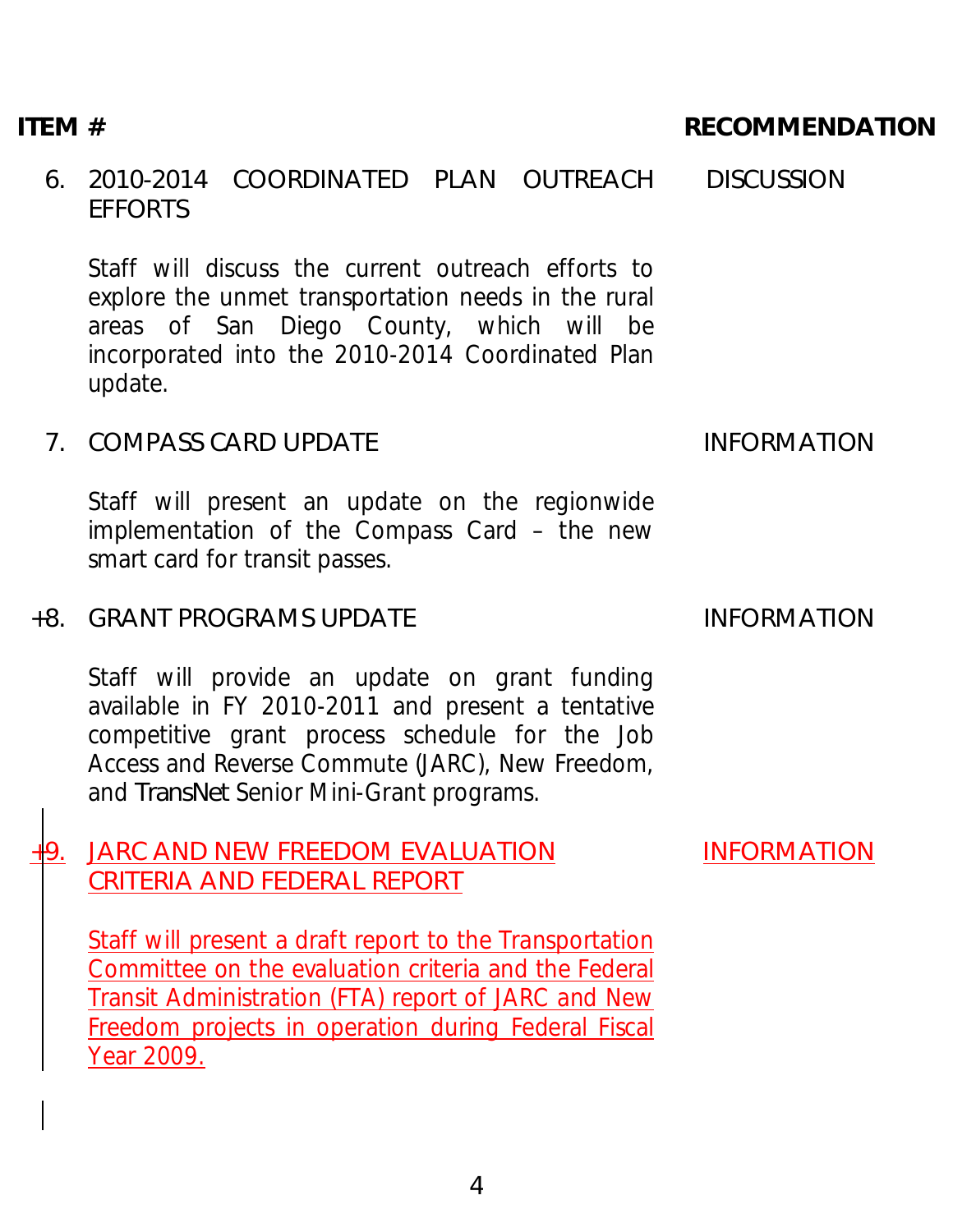## ITEM # RECOMMENDATION

#### $+10$ 9. SSTAC CHARTER REVISION AND MEMBERSHIP ROSTER

The Council is asked to accept the proposed updates to the SSTAC charter and membership roster and recommend for approval to the Transportation Committee.

#### +11 0. RIDERSHIP REPORT ACCEPT

The SSTAC will review, discuss, and accept the ridership report for 2008-2009.

## 124. TRANSIT OPERATORS UPDATE INFORMATION

Representatives from Metropolitan Transit System (MTS) and North County Transit District (NCTD) will provide an update on their fiscal status, proposed service changes, and any notable activity.

#### 132. FULL ACCESS AND COORDINATED TRANSPORTATION (FACT) UPDATE INFORMATION

The Council will be introduced to the new Executive Director of FACT and hear a verbal report regarding the direction of the agency.

## 143. ADJOURNMENT ADJOURN

The next SSTAC meeting is scheduled for Monday, July 19, 2010.

+ next to an item indicates an attachment

ACCEPT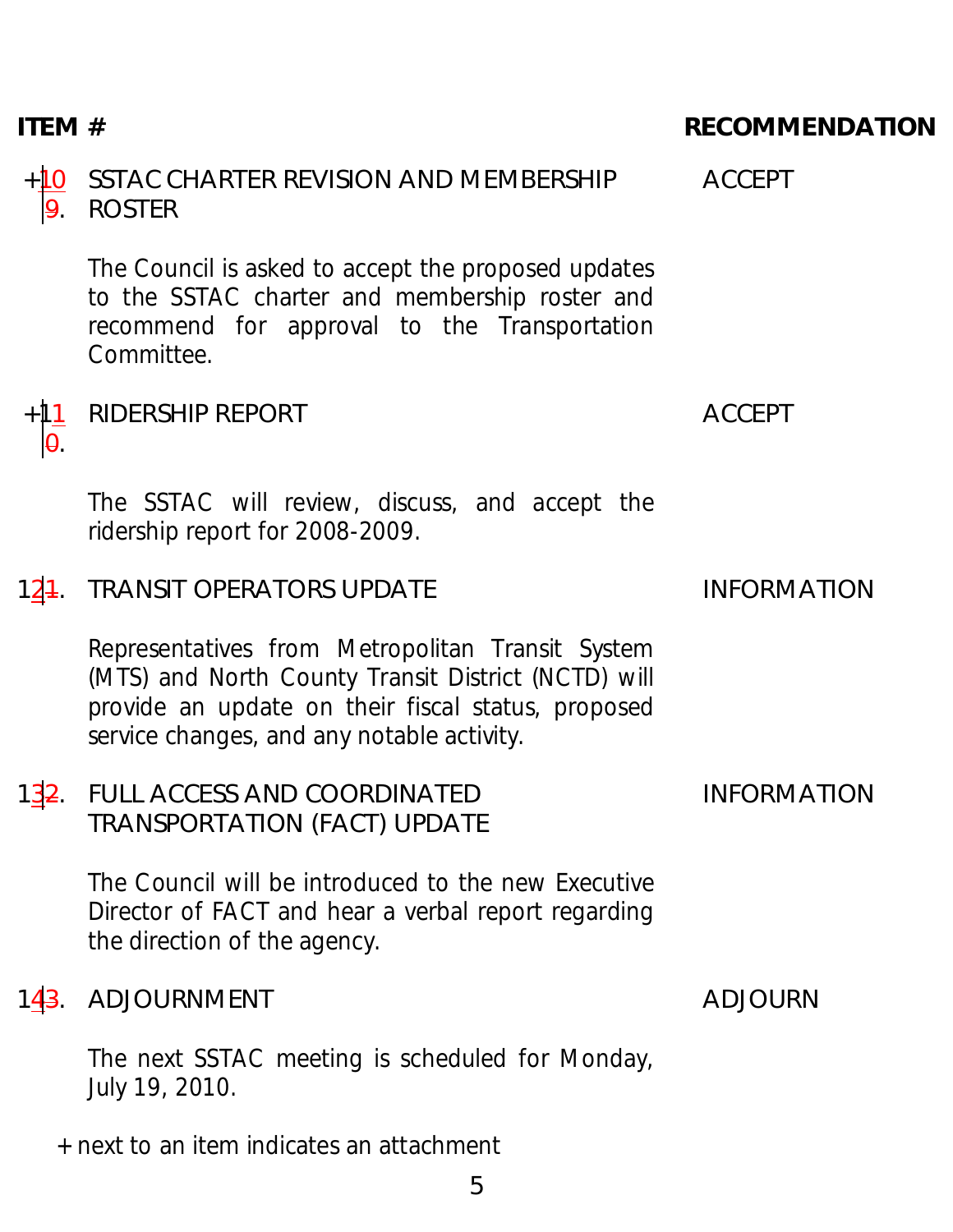## **SOCIAL SERVICES TRANSPORTATION ADVISORY COUNCIL (SSTAC)**

# May 17, 2010 **AGENDA ITEM NO.:** 2

## **Action Requested: APPROVE**

MEETING SUMMARY FOR MARCH 15, 2010 File Number 3001100

## **Attendance for March 15, 2010:**

| <b>NAMES</b>             | <b>AGENCY</b>                                      |
|--------------------------|----------------------------------------------------|
| David Jackson            | Citizen Member                                     |
| <b>Sharlene Ornelas</b>  | Citizen Member                                     |
|                          |                                                    |
| <b>Jackson Alexander</b> | Citizen Member                                     |
| Clive Richard            | Citizen Member                                     |
| Floyd Willis (Chair)     | &<br>Independence<br>Aging                         |
|                          | Services                                           |
| <b>Alane Haynes</b>      | NCTD                                               |
| Mac McGee                | Congregations                                      |
|                          | Together                                           |
| Pete d'Ablaing           | SANDAG                                             |
| <b>Scott Transue</b>     | MTS                                                |
| <b>Connery Cepeda</b>    | Caltrans                                           |
| Dan Levy                 | SANDAG                                             |
| Oswaldo Perez            | SANDAG                                             |
| Dillon Miner             | SANDAG                                             |
| <b>Anthony Ferguson</b>  | San Diego Regional Center                          |
| Beth Butler-Arreola      | <b>Deaf Community Services</b>                     |
| <b>Philip Trom</b>       | SANDAG                                             |
| Brian Lane               | SANDAG                                             |
| Dean Hiatt               | SANDAG                                             |
| <b>Bethany Garretson</b> | SANDAG                                             |
| Anne Steinberger         | SANDAG                                             |
| <b>Brent Boyd</b>        | MTS                                                |
| Brenda Bothel            | Jewish Family Services                             |
| LaVonna Connelly         | Ramona fransportation<br>Action Committee          |
|                          |                                                    |
| Lois Knowlton            | Care Health<br>Adult<br><sup>-</sup> Day<br>Center |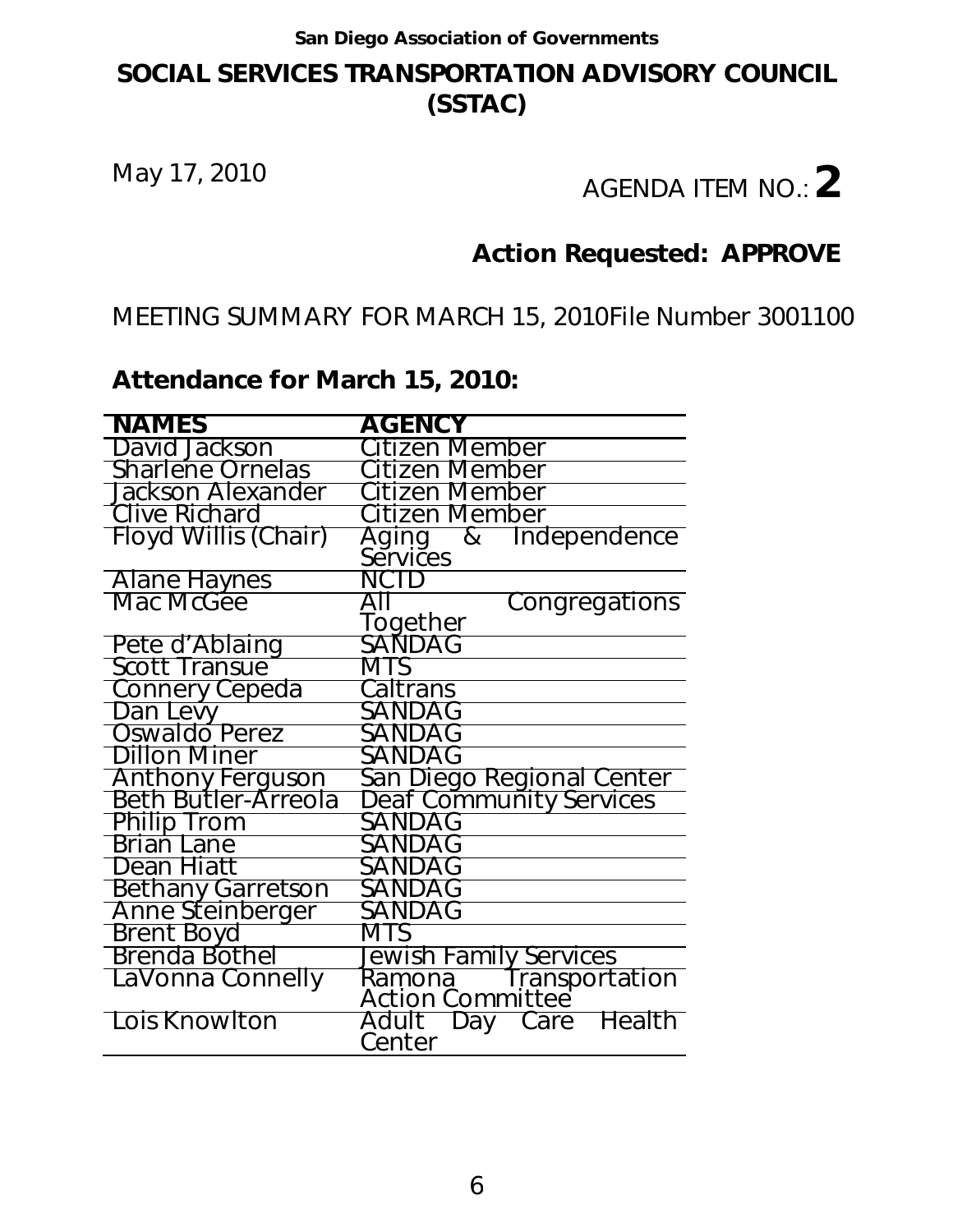## **1. INTRODUCTIONS**

Oswaldo Perez, SSTAC staff liaison, called the meeting to order and introductions were made.

## **2. ELECTION OF VICE CHAIR**

Mr. Perez announced a request from Max Calder, outgoing Vice Chair of SSTAC, to ask the Council that his replacement as FACT Executive Director assume the role of SSTAC Vice Chair beginning May 17, 2010, until the end of the Vice Chair term in August. Mr. Perez mentioned that Mr. Calder had full confidĕnce in his replacement for the role of SSTAC Vice Chair.

Floyd Willis, SSTAC Chair, arrived.

Chair Willis reiterated that it was the decision of the Council to decide the Vice Chair. He opened the floor to nominations for Vice Chair for the remainder of Mr. Calder's term.

Sharlene Ornelas, citizen member, nominated Alane Haynes for SSTAC Vice Chair.

Ms. Haynes did not accept the nomination for reasons she could not state at the time.

Clive Richard, citizen member, nominated himself.

Chair Willis closed the nominations.

Mr. Richard was approved unanimously as SSTAC Vice Chair through a roll-call vote of the Council.

## **3. APPROVAL OF JANUARY 20, 2010, MEETING SUMMARY**

Ms. Ornelas motioned to adopt the minutes as written.

Ms. Haynes corrected a statement on page 10, changing "Senior Transit Bike Coordinator" to "Senior Transit Buddy" Coordinator." She also corrected the number of individuals trained as the number of individuals who have received information.

Ms. Ornelas motioned to approve the minutes as corrected and was approved unanimously by a roll-call vote of the Council.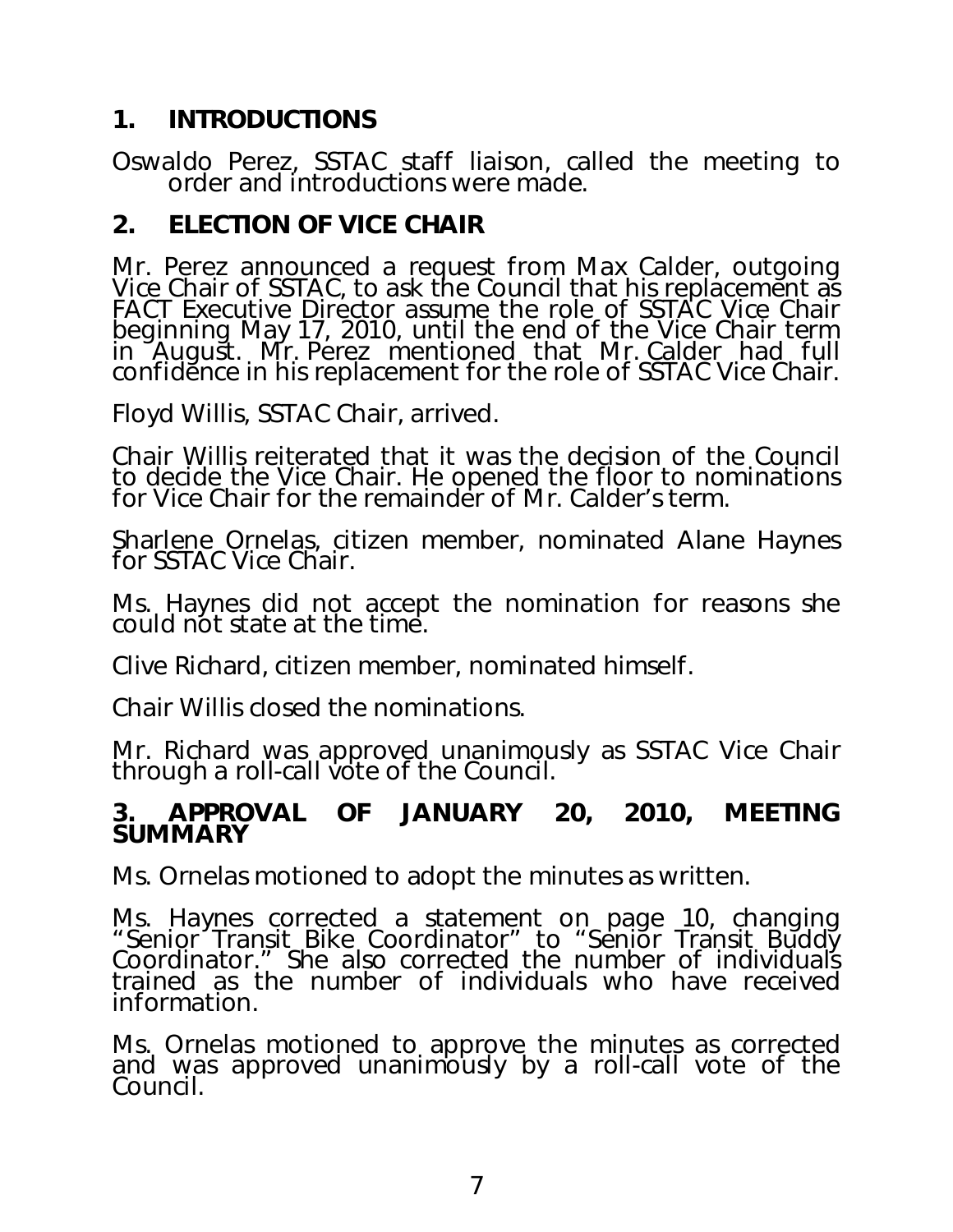## **4. PUBLIC COMMENT**

Lois Knowlton, Adult Day Care Center, introduced herself and her role on the 2050 Regional Stakeholders Working Group. She distributed an informational flyer.

### **5. CHAIRPERSON'S REPORT AND COMMITTEE MEMBER COMMENTS**

Ms. Ornelas noted that for detours, means of accessibility comparable to ADA need to apply to the shuttle or charter bus vehicles and when transferring to another mode.

Chair Willis noted that this was a policy expectation and was not an issue of ADA compliance. It seems more of a performance monitoring measure. He advised that issues like this should be addressed directly to the transit provider and to follow their appeals process.

Mr. Olszanicky noted that he will follow up on that issue for NCTD.

## **6. STAFF REPORT**

Mr. Perez reminded the Council of the La Mesa Transportation & Mobility Expo, which takes place on Thursday, June 17, 2010, from 10:00 a.m. to 1:30 p.m. at the La Mesa Community Center. He distributed an event flyer for the Expo. The planning committee for the Expo met on March  $g_{\rm h}^{\rm th}$  and will meet twice more on May 3<sup>rd</sup> and June 7<sup>th</sup>. Shuttle transportation will be available as looped service around the four main Expo sites and to the La Mesa trolley station. Jewish Family Services will be assisting with shuttle service. Senior volunteer patrol will be on-site. The Expo will feature several demonstrations and presentations including MTS services for seniors and disabled, community walkability, and the Car-Fit program.

Chair Willis asked if there had been previous Transportation & Mobility Expos put together by the City of La Mesa. Mr. Perez noted that in years prior, a similar Expo for Housing was held. Mr. Transue noted that he and Mr. Calder attended a Transportation & Mobility Expo in La Mesa a few years ago.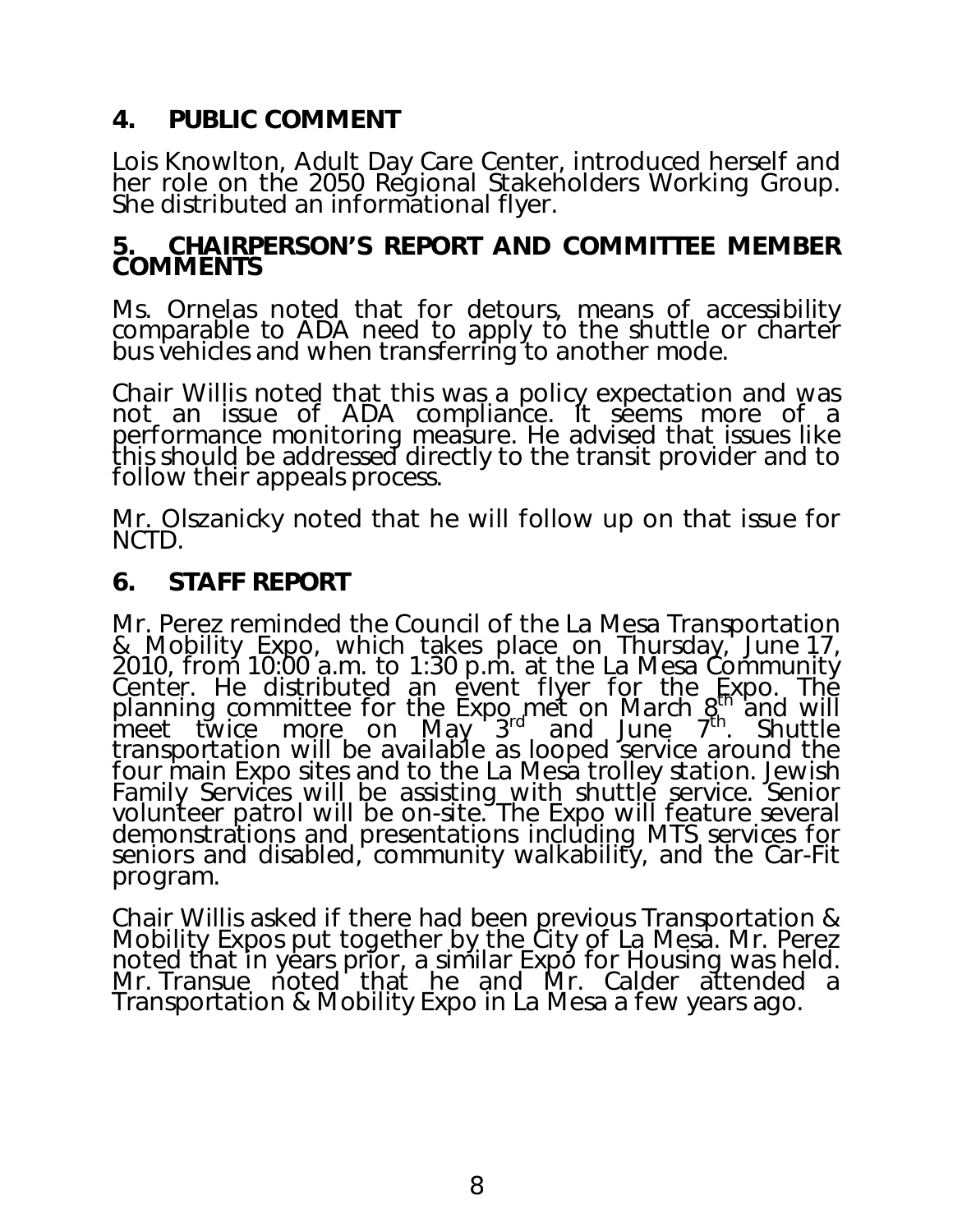### **7. SSTAC DRAFT CHARTER REVISION AND MEMBERSHIP ROSTER**

Chair Willis noted that he worked with staff at an earlier juncture to develop the proposed charter revisions. Staff also worked with its legal counsel in developing the proposed revision language.

The first revision was to more clearly identify the citizen member positions as at-large. The next revisions were to create a clearer distinction between voting and alternate atlarge citizen members to detail the privilege of voting. The last revisions detail cond[itions and](mailto:dhi@sandag.org) methods on how to declare a position vacant and assign an individual or agency within the capacity of SSTAC.

Chair Willis directed the attention to the last paragraph of the proposed language where it states that *"The Chairperson may then assign an agency within the same category of social service providers to complete the remainder of th[e term."](mailto:dmin@sandag.org)*

Mr. Richard asked if there was a list of eligible social service providers by category. Staff will work on making a list available to the Council.

Chair Willis asked when these conditions would be considered in effect.

Mr. Perez clarified that this was the first reading of the item up for discussion and would be brought back for the Council's recommendation to the Transportation Committee in May. It would be adopted upon the Transportation Committée's approval of the revised charter, which may occur as early as July.

Beth Butler-Arreola, Deaf Community Services, thought the proposed attendance requirements were fair.

Ms. Ornelas inquired about at-large citizen members who also hold office as Chair or Vice Chair. Mr. Richard, who was recently elected Vice Chair, may at some point become an alternate at-large citizen member without the privilege of voting.

Chair Willis wanted clarity as to whether an at-large citizen member needs to be a voting member to be elected Chair or Vice Chair of SSTAC. Staff will consult with SANDAG legal counsel on this matter.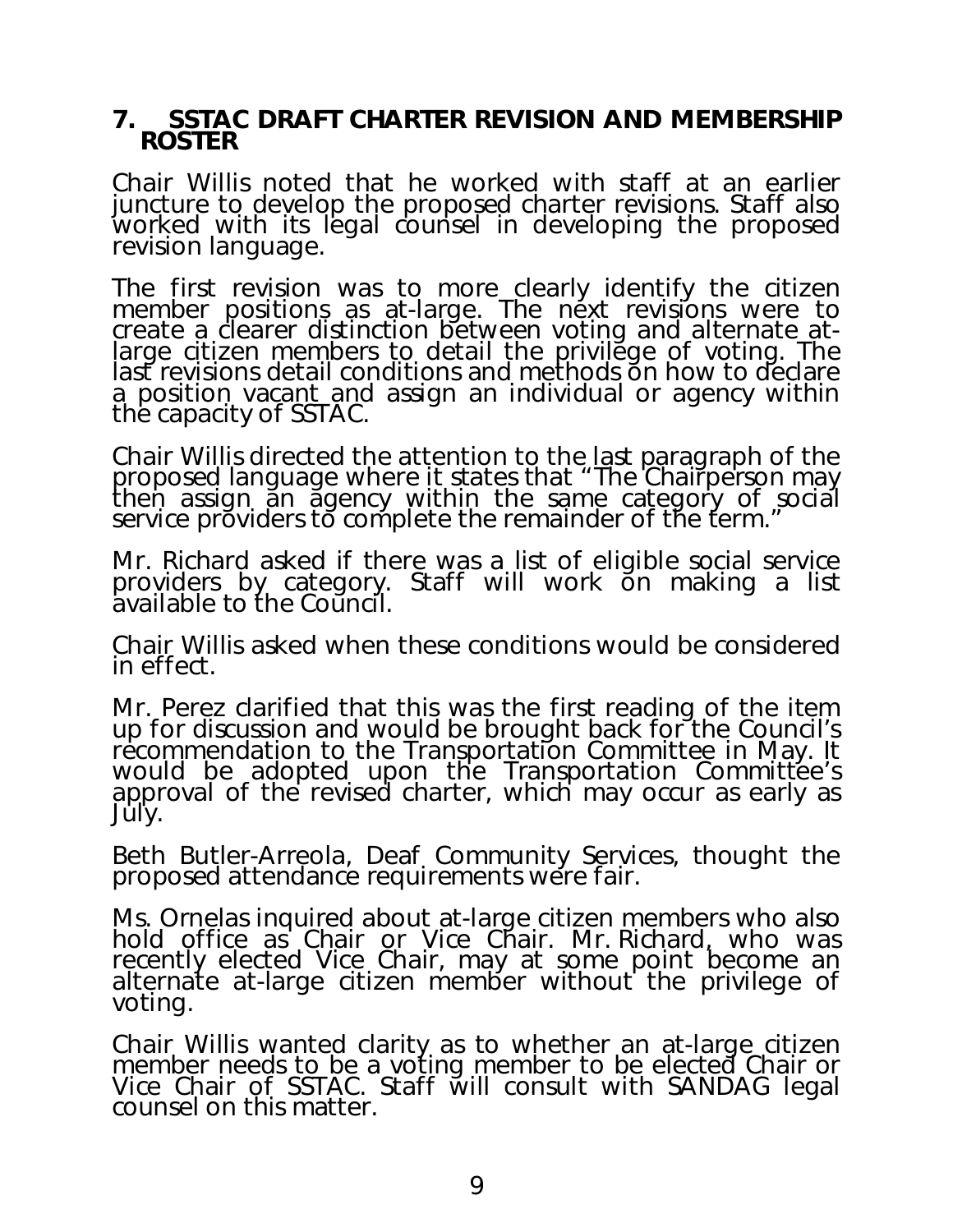Ms. Ornelas requested a contact roster of all Council members. Pete d'Ablaing noted that a contact list existed for the TAAC. Dan Levy, SANDAG, informed the Council that staff could develop a contact list to distribute to all members.

Alane Haynes, NCTD, asked about members who may have more than three consecutive excused absences. Mr. Levy and<br>Chair Willis noted that absences following the third consecutive excused absence will not be excused.

Mr. Perez reminded the Council that this is a discussion item, but will return in a final draft as an approval item at the May 17, 2010, meeting for recommendation to the Transportation Committee.

## **8. BAYSHORE BIKEWAY**

Dean Hiatt and Bethany Garretson, SANDAG, presented on segments of the Bayshore Bikeway project. He distributed project design sheets to the Council, staff, and members of the public.

On Sheet #8 of the handout, Chair Willis asked if the highlighted area was a bike lane or bike path. Mr. Hiatt responded that it was a bike path. Ms. Ornelas noted that if the bike path is also a shared pedestrian path, then the slope should be at maximum 8.33 percent. Ms. Garretson replied that the path is at a less steep 5 percent.

On Sheet #9 of the handout, Ms. Ornelas noted that the lowest rail needs to be six inches off the ground to be detectable by canes.

On Sheet #11, Ms. Ornelas asked if sight flares were needed with the truncated domes. Ms. Garretson noted that the truncated domes do not need sight flares since they lead into a signalized cross-path.

On Sheet #16, Ms. Ornelas asked if there needs to be a stop sign at the driveway. Mr. Hiatt would check with the city's traffic regulations. Ms. Garretson reiterated that all signage is visible.

Chair Willis inquired about the current status of this project. Mr. Hiatt mentioned that the project received environmental approval and that final design was at 90 percent.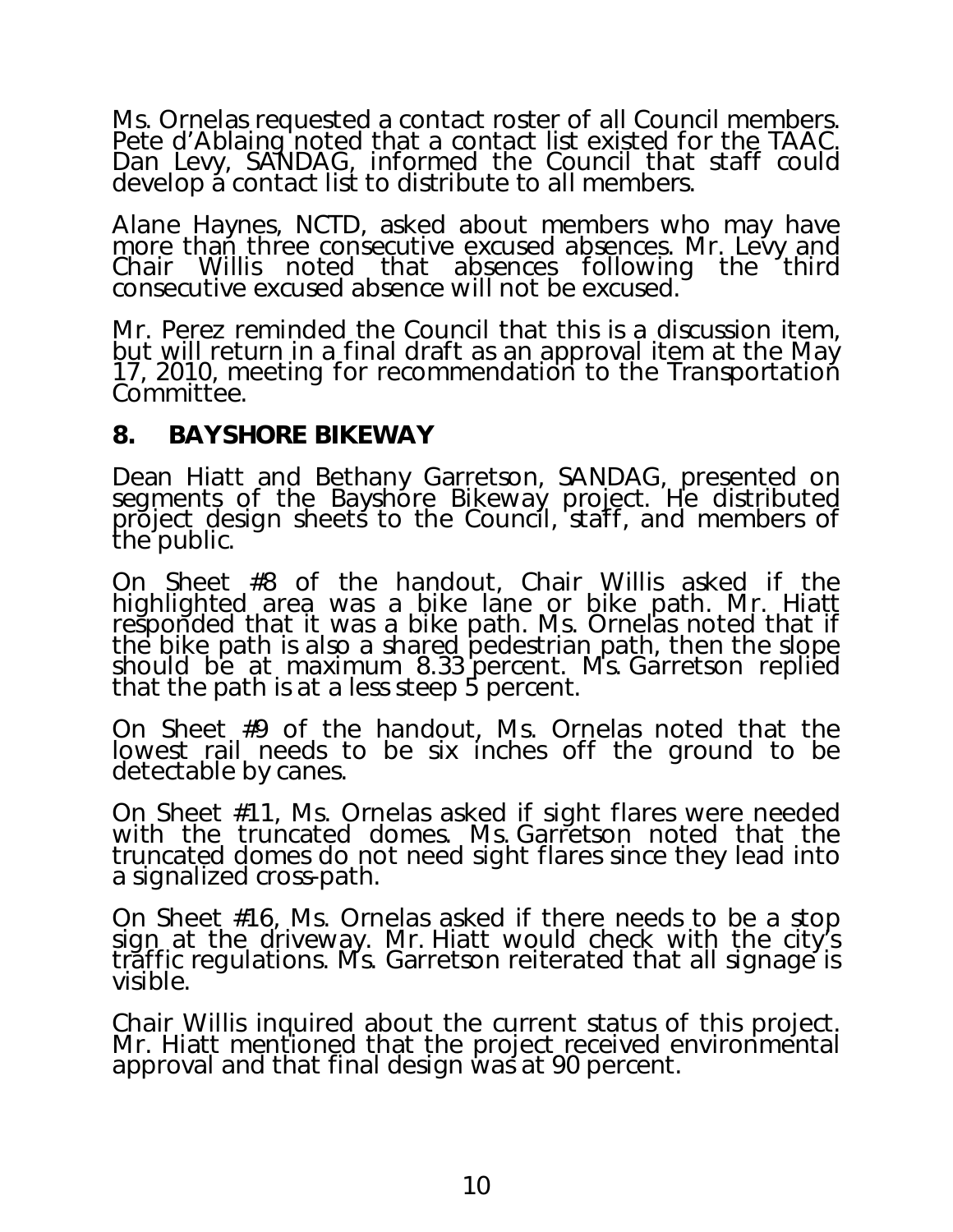In the interest of time, Chair Willis asked the presenters to move ahead to the Chula Vista segments of the bikeway.

On Sheets #25 and #27, Ms. Ornelas asked if the shoulder surfaces were tactile. Ms. Garretson replied that the shoulders were permeable concrete. On Sheet #27, Mr. Alexander asked if the warning or signal arms were also accompanied by tactile surfaces detectable by the blind.

On Sheet #19, Ms. Ornelas suggested using thermoplasts (four layers minimum) to quide the visually-impaired down the pedestrian path.

Dean Hiatt can be contacted at **dhi@sandag.org** or (619) 699-<br>6978.

## **9. 2010-2014 COORDINATED PLAN OUTREACH EFFORTS**

 Phil Trom, SANDAG, updated the Council on the rural survey efforts. Forty-six liaisons have been identified throughout the rural portions of the county. Several thousand paper surveys<br>were mailed out. An online survey is also now available. Those were mailed out. An online survey is also now available. Those interested in more information on the rural outreach efforts can contact Dillon Miner at **dmin@sandag.org** or (619) 699-<br>1954.

Mr. Trom announced that the results are expected to be tabulated and presented to the Council in the next few months. Outreach meetings will take place in May and draft chapters for SSTAC review are expected by June.

LaVonna Connelly, Ramona Transportation Action Committee, addressed a concern that the lack of a non-profit hub and transportation providers that are fully capable of receiving<br>funds to operate a project may be set back to rural outreach and grant opportunities. She noted that Ramona is currently experiencing this and it may be the case for other areas. She asked how this factor is considered when conducting the rural outreach and making funding recommendations.

Mr. Trom noted that through the outreach efforts, the hope is to effectively communicate the needs and perhaps bring in volunteer driver programs to the rural areas.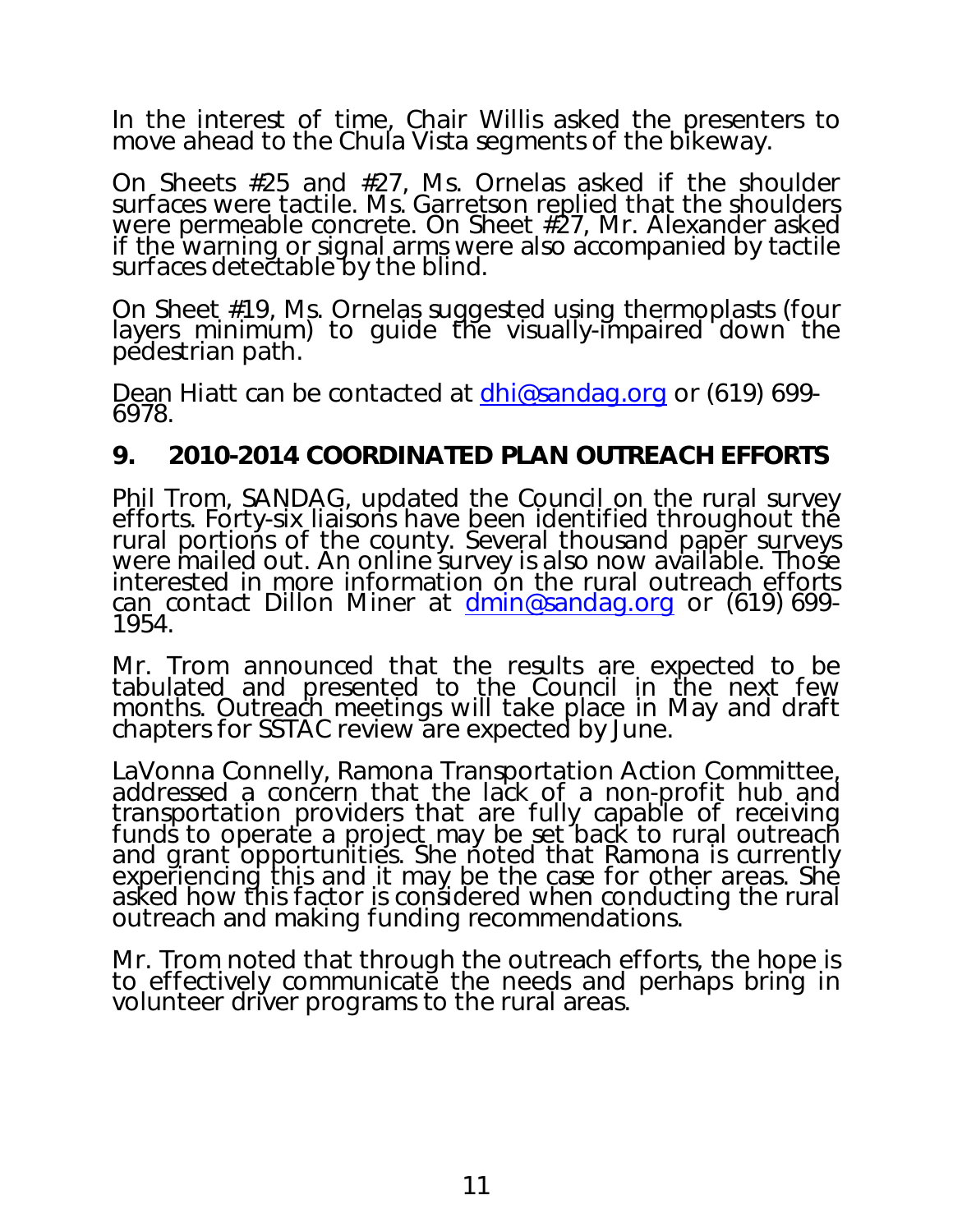## **12. COMPASS CARD UPDATE**

 Item 12 was taken early due to time constraints. Anne Steinberger, SANDAG, announced that the Compass Card is now sold at all 56 VONS retailers. Starting May 1, new Compass Cards will be charged a \$2 fee. This is to encourage Compass Card users to keep their card to reload their pass. The ticket vending machines (TVMs) will also become a tapping point for validation. SPRINTER and Breeze passes will be available on Compass Cards starting April 20<sup>th</sup> for May passes.

Ms. Ornelas inquired about the location where an individual can receive a Senior/Disabled/Medicare (SDM) pass. a Senior/Disabled/Medicare Ms. Steinberger noted that SDM passes can be purchased at The Transit Store and VONS with valid transit ID verification, and reloaded at the TVMs, VONS, The Transit Store, and online.

Ms. Ornelas asked what information can be used to purchase an SDM pass. Mr. Levy mentioned that an individual can bring one of these items for transit pass certification: an MTS or NCTD disabled ID card, Medicare Card with picture ID, or a State of California-issued receipt for a disabled parking permit.

The Compass Card update will be on the agenda throughout the year.

## **15. ADJOURNMENT**

Due to time constraints, Chair Willis postponed Item #10– Ridership Report, Item #11–Grant Programs Update, Item #13– Transit Operators Update, and Item #14–FACT Update. The meeting was adjourned at 11:54 a.m. The next SSTAC meeting is scheduled for Monday, May 17, 2010.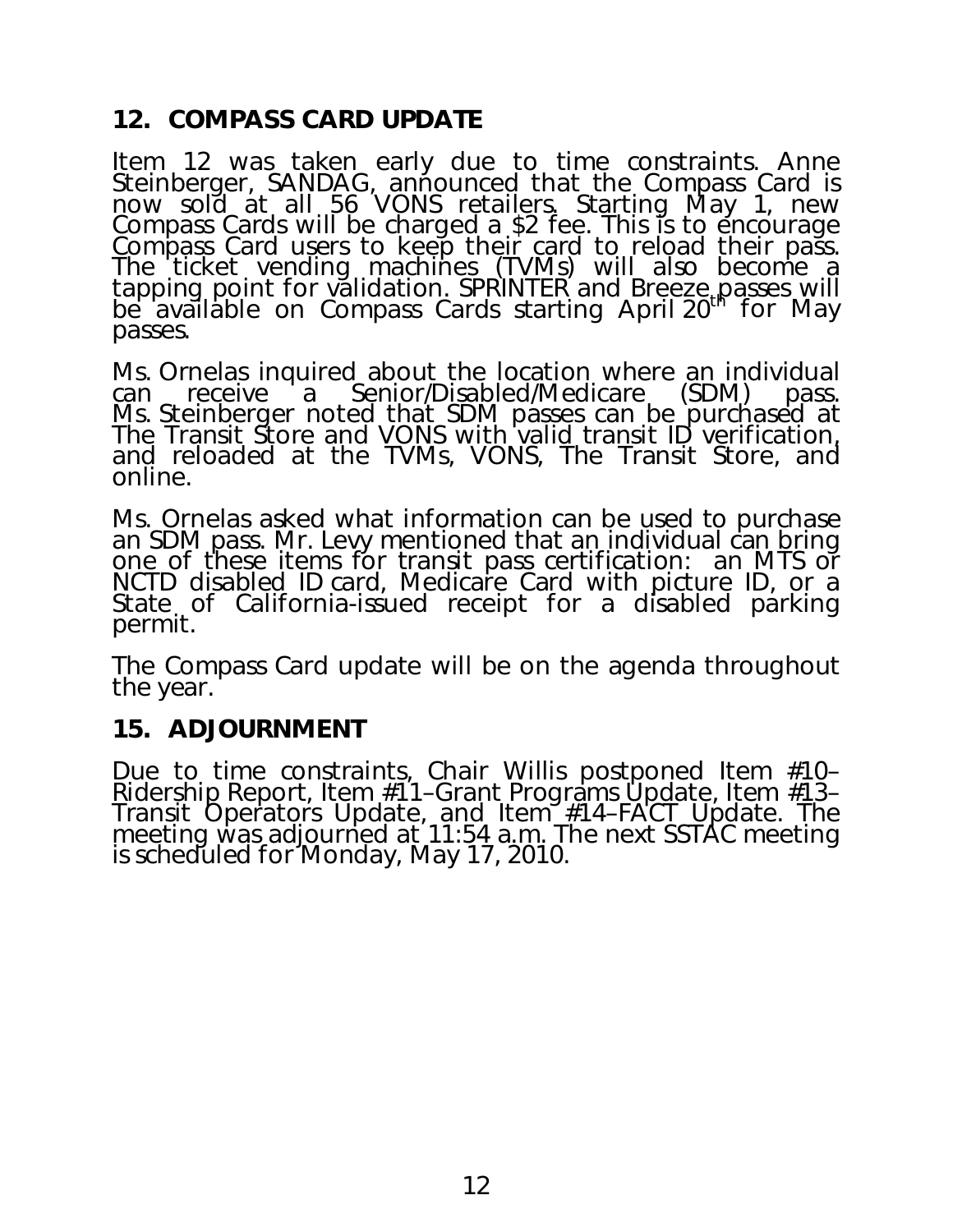# **Agenda Item No. 8 SSTAC May 17, 2010**

#### *TransNet* **Senior Mini-Grant, JARC, and New Freedom 2010-11 Competitive Process schedule**

| <b>Funding (as of 4/19/10)</b>        |              |                           | w/ SAFETEA-LU extension through FFY 10 <sup>2</sup>                 |
|---------------------------------------|--------------|---------------------------|---------------------------------------------------------------------|
| Job Access and Reverse Commute (JARC) | FY 10        | $$712,238$ <sup>1</sup>   | \$1,670,000                                                         |
| New Freedom (NF)                      | FY 10        | $$485.985$ <sup>1</sup>   | \$1,160,000                                                         |
|                                       |              |                           | <b>Estimated Project Oversight</b> <sup>5</sup>                     |
| Senior Mini-Grant (SMG)               | <b>FY 11</b> | $$1,056,845$ <sup>3</sup> | (\$37,000)                                                          |
|                                       | <b>FY 12</b> | $$1,074,793$ <sup>4</sup> | (\$38,000)                                                          |
|                                       | <b>FY 13</b> | $$1,093,467$ <sup>4</sup> | (\$39,000)                                                          |
| Elderly and Disabled (5310)           | FY 10        | \$5,499,895               | (Coordinate regional evaluation/scoring with the State<br>schedule) |

<sup>1</sup> Includes carryover; does not include 10% Less Admin.

<sup>2</sup> HIRE Act ("Jobs bill") includes SAFETEA-LU extension through the end of FFY 10. FTA apportionment figures are pending update.

<sup>3</sup> Priority given to Senior Mini-Grant projects awarded for FY 11.

<sup>4</sup> Based on projected sales tax revenue growth of 1.87% during FY 11, 3.6% during FY 12, and 5.4% during FY 13, from the baseline FY10 amount of \$1,037,445 (2010 *TransNet* Plan of Finance, update 4/16/10)

<sup>5</sup> Estimated dollar amount based on percentage (3.528%) used for Senior Mini-Grant Program Administration during FY 10.

| Senior Mini Grant revised eval criteria | to ITOC | Reviewed March 25, 2010 |
|-----------------------------------------|---------|-------------------------|
|                                         | to TC   | Approved April 2, 2010  |

| <b>Task</b>                                                     | <b>Anticipated Date</b>  |
|-----------------------------------------------------------------|--------------------------|
| Grant agreement templates to OGC for review & approval May 2010 |                          |
| List of firms/individuals receiving grant notices               | May 2010                 |
| JARC & NF Eval Criteria to TC                                   | May 21, 2010             |
| Grant application development                                   | Late May - Mid June 2010 |
| Legal Notice copies                                             | June 2010                |
| Published Call for Projects (RFP)                               | June 2010                |
| Grant Public Outreach w/ Coordinated Plan                       | May - July 2010          |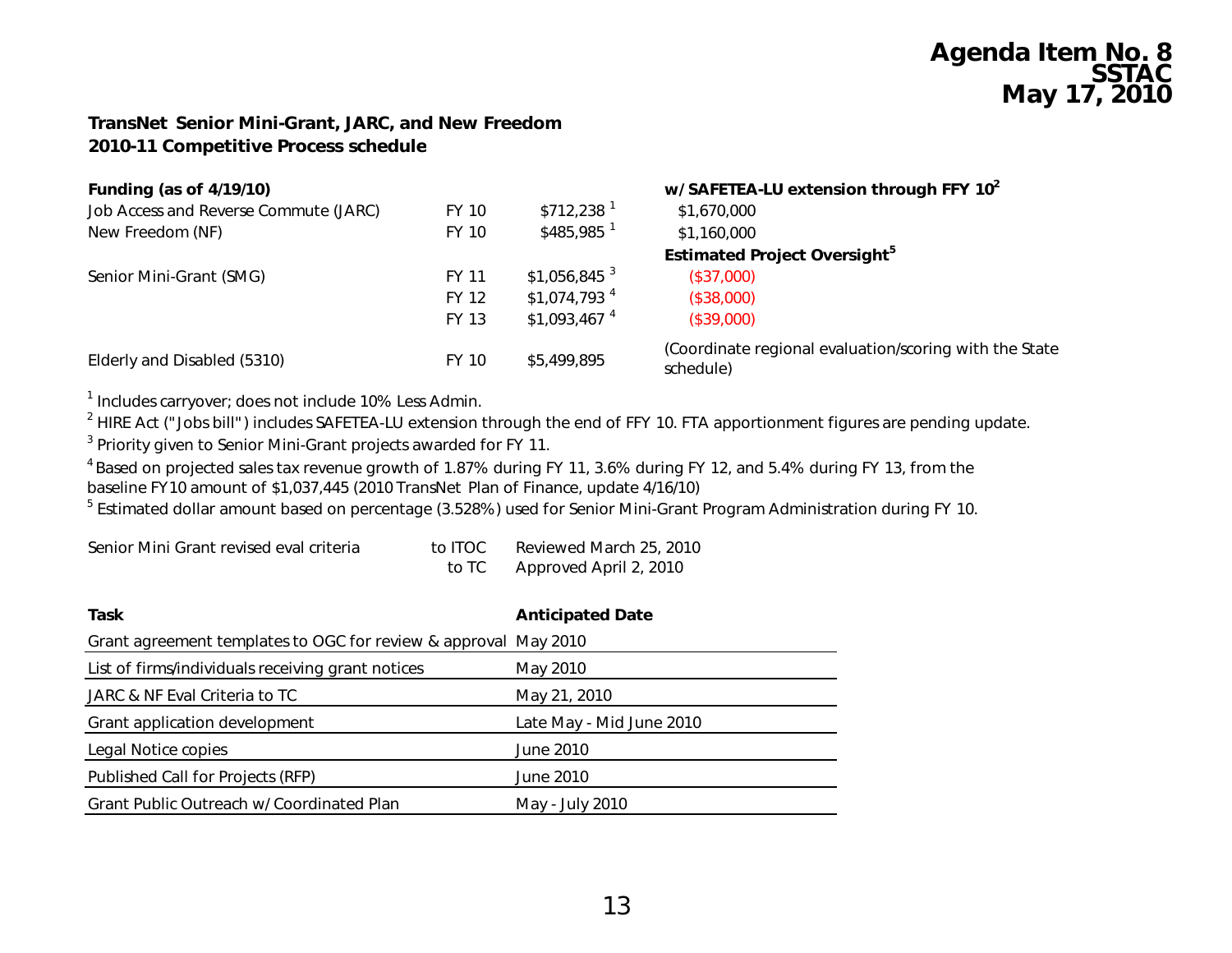| <b>Task</b>                                                                                                        |          | <b>Anticipated Date</b>              |  |
|--------------------------------------------------------------------------------------------------------------------|----------|--------------------------------------|--|
| <b>Grant Application Workshops</b>                                                                                 |          | July - August 2010                   |  |
| Draft Application reviews (soft deadline)                                                                          |          | Early September 2010                 |  |
| Selection of Eval./Scoring Committee<br>members (complete Conflict of Interest,<br>Form 700s, etc.)                |          | September 20, 2010 (SSTAC)           |  |
| <b>Applications Due</b>                                                                                            |          | Late October 2010                    |  |
| Convene Evaluation/Scoring Committee                                                                               |          | Late November 2010                   |  |
| Proposal scoring and ranking sheet(s) and<br>summary page                                                          |          | December 2010                        |  |
| Final collective prioritization & grant award summary                                                              |          | December 2010 - January 2011         |  |
| Staff report and proposed grant award<br>list                                                                      | to SSTAC | January 19, 2011                     |  |
|                                                                                                                    | to ITOC  | February 9, 2011 (Senior Mini-Grant) |  |
|                                                                                                                    | to TC    | February 18, 2011                    |  |
|                                                                                                                    | to BOD   | February 25, 2011                    |  |
| 2010 RTIP Amendment for grant amounts to TC                                                                        |          | March 18, 2011                       |  |
| assigned to approved projects                                                                                      | to BOD   | March 25, 2011                       |  |
| Apply to FTA for grant through TEAM (JARC/NF)                                                                      |          | April 2011                           |  |
| Develop grant agreements                                                                                           |          |                                      |  |
| Determine applicability to DBE goals<br>Finalize and import Scope of Work,<br>Project Budget, and Project Schedule |          | April-<br>August                     |  |
|                                                                                                                    |          | 2011                                 |  |
| FTA confirmation of grants (JARC/NF)<br>Initiate grant agreement process with                                      |          | August 2011                          |  |
| Legal, Finance, and<br>Contracts/Procurement                                                                       |          | August - September 2011              |  |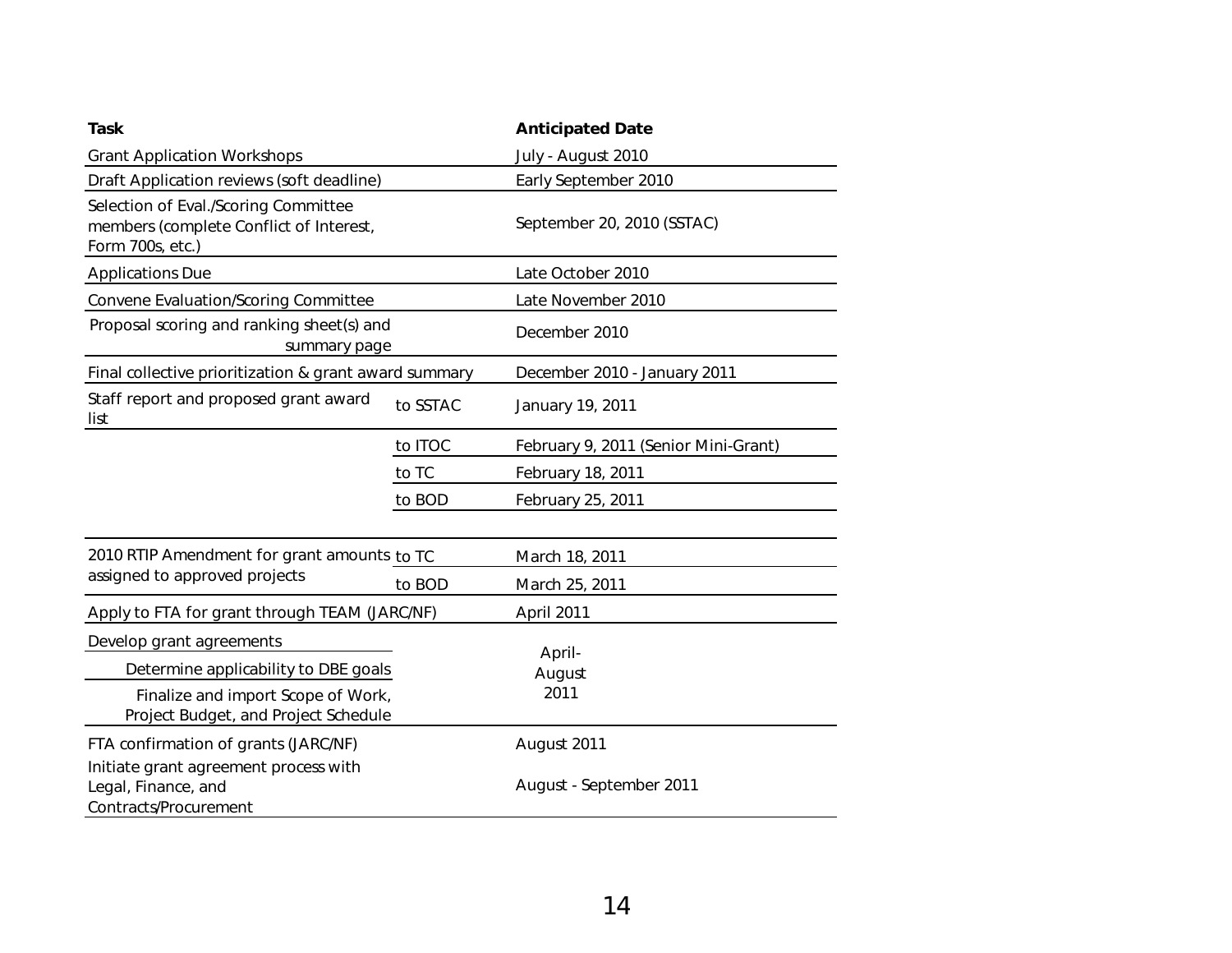# **TRANSPORTATION COMMITTEE**

June 4, 2010 AGENDA ITEM NO.:**X**

**Deleted:** May 21

**Agenda Item No. 9 SSTAC** 

**May 17, 2010** 

## **Action Requested: APPROVE**

#### JARC AND NEW FREEDOM PROGRAM EVALUATION CRITERIA File Number 3320200

#### **Introduction**

SANDAG was selected by the Governor of California as the designated agency to award and facilitate the Job Access and Reverse Commute (JARC) and New Freedom (NF) federal grant programs for the <u>S</u>an Diego urbanized area. The responsibilities with this<br>designation include designation development of the evaluation criteria, holding a competitive

**Recommendation** 

The Transportation Committee is asked to approve the New Freedom and JARC evaluation and scoring criteria, as outlined in Attachments 1 and 2 respectively, for the 2010- 2011 competitive grant process anticipated to begin in June 2010.

grant process, and recommending to the Federal Transit<br>Administration (FTA) which projects should be funded. Funds from the New Freedom program are available for operating,<br>capital, and mobility management projects providing new or<br>expanded transportation services and facilities for persons with disabilities. Funds from the JARC program are available<br>for operating, capital, and mobility management projects that<br>support the development and maintenance of transportation<br>services designed to transport low-income support the development and maintenance of transportation<br>services designed to transport low-income individuals to and<br>from jobs and other employment related activities.

#### **Discussion**

The Federal Transit Administration issues guidance on strategies for addressing the requirements set forth by SAFETEA-LU (Safe, Accountable, Flexible, Efficient Transportation Equity Act: A Legacy for Users) in regards to

C:\Documents and Settings\amad\My Documents\A-90448\_SSTAC Agenda 5.17.10 REVISED\Large Print\Item 9\_DLE-OPE-JARC\_NF\_mst.doc

**Deleted:** and competitive grant process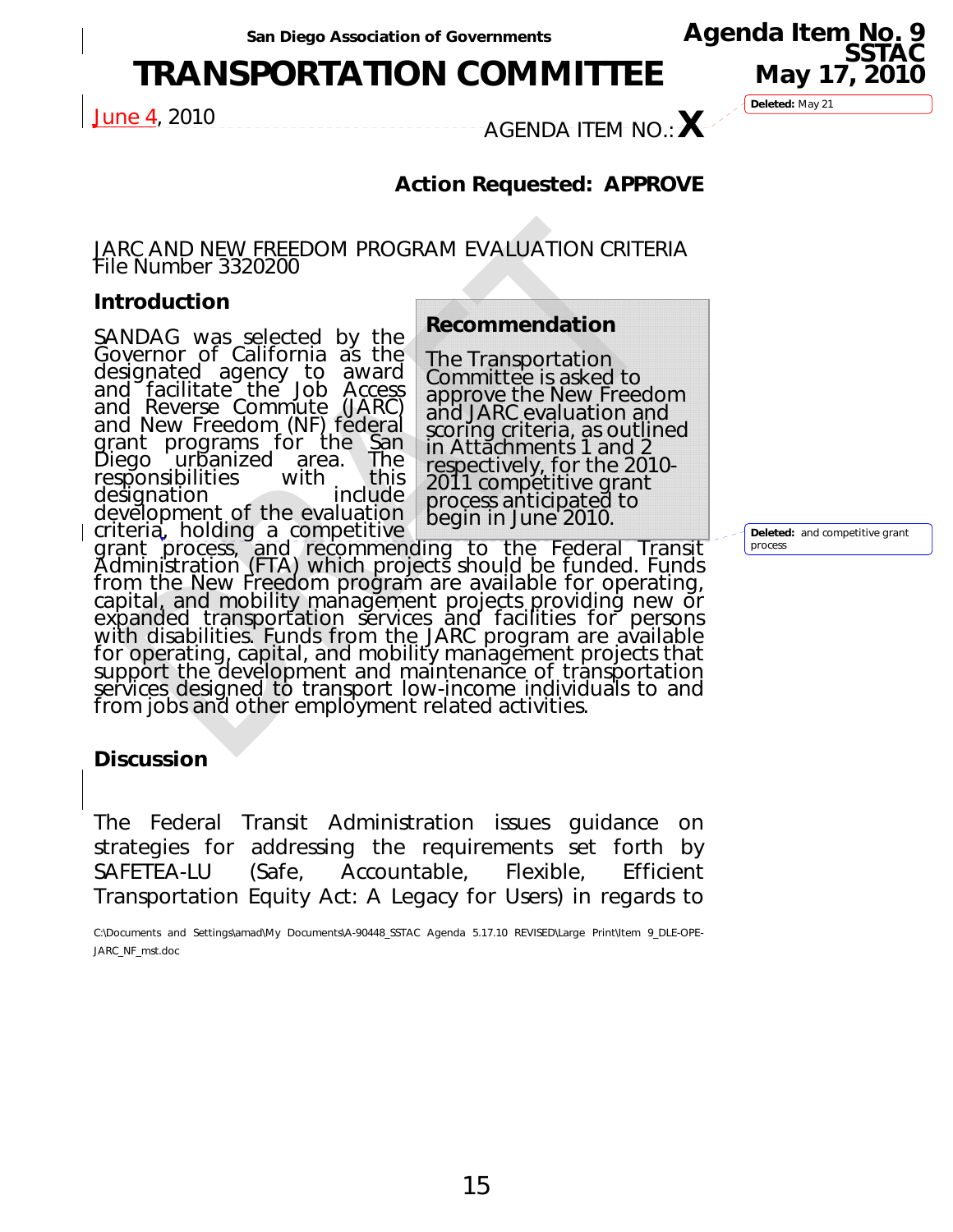JARC and New Freedom. Under SAFETEA-LU, a region's Coordinated Plan must prioritize projects for funding. The 2009-2013 Coordinated Public Transit - Human Services Transportation Plan (Coordinated Plan) prioritized the needs in the San Diego region from which all projects must be derived to be eligible for funding. Updated priorities for grant funding will be addressed in the 2010-2014 Coordinated Plan and will be reviewed by the Social Services Transportation Advisory Council (SSTAC), a statutory group which includes representatives from transit agencies, the region's Consolidated Transportation Service Agency (CTSA), social service providers, and at-large citizen members. Thus, the JARC and New Freedom evaluation criteria for the anticipated 2010 competitive grant process will be primarily focused on ranking the technical merits of project proposals the prioritization of needs occurring in the Coordinated Plan.

### *Evaluation and Scoring Criteria*

The evaluation and scoring criteria for the JARC and New Freedom awards were originally developed in 2007 and revised in 2008 in response to a review of the process. The evaluation and scoring criteria are consistent with the Federal guidance for <u>both programs</u>. Staff experience with the<br>current evaluation and scoring criteria has been positive, and<br>it is recommended that the same criteria be used in the next JARC and New Freedom competitive process. The proposed<br>evaluation criteria are provided in Attachments 1 and 2. The format and principles used to design the JARC and New<br>Freedom evaluation and scoring criteria were also adapted to<br><u>t</u>he Senior Mini-Grant Program and approved by the Transportation Committee in April, 2010.

#### JARC and New Freedom Funding

Funding for the JARC and New Freedom programs is currently<br>only authorized through Federal Fiscal Year 2010, meaning<br>that grant applicants would only apply for a one-year grant at<br>this time. Future competitive grant proces

#### **Deleted:** erefore **Deleted:** a **Deleted:** , and **Deleted:** with

**Deleted:** *New Freedom Program¶* On January 18, 2008, the Transportation Committee approved the competitive process and evaluation criteria for allocating FY 2008 and FY 2009 New Freedom funds. The 2010 competitive grant process will allocate available FY 2010 New Freedom funds using the existing criteria (see Attachment 1). Since funding for this program is only authorized through Federal Fiscal Year 2010, grant applicants would only apply for a one-year grant at this time. Future competitive grant processes will be held every other year subject to the current programs being continued in the next federal transportation reauthorization.¶

#### ¶ *Job Access and Reverse Commute (JARC) Program¶*

On September 19, 2008, the Transportation Committee approved the competitive process and evaluation criteria for allocating FY 2009 JARC funds. The 2010-2011 competitive grant process will allocate available FY 2010 JARC funds using the existing criteria (see Attachment 2). Like New Freedom, funding for the JARC program is only authorized through Federal Fiscal Year 2010. JARC applicants would only apply for a one-year grant, with future competitive grant processes to be held every other year subject to continued reauthorizations of SAFETEA-LU.¶ ¶

**Deleted:** JARC and New Freedom

**Deleted:** #

**Deleted:** #

**Formatted:** Font: 16 pt, Underline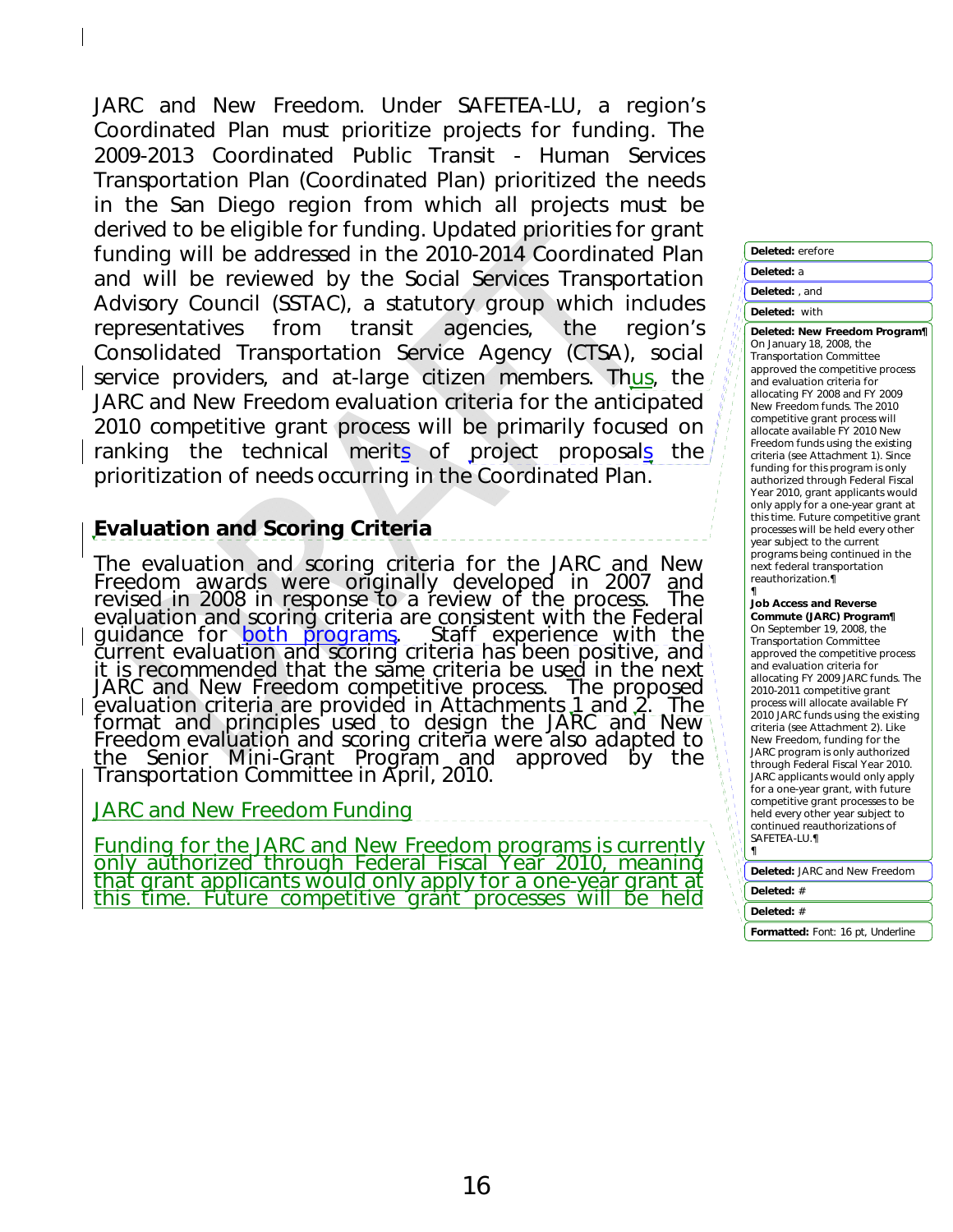every other year subject to the current programs being continued in the next federal transportation reauthorization.

JARC and New Freedom Federal Reporting to the FTA

<u>The FTA requires an annual report for each JARC and New<br>Freedom funded service in operation during the last Federal</u><br>Fiscal Year. This year, the report included projects from<br>SANDAG subrecipients as well as direct recipie NCTD) in operation during FFY 2009 (October 1, 2008 –<br>September 30, 2009). The federal reporting asked for brief<br>service profiles of each project, consisting of the following information:

Service description – A detailed description (1-2 paragraphs)<br>of the NF-funded service provided during FFY 2009, indicating<br>the route name and/or number, if applicable, and description<br>of the route alignment or service.<br>Ev

**Evaluation** – Describe how you have evaluated your project<br>within your agency or organization. Identify relevant performance measures and benchmarks.

**Accomplishments** – Highlight your greatest accomplishments. Describe any especially successful or innovative elements.

**Lessons learned** – What advice would you give to someone else starting a service like yours? What do you wish you had known when you started the service?

A total of ten (10) projects were included in this year's federal<br>report. SANDAG submitted service profiles for the following<br>subrecipient projects: City of La Mesa (Rides4Neighbors),<br>Jewish Family Service (UC Rides & Smil of Oceanside (Senior Shuttle and Volunteer Driver program).<br>Additionally, the transit operators submitted reports to the<br>FTA for the following five (5) direct recipient projects: MTS Route 30, Route 905, and Route 960; NCTD Mobility/Travel Training and SPRINTER Weekend Service. All service profiles<br>submitted for the FFY 2009 reporting are included in Attachment 3.

### *Next Steps*

The proposed schedule for the competitive selection and<br>grant award process for the JARC, New Freedom, <u>a</u>nd *TransNet* Senior Mini-Grant programs is shown below. The **Deleted:** 

**Deleted:** ¶

**Deleted:** ¶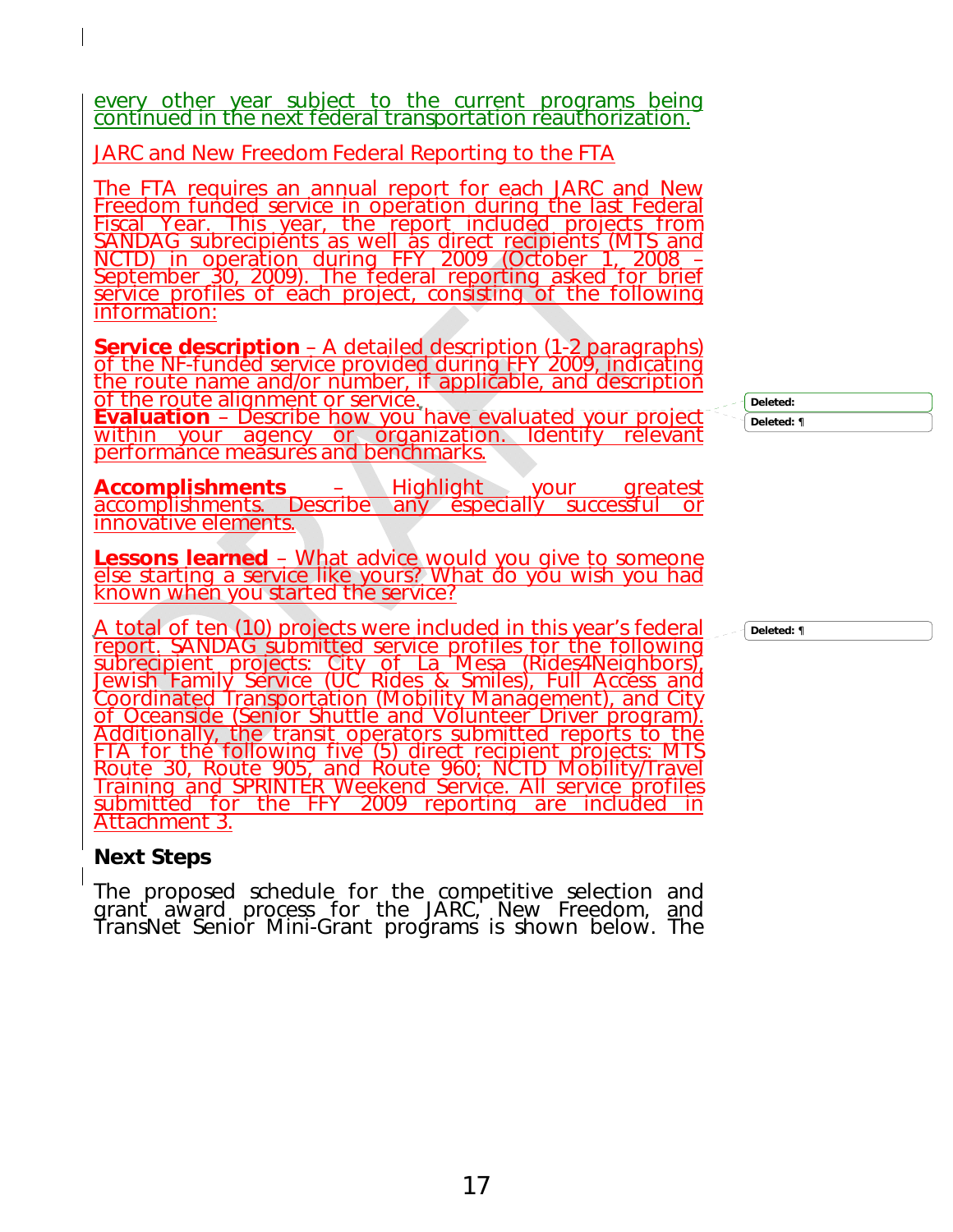competitive selection process intends to align with the statewide rural JARC and New Freedom competition administered by Caltrans as well as the release of the final draft of the Coordinated Plan update.

| <b>Activity</b>                                                                                                 | <b>Anticipated Date</b> |
|-----------------------------------------------------------------------------------------------------------------|-------------------------|
| Approval of TransNet Senior Mini-                                                                               | April 2, 2010           |
| Grant process and criteria by the                                                                               | (Approved)              |
| <b>Transportation Committee</b>                                                                                 |                         |
| Approval of JARC and New Freedom                                                                                | May 21, 2010            |
| evaluation and scoring criteria by the                                                                          |                         |
| Transportation Committee.                                                                                       |                         |
| Grant agreement templates to Office<br>of General Counsel, grant application<br>development, and legal notices. | May 2010                |
|                                                                                                                 |                         |
|                                                                                                                 |                         |
| <b>Publish Call for Projects (Request for</b>                                                                   | <b>June 2010</b>        |
| Proposals) for JARC, New Freedom,                                                                               |                         |
| and <i>TransNet</i> Senior Mini-Grant                                                                           |                         |
| Grant public outreach with<br>Coordinated Plan outreach efforts                                                 | Late May - Early July   |
|                                                                                                                 | 2010                    |
| Grant application workshops                                                                                     | July – August 2010      |
| Draft application reviews (optional                                                                             | Early September 2010    |
| soft deadline)                                                                                                  |                         |
| Selection of evaluation committee                                                                               | September 20, 2010      |
| <b>Final Proposal Applications Due</b>                                                                          | Late October 2010       |
| Convene evaluation committee to                                                                                 | November/December       |
| score and rank proposals                                                                                        | 2010                    |
| Project award summary to advisory                                                                               | January 2011            |
| committees and working groups                                                                                   |                         |
| Transportation Committee approval of                                                                            | <u>Febr</u> uary 2011   |
| projects recommended for funding                                                                                |                         |

**Deleted:** Jan

CHARLES "MUGGS" STOLL Director of Land Use and Transportation Planning

Attachment: 1. FY 2010 JARC Project Evaluation and Scoring Criteria **Electronic Control**<br>
2. FY 2010 New Freedom Project Evaluation and<br>
Scoring Criteria 3. FFY 2009 FTA JARC and New Freedom Service **Profiles** 

> **Deleted:** 2. FY 2010 JARC Project Evaluation and Scoring Criteria

Key Staff Contact: Dan Levy, (619) 699-6942, dle@sandag.org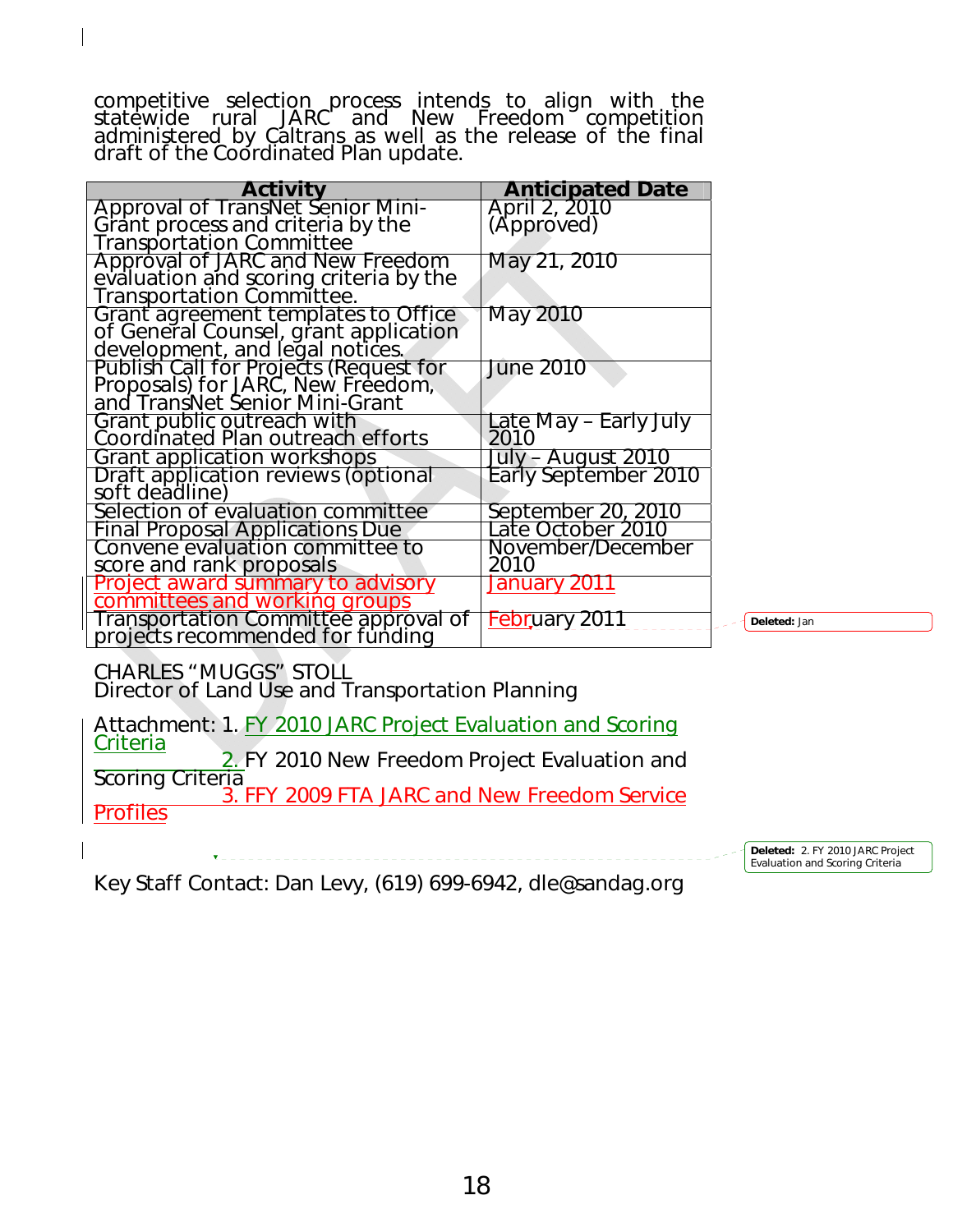## **Job Access and Reverse Commute Project Evaluation and Scoring Criteria**

The following information and scoring criteria were used to score and rate project applications for Job Access and Reverse Commute funding.

*Minimum Eligibility Criteria:* Must answer **Yes** to each question to be eligible.

- 1. Is the agency a local governmental agency, (private or public) operator of public transportation, nonprofit agency, or a tribal government?
- 2. Is your project derived from a Very High or High Priority in the 2010 – 2014 Coordinated Plan?
	- : **Very High** 
		- Develop or expand transit and non-agency client transportation services in areas with little or no other transportation options based on identified gaps in transportation services included in Chapters 6 and 7; or
		- → Develop or expand transportation solutions in areas with sufficient densities to support shared ride or coordinated services based on identified gaps in transportation services included in Chapters 6 and 7.

## : **High**

- → Develop a centralized ride scheduling, dispatching, a mobility center
- $\rightarrow$  Improve transportation services to the rural areas
- $\rightarrow$  Increase coordination efforts by combining resources such as vehicles, riders, funds for rides, vehicle maintenance, drivers, driver training, insurance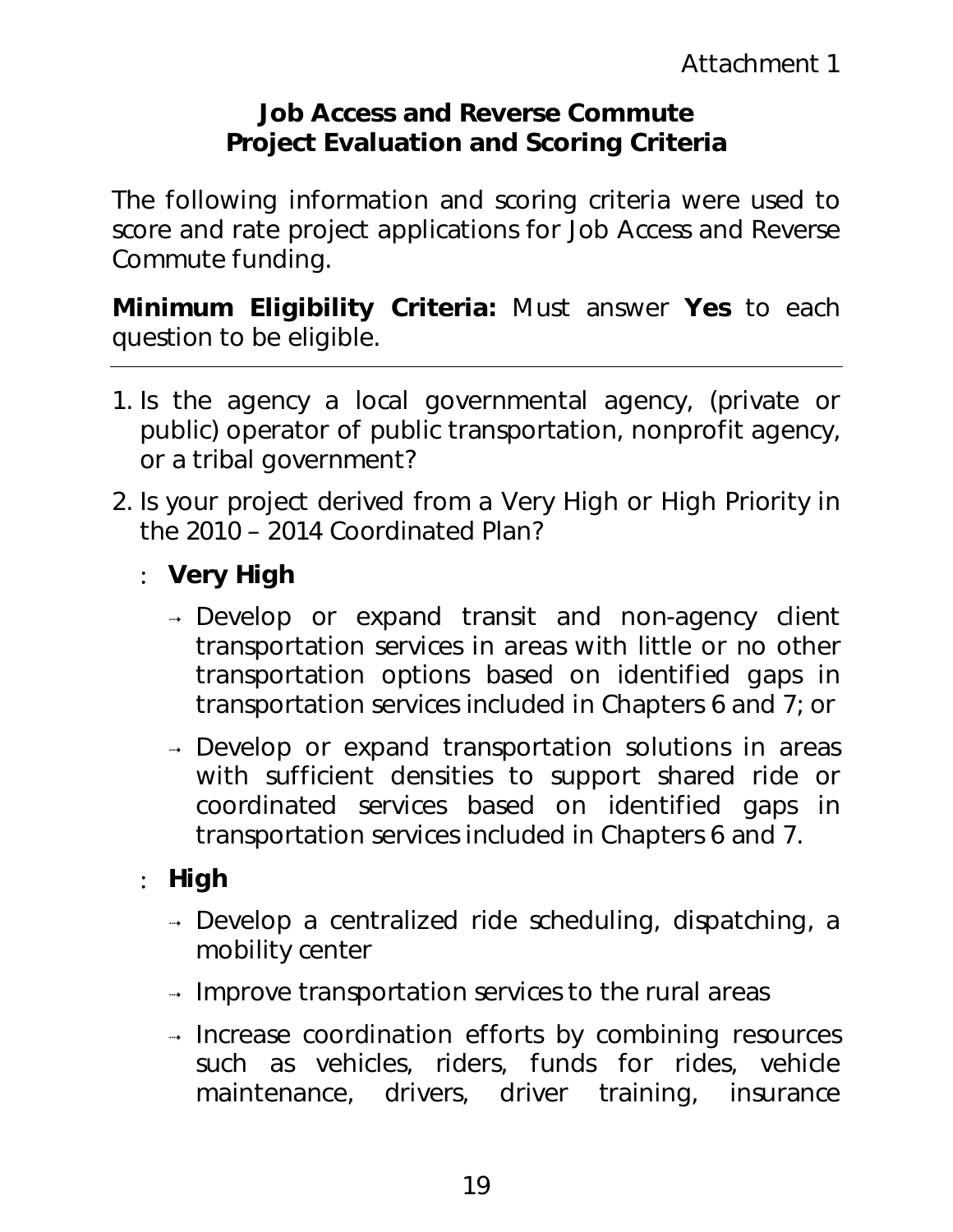coverage, general ride subsidies, dispatching equipment, software, and gas cards for volunteers

- Increase work-based weekday and weekend service based on identified gaps in service included in Chapters 6 and 7
- Increase work-based weeknight service based on identified gaps in service included in Chapters 6 and 7
- $\rightarrow$  Provide travel training to encourage more individuals to ride regular transit
- $\rightarrow$  Develop or enhance volunteer driver programs
- $\rightarrow$  Upgrade bus stops to include weather protection

*Goals and Objectives (maximum 15 points).* The information and scoring criteria below will be used to score and rate project applications for JARC funding.

- → Will the project serve the appropriate population? Does the proposal provide pertinent demographic data and/or maps? **(5 points)**
- Will the proposed program increase or enhance the availability of transportation for low-income individuals for job-related trips? **(5 points)**
- $\rightarrow$  To what extent is the proposed project consistent with the goals and objectives of the JARC program? **(5 points)**

## *a. Operational/Implementation Plan (maximum 15 points)*

 $\rightarrow$  How thorough is the implementation plan? Does the proposal include project tasks, timelines, benchmarks, key milestones, key personnel, deliverables, and routes and schedules as applicable? Does the implementation plan and timeline seem feasible? **(5 points)**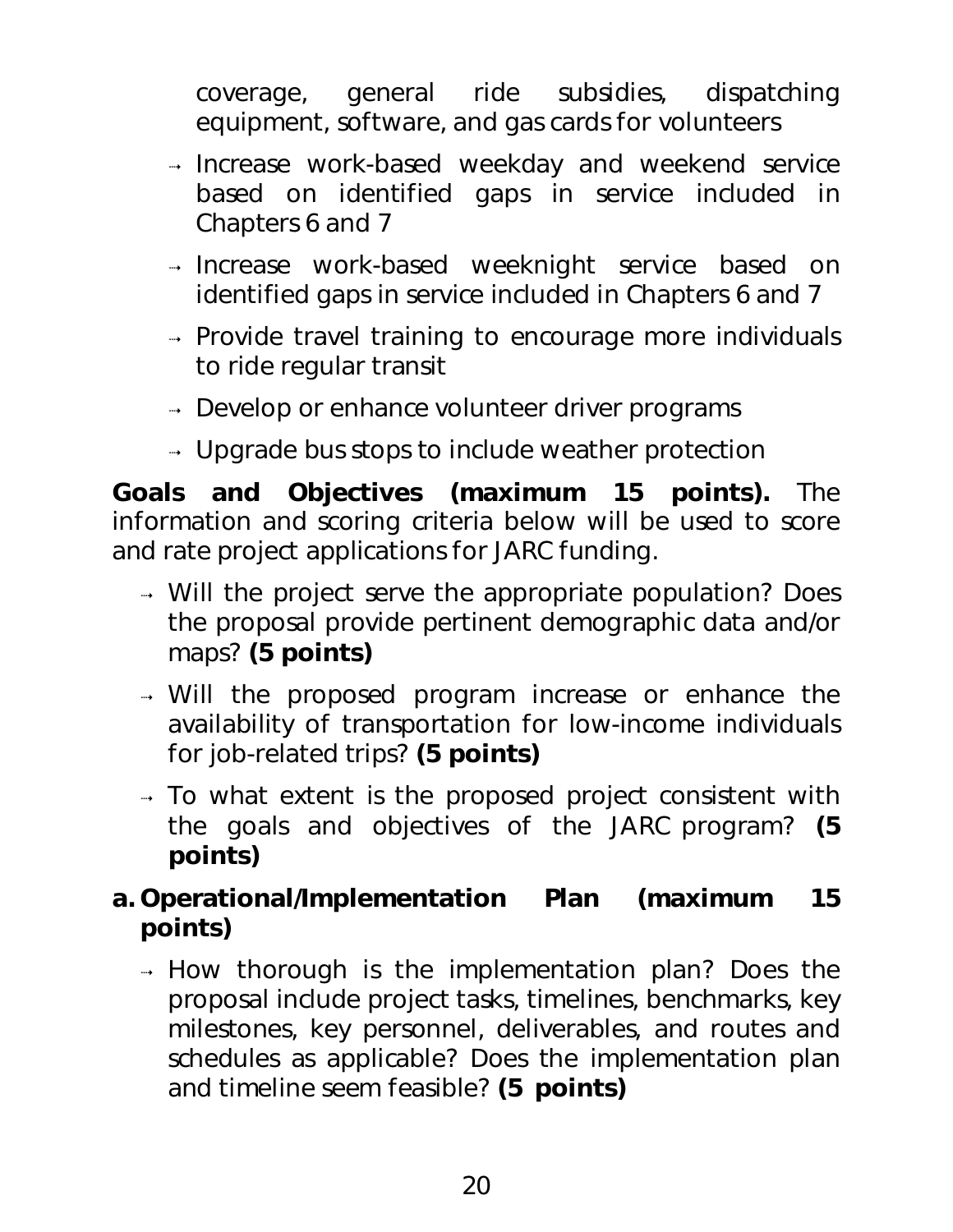- $\rightarrow$  Does the applicant demonstrate the technical ability to manage the project? Has the applicant effectively implemented projects using federal or state funds in the recent past; has the applicant managed similar projects; has the applicant had sufficient experience in providing services for the targeted clientele? Does the agency have adequate staff to resources to handle the project? If applicable, are drivers properly trained? If applicable, does the agency display the ability to maintain vehicles? **(5 points)**
- → Does this project relate to other services or facilities provided by the agency or firm? Does the operational plan correspond with the project goals/objectives? **(5 points)**

## *b.Program Effectiveness and Performance Indicators (20)*

- → Does the project make use of JARC funds in an efficient and cost effective manner? **(5 points)**
- → Does the proposal describe efforts to ensure the project's cost-effectiveness (and other measurable units of service)? Will the project experience increasing efficiencies over time? If applying for a capital project, does the applicant demonstrate that the purchase is the most cost-effective product for the service being provided? **(5 points)**
- → Does the proposal provide measurable performance indicators to measure and evaluate the effectiveness of the proposed project in meeting the identified goals? For capital-related projects, does the applicant establish milestones and methods for reporting the status of project delivery? **(5 points)**
- → Does the applicant describe methodologies and procedures for ongoing monitoring and evaluation of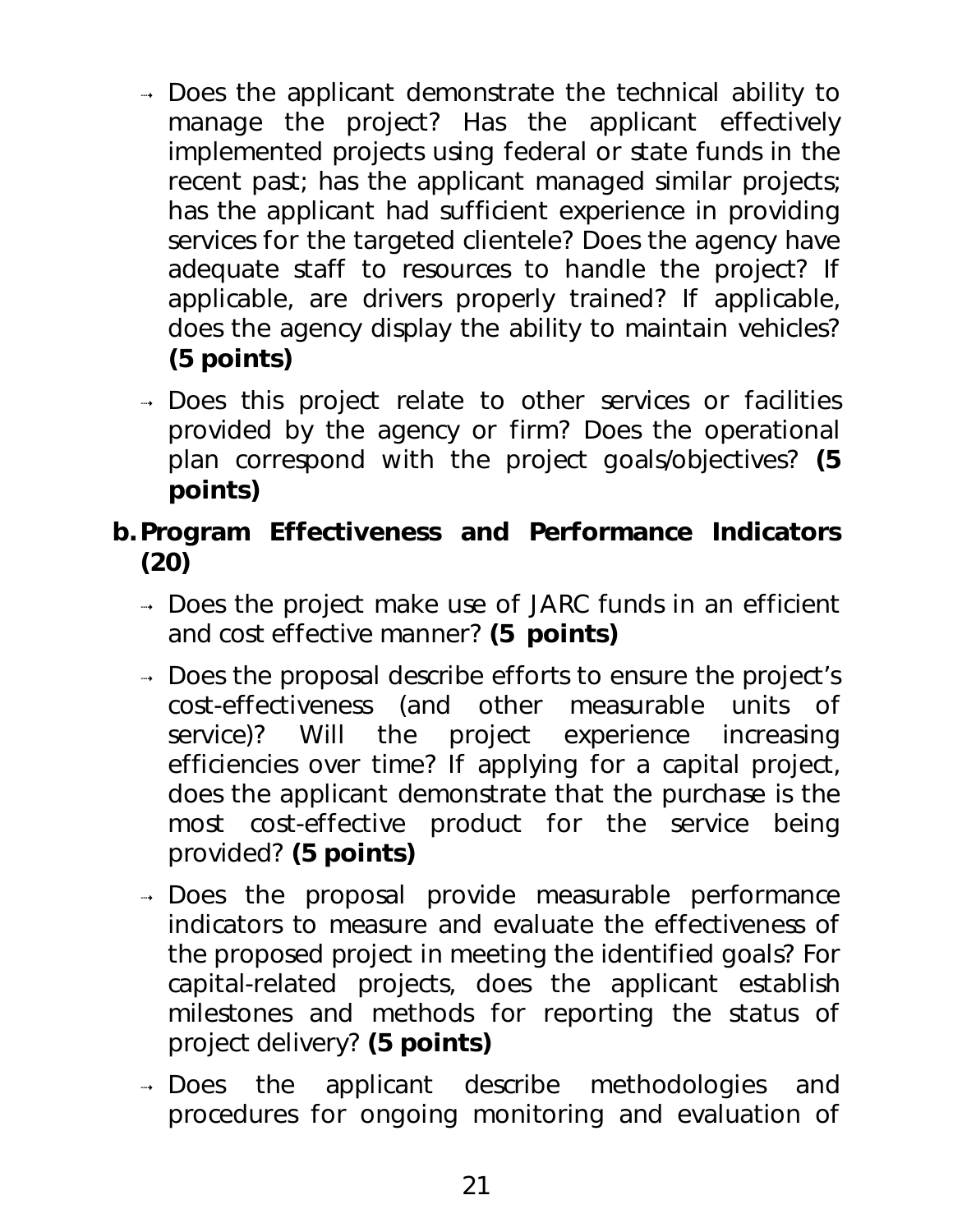the project or service, and steps to be taken if original goals are not achieved? **(5 points)**

## *c. Coordination and Program Outreach (15 points)*

- → Does the proposal describe how key stakeholders will remain involved and informed throughout the process? Did the applicant attach three letters of support from stakeholders to the grant application? **(5 points)**
- $\rightarrow$  How thorough are the applicant's proposed strategies for marketing the project and promoting public awareness? **(5 points)**
- $\rightarrow$  To what extent does the project demonstrate coordination among various entities? **(5 point maximum – 1 point per type of coordination)** 
	- : Shared use of vehicles
	- : Dispatching or scheduling
	- : Maintenance
	- : Back up transportation
	- : Staff training programs
	- : Joint procurement of services and supplies
	- : Active participation in local social service transportation planning process
	- : Coordination of client trips with other transportation agencies

## *d.Project Budget (15 points)*

- $\rightarrow$  Was a clearly defined budget submitted for the proposed project? **(5 points)**
- Does the project appear to be feasible as described? **(5 points)**
- Is the source of local share stable? **(5 points)**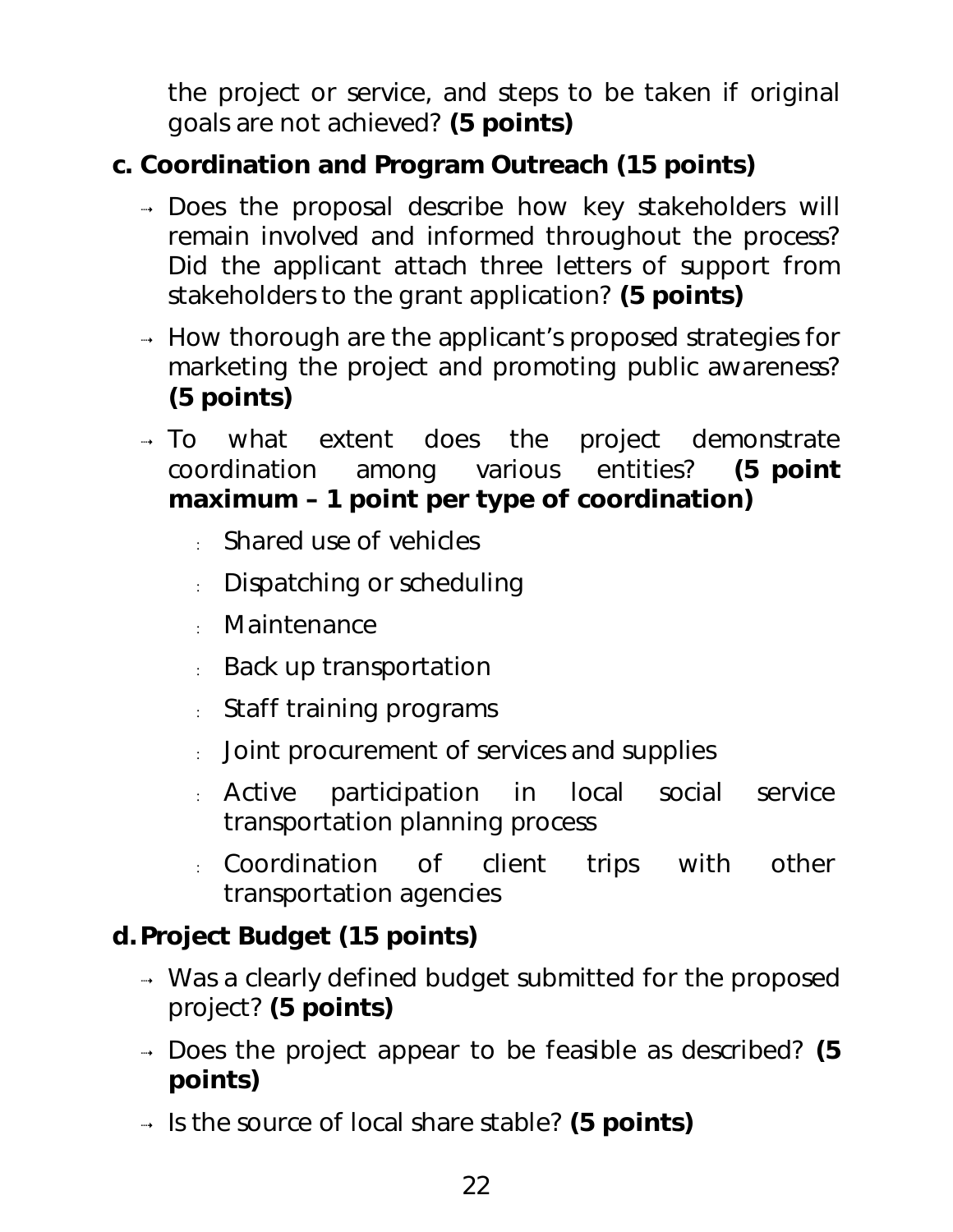## *e. Sustainability (10)*

- $\rightarrow$  Does the applicant demonstrate a long-term commitment to the project to continue the effort beyond the availability of the requested grant resources? Is this applicant financially capable of sustaining operations after the initial grant funding is expended? **(5 points)**
- → Does the applicant provide sufficient justification as to why JARC funding is needed for this project? **(5 points)**

## *f. Innovation (10)*

- $\rightarrow$  Is the proposed project an innovative solution to addressing the need, and could the innovations be applied to other services in the region? **(5 points)**
- $\rightarrow$  Are there elements of the project that are environmental sustainable (including the use of alternative fuels and clean air vehicles)? **(5 points)**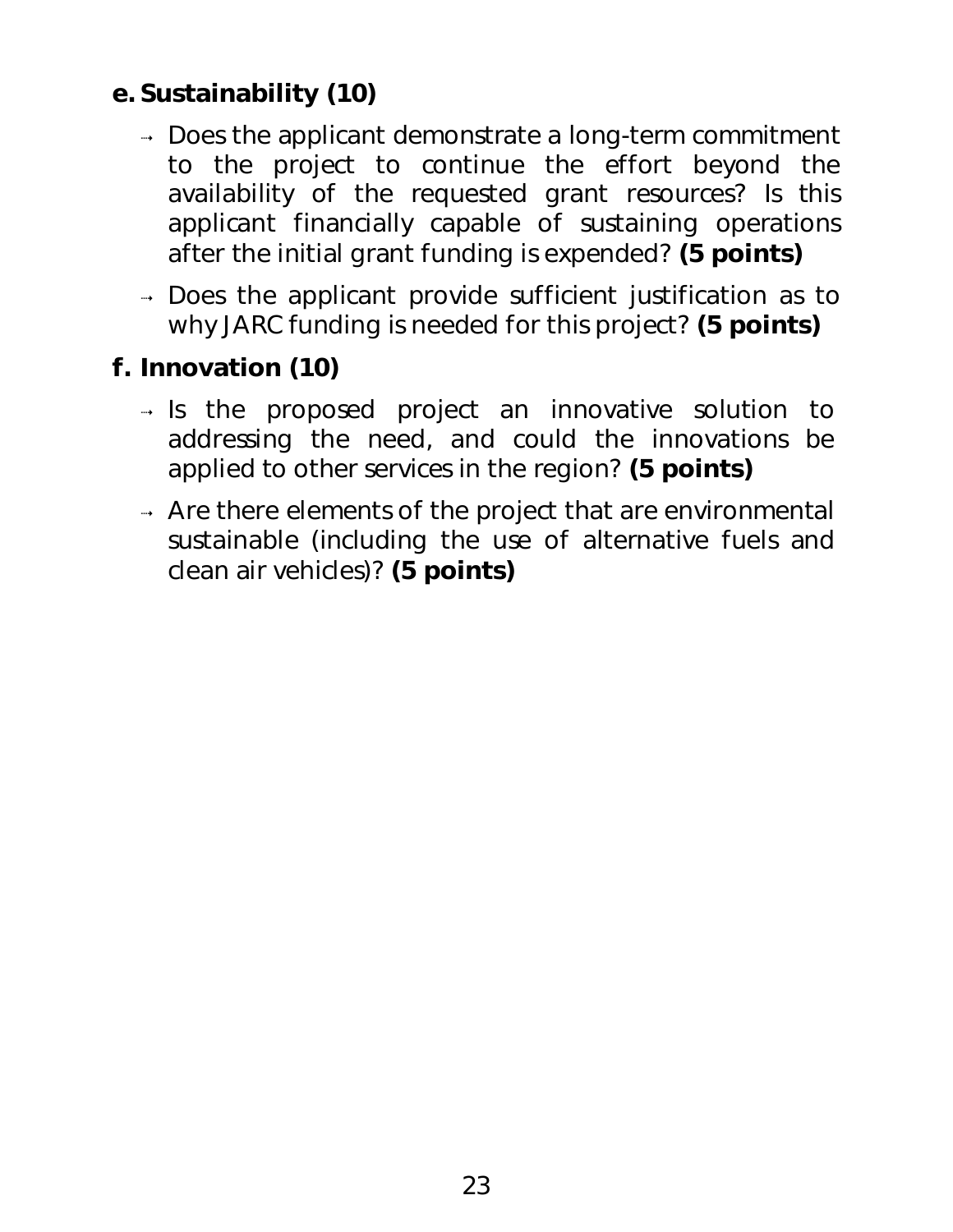## **New Freedom Program Evaluation and Scoring Criteria**

The following information and scoring criteria will be used to score and rate project applications for New Freedom (NF) funding.

- **A.** *Project Need (20 points)***:** The project application should directly address transportation gaps and/or barriers identified in the 2010-2014 Coordinated Public Transit and Human Services Transportation Plan (Coordinated Plan), and demonstrate how the project was derived from the strategies identified in the Coordinated Plan.
- **B.** *Goals and Objectives (10 points)***:** The project application should clearly state the overall program goals and objectives, and demonstrate how the project is consistent with the objectives of the New Freedom grant programs, as described in the Federal Transit Administration's circulars. The application should clearly describe the project's purpose and scope.
- **C.** *Implementation Plan (15 points):* For projects seeking funds to support program operations, applicants must provide a well-defined service operations plan, including days and hours of operation for operating grants. The applicant must describe implementation steps and timelines for carrying out the plan. The project application should indicate the number of persons expected to be served, and the number of trips (or other units of service) expected to be provided. The service operations plan should identify key personnel assigned to this project and their qualifications. Project sponsors should demonstrate their institutional capability to carry out the service delivery aspect of the project as described.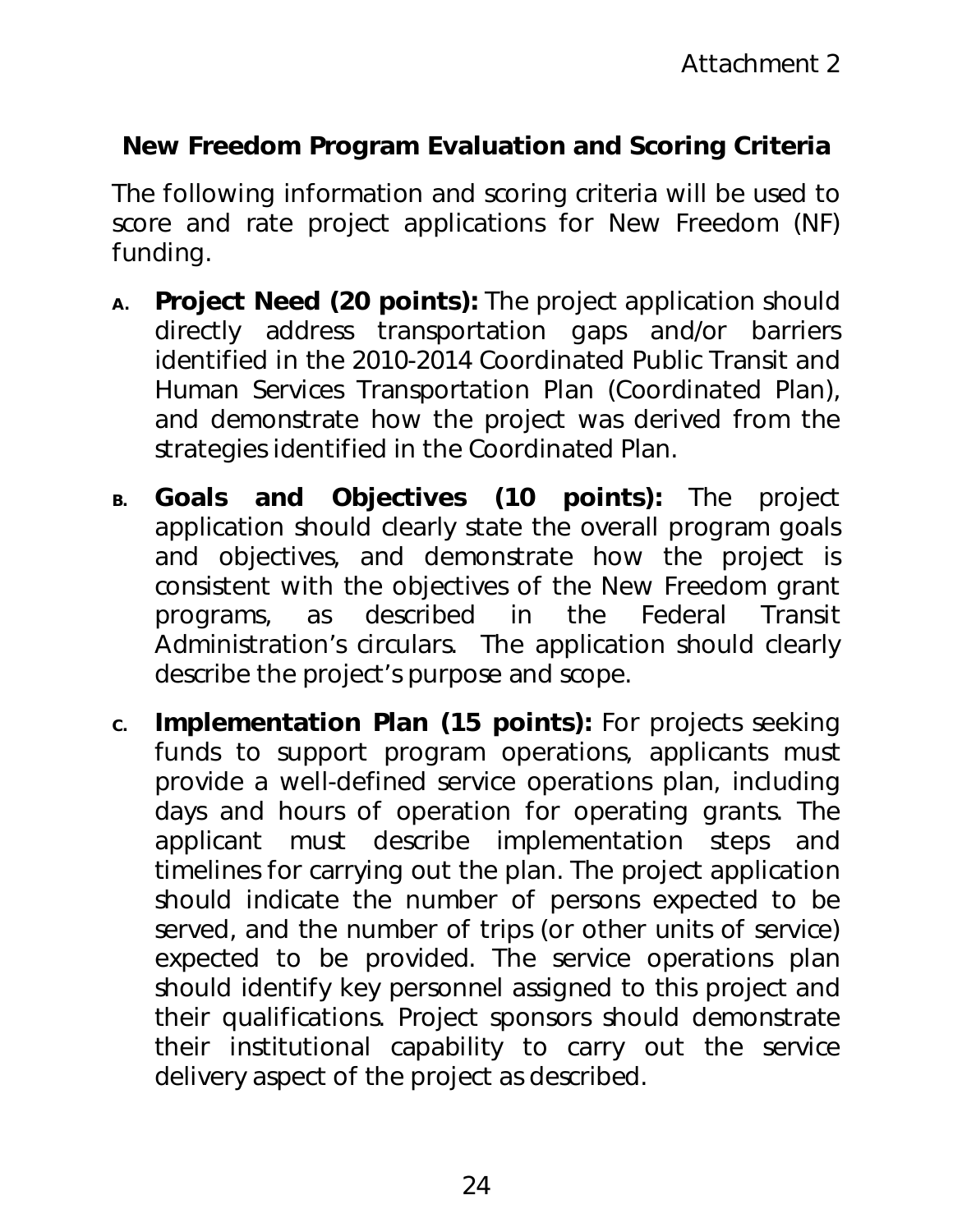For projects seeking funds for capital purposes, the applicant must provide a solid rationale for use of New Freedom funds and demonstrate that no other sources of funds are appropriate to meet this need, as well as provide an implementation plan and timelines for completing the capital project.

- **D.** *Project Budget (15 points):* Project Applicants must submit a clearly defined project budget, indicating anticipated project expenditures and revenues, including documentation of matching funds. Proposals should address long-term efforts and identify potential funding sources for sustaining the service beyond the grant period. Proponent shall demonstrate how using this funding leverages resources to the maximum possible extent.
- **E.** *Financial and Environmental Sustainability (10 points):* The highest point scores will be awarded to that have a high probability of becoming self sufficient (e.g. not require New Freedom funding) in future years. Points may also be awarded for projects that are environmentally sustainable or promote good environmental stewardship.
- **F.** *Coordination and Program Outreach (15 points):* Proposed projects will be evaluated based on their ability to coordinate with other community transportation and/or social service resources. Applicants should clearly identify project stakeholders, and how they will keep stakeholders involved and informed throughout the project. Project sponsors should also describe how they would promote public awareness of the project. **Letters of support from key stakeholders should be attached to the grant application**.
- **G.** *Program Effectiveness and Performance Indicators (10 points):* The project will be scored based on the project sponsor's ability to demonstrate that the proposed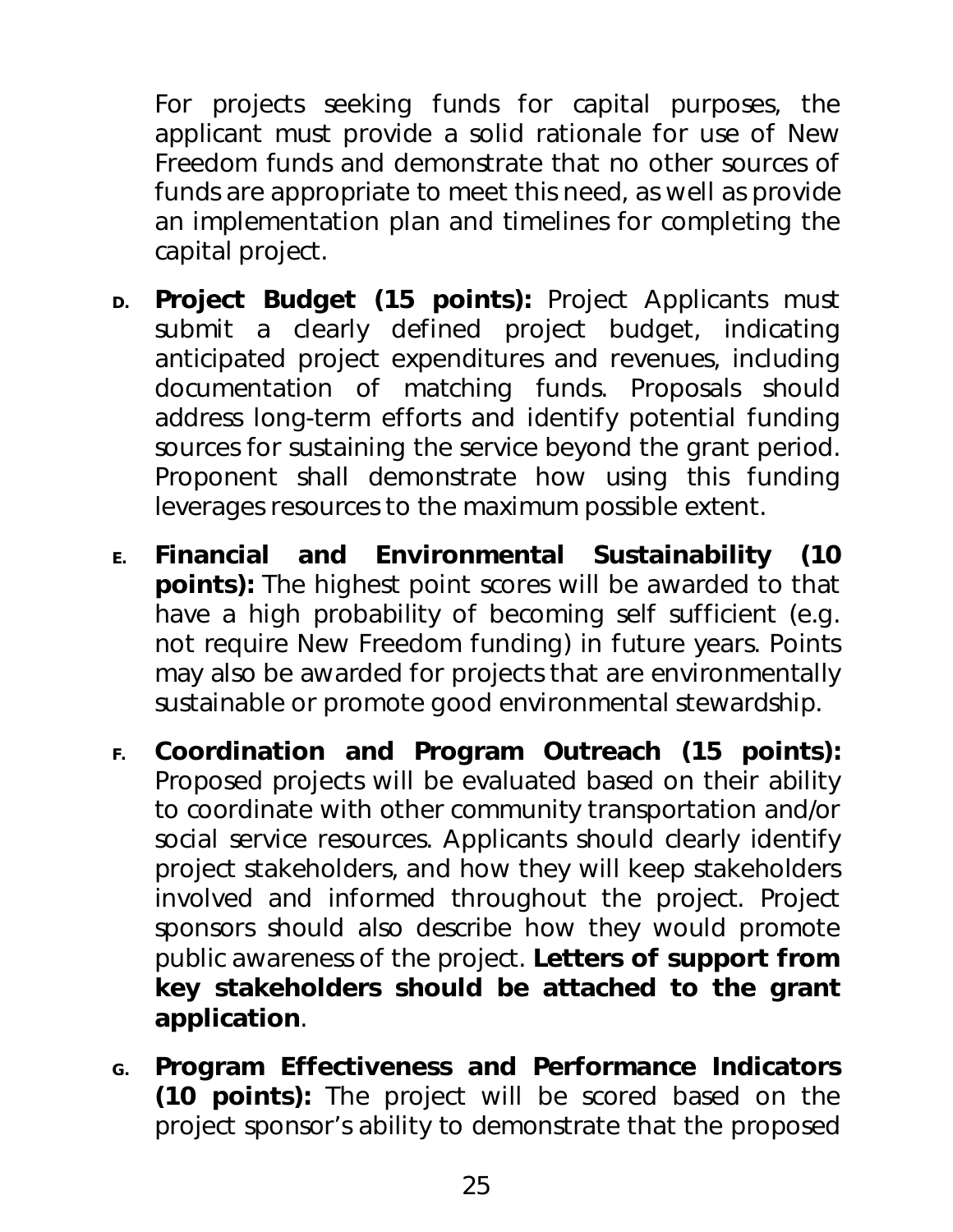project is the most appropriate match of service delivery to the need, and is a cost-effective approach. Applicants also must identify clear, measurable outcome-based performance measures to track the effectiveness of the service in meeting the identified goals. If an organization operates similar services, it must show how this service compares in terms of efficiency and cost-effectiveness with other services currently being operated. For grants that involve providing a transportation service, the cost per passenger trip must be indicated, as well as the estimated typical trip length.

A plan should be provided for ongoing monitoring and evaluation of the service, and steps to be taken if original goals are not achieved. Sponsor should describe their steps to measure the effectiveness and magnitude of the impact that the project will have on disabled residents.

**H.** *Innovation (5 points):* Applicants should provide new or innovative service concepts or facilities that have the potential for improving access and mobility for the target populations and may have future application elsewhere in the region.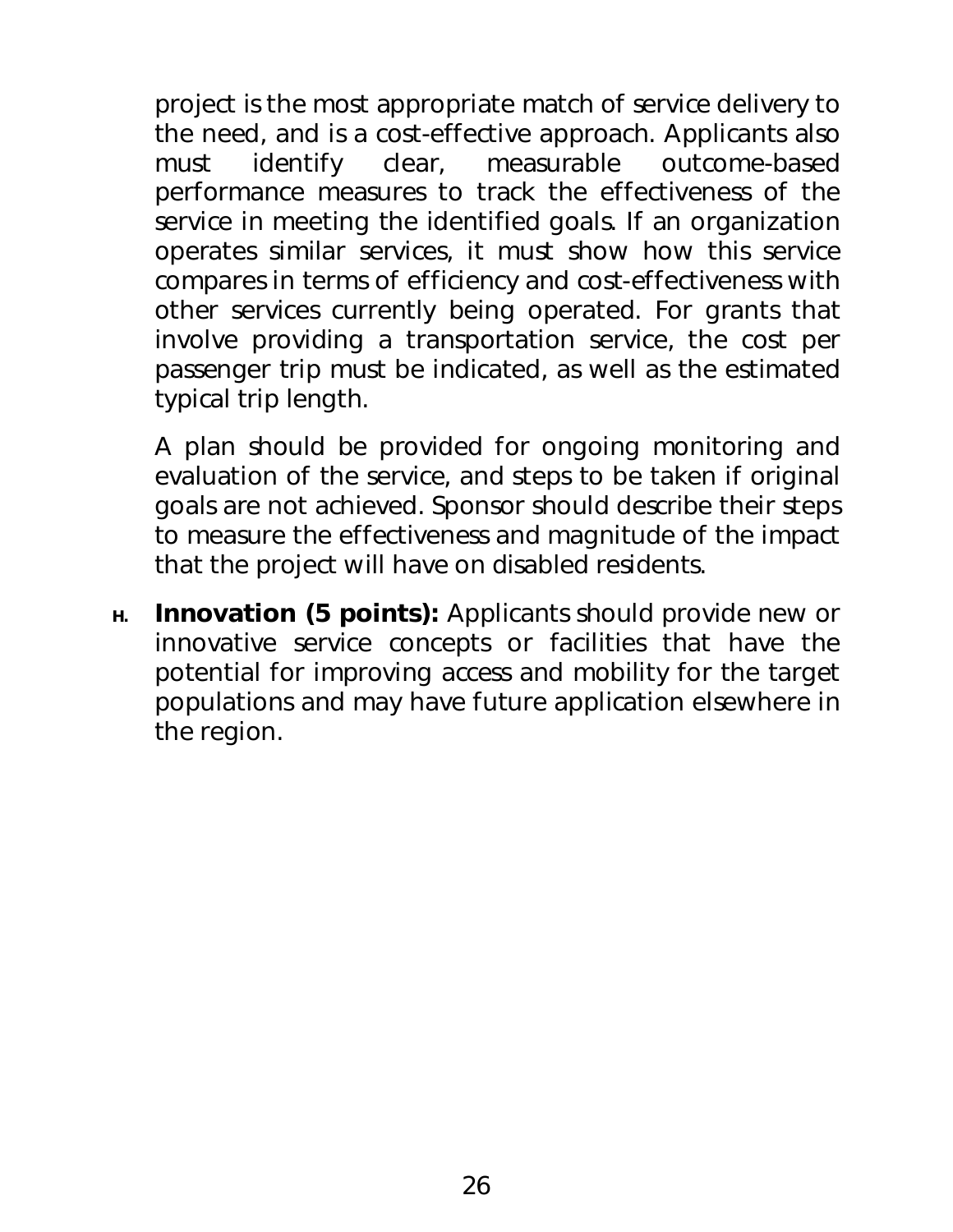Federal Transit Administration Federal Fiscal Year 2009 JARC and New Freedom Service Profiles

## *New Freedom Program*

## **SANDAG Subrecipients**

**Jewish Family Service - UC Rides & Smiles**  Trip-Based Services/Volunteer Driver Program No. of months in operation during FFY 09: 12 months Total one-way trips: 1632

**Service description** – Provide a detailed description (1-2 paragraphs) of the NF-funded service provided during FFY 2009. Please indicate the route name and/or number, if applicable, and describe the route alignment or service UC Rides & Smiles launched September 2008, as a result of the generous New Freedom funding. Rides & Smiles is an innovative, primarily volunteer-based transportation service. Volunteer drivers provide rides utilizing their personal vehicles; Jewish family Service (JFS) reimburses mileage and provides secondary auto insurance. The service is available to individuals residing in zip codes 92037, 92111, 92117, 92121, and 92122. JFS is working with the Jewish Senior Services Council to expand the transportation services available to older adults by developing the program On the Go: Transportation Solutions for Older Adults. UC Rides & Smiles falls under the umbrella of On the Go. Most Rides & Smiles rides are provided by volunteers. If a volunteer is not available, the ride is either provided by an On the Go paid back-up driver or dispatched to a yellow cab taxi for completion.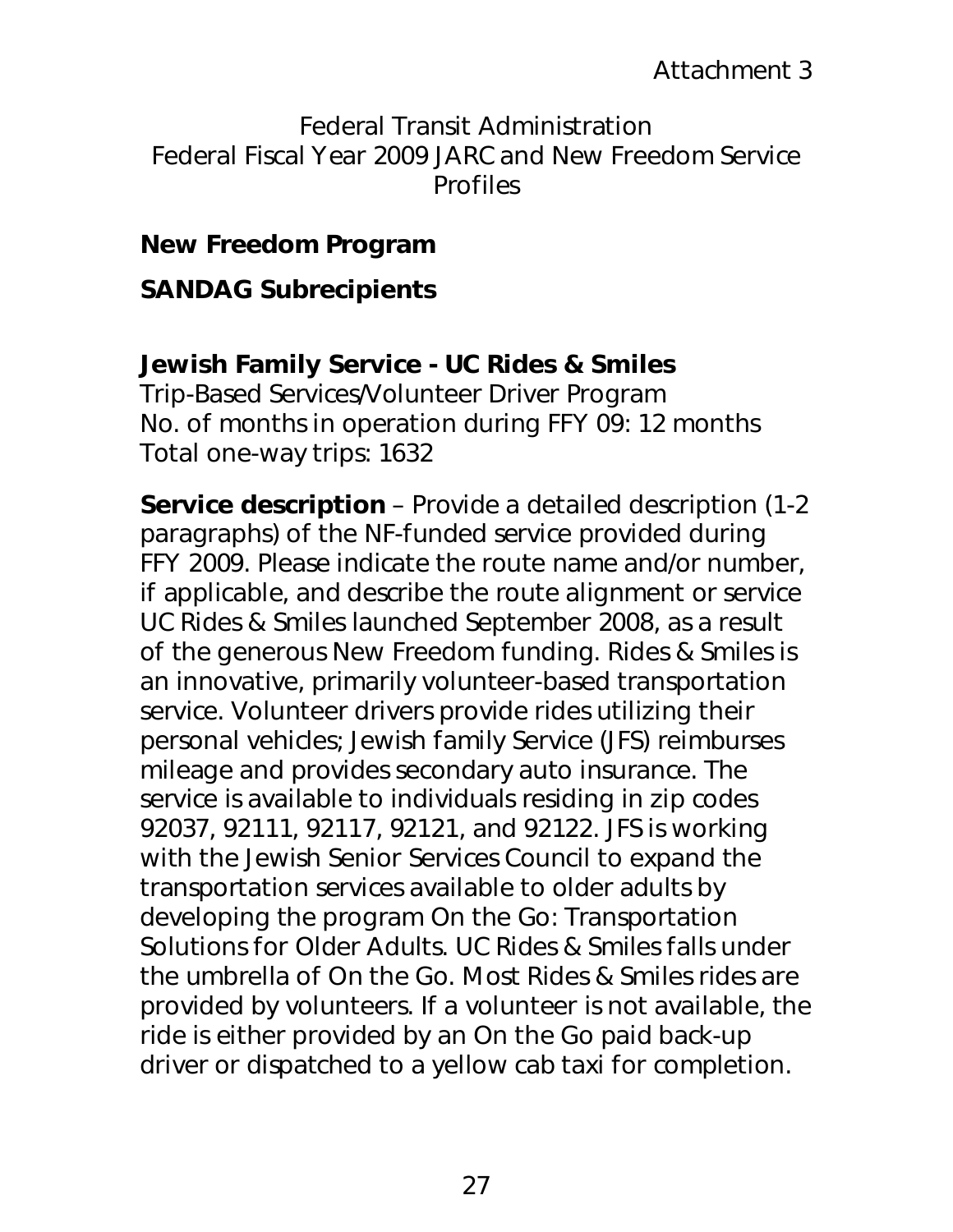As noted below, 86 percent of rides in Federal FY 09 were provided by volunteer drivers.

**Evaluation** – Describe how you have evaluated your project within your agency or organization. Identify relevant performance measures and benchmarks. JFS measures the performance of the UC Rides & Smiles service against the following yearly goals/objectives: - Goal: A minimum of 25 drivers will be enrolled. - Result: 35 drivers were enrolled. - Goal: A qualified subcontractor will be secured to transport those seniors and individuals with disabilities who require wheelchair or other equipment assistance. - Result: Pineapple Express was secured and a MOU was signed. - Goal: The program will serve a minimum of 75 individuals, providing a minimum of 1,300 trips. - Result: 1,632 rides were provided to 282 enrolled riders. - Goal: A minimum of 95 percent of clients responding to quarterly satisfaction surveys will rate the services provided as "Good" or "Excellent". - Result: Nearly 100 percent of clients rated the services "Good" or "Excellent". Problems are identified through the program monitoring process and addressed immediately by the Program Coordinator, who communicates with riders and drivers daily, as needed. As this program is based on a proven model, project staff do not anticipate any obstacles that would interfere with the successful achievement of goals and objectives.

**Accomplishments** – Highlight your greatest accomplishments. Describe any especially successful or innovative elements.

The UC Rides & Smiles service had a tremendous first year. Rides & Smiles received the 2009 Beverly Foundation STAR Award as a program model of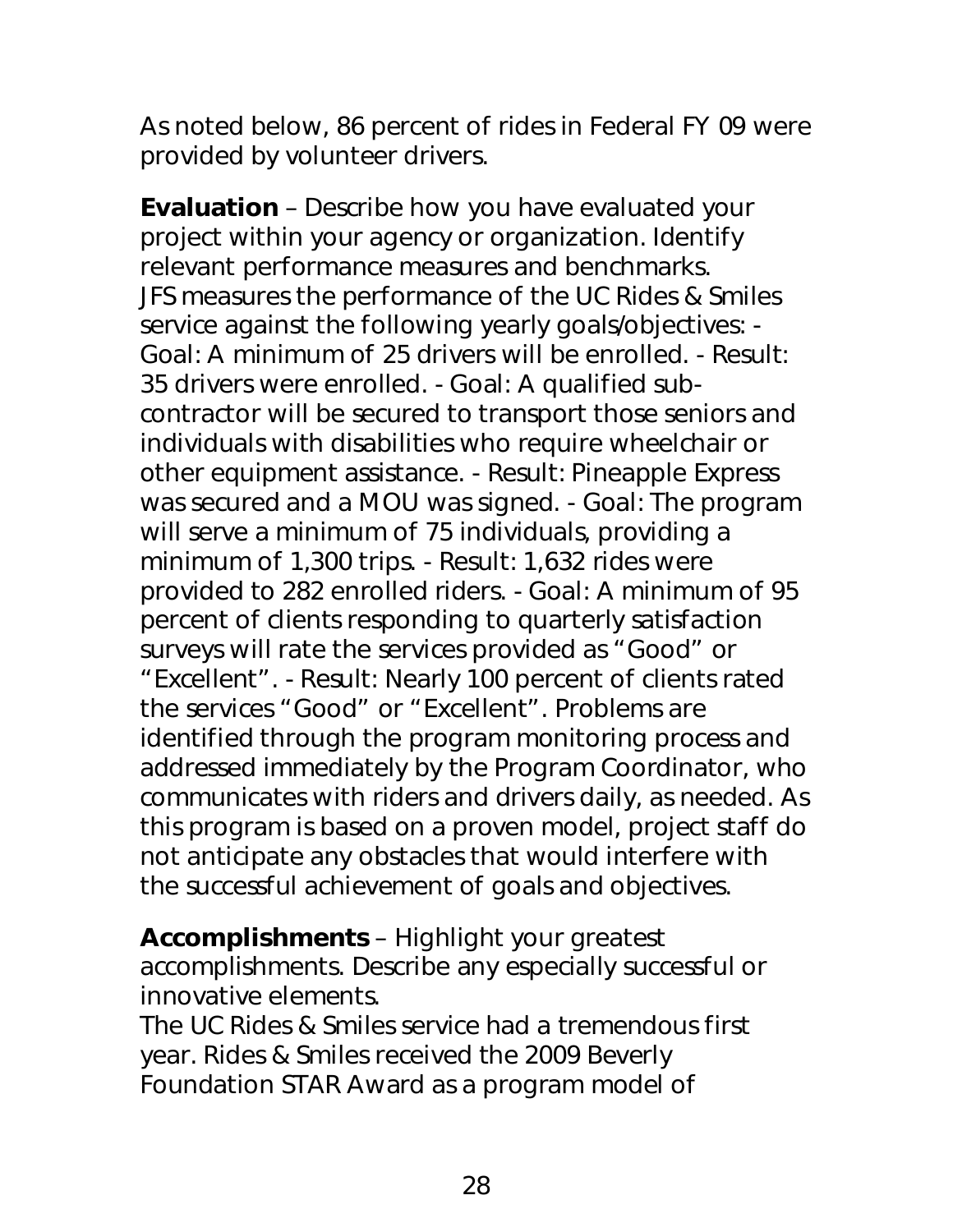excellence and had the following community impact: UC Rides & Smiles FFY 09 Volunteer Rides 1,396 Paid Driver Rides 224 Yellow Cab Taxi Rides 12 Total # of Rides 1,632 New Riders 252 Total Enrolled Riders 282 In conjunction with the San Diego County Volunteer Driver Coalition, a successful Volunteer Driver Training and Appreciation Event was held September 15, 2009 at the California Department of Transportation (Caltrans) District 11 building. Approximately 100 individuals were in attendance. The event consisted of two hours of volunteer training, lunch, an inspirational speaker, and special recognition awards for volunteers and their service.

**Lessons learned** – What advice would you give to someone else starting a service like yours? What do you wish you had known when you started the service? Spearheading a new community service, particularly a volunteer-based one, requires community support. It is essential to engage community leaders, groups, and clubs from the beginning, and to stay in continuous contact with them. Relationship-building is a key element to a successful community-based service and to successful volunteer recruitment.

## **City of La Mesa - Rides4Neighbors**

Trip-Based Services/Volunteer Driver Program No. of months in operation during FFY 09: 12 months Total one-way trips: 4334

**Service description** – Provide a detailed description (1-2 paragraphs) of the NF-funded service provided during FFY 2009. Please indicate the route name and/or number,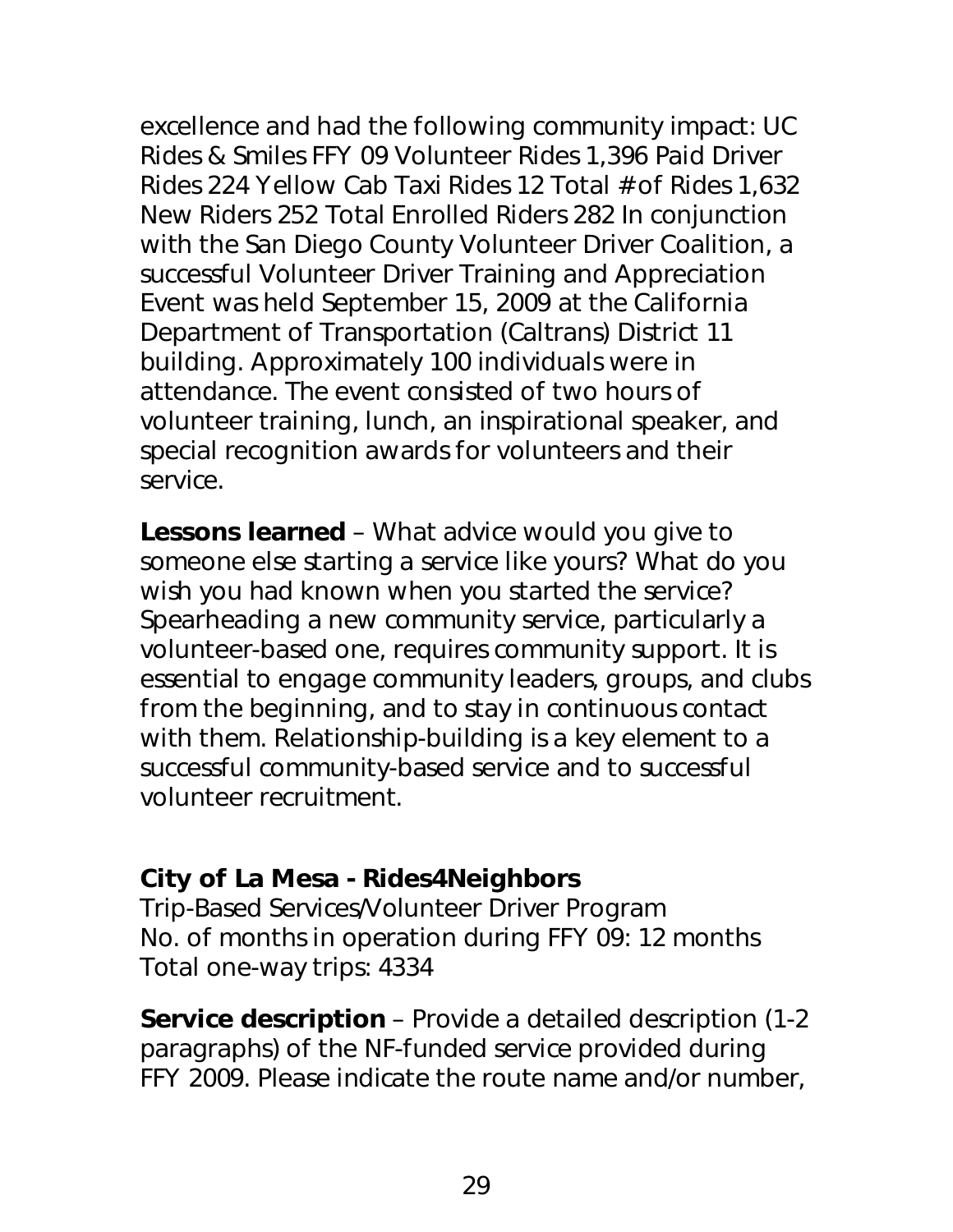if applicable, and describe the route alignment or service The New Freedom funded project includes the operation, management and expansion of a volunteer driver transportation service. The geographical area expanded beyond the City of La Mesa boundaries in FFY 2009 to include unincorporated areas outside the La Mesa city limits, including Mt. Helix, Casa de Oro and Spring Valley. In January 2009 the project launched the Discount Taxi Scrip component after hiring a part-time Clerical Asst. In collaboration with Yellow Cab, the project purchases scrip booklets worth \$20 of taxi service and sells to qualified older adults and persons with disabilities for \$10 per booklet. Taxi scrip works in combination with volunteer driver services, especially when drivers are unavailable or ride requests are made with insufficient notice for ride coordination. The project also includes a partnership with La Mesa 1st United Methodist Church as a subcontractor for the provision of a weekly shuttle small bus service for shopping. Eligible riders schedule the service in advance. The bus picks up riders from 10 AM to 11 AM and transports to the Grossmont Center for essential shopping. The shuttle can also accommodate drops at medical facilities adjacent to the hospital and the shopping center for lab appointments, check-ups, etc.

**Evaluation** – Describe how you have evaluated your project within your agency or organization. Identify relevant performance measures and benchmarks. During the early part of FFY 2009, we conducted a project evaluation component by administering a telephone questionnaire to 55 riders. The survey was designed to gather, compile and compare data on clientperceived ease of finding and utilizing transportation (1) prior to Rides4Neighbors and (2) after enrollment in the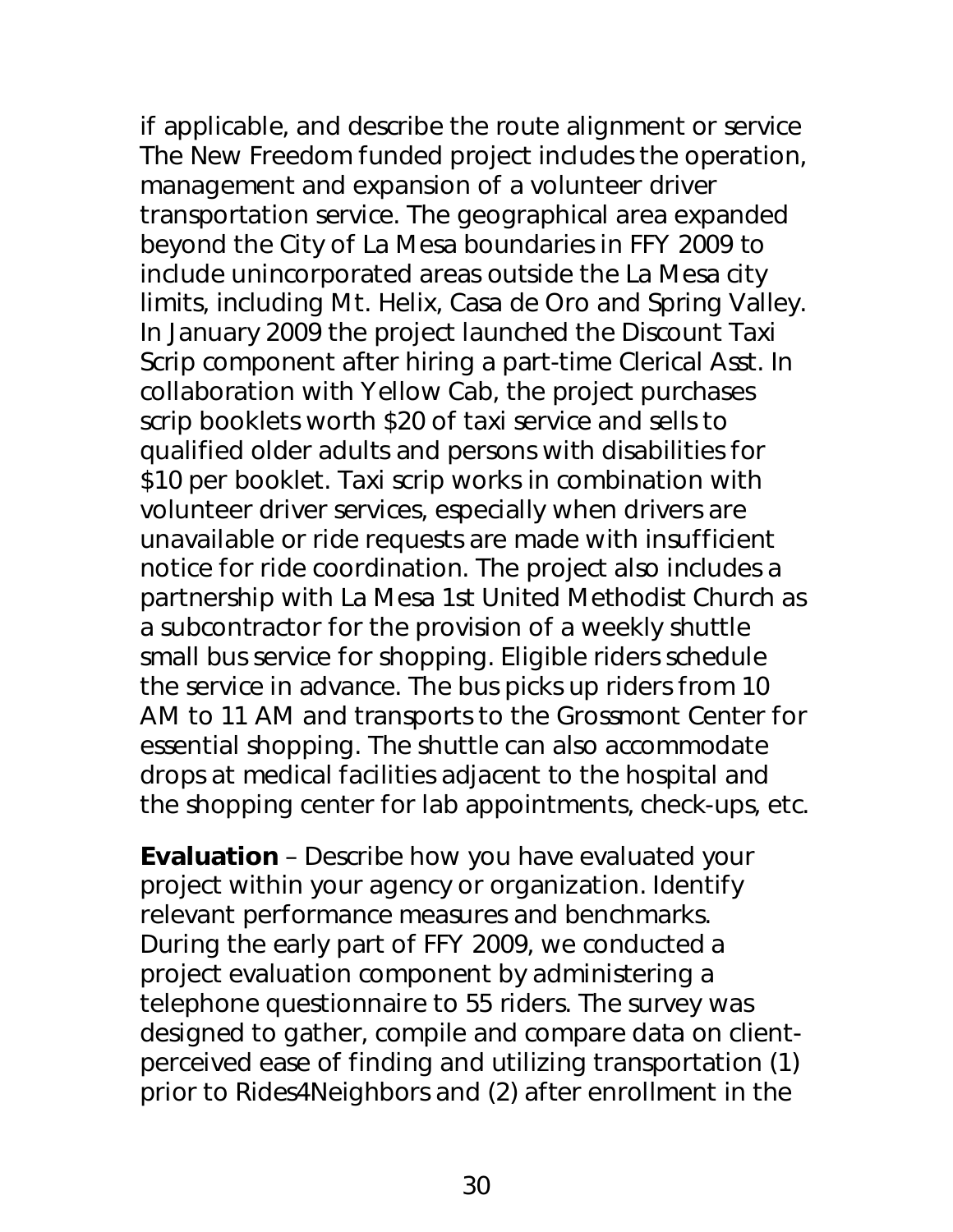service. We continually monitor the progress of the program against the proposed program schedule. We recognize that we have been optimistic in phase-in of the various program components. We continually review the cost effectiveness factor and make adjustments, such as assigning rides based on the volunteer's residential location, to avoid paying unnecessary mileage for volunteers to travel an excessive distance to pick up a rider.

**Accomplishments** – Highlight your greatest accomplishments. Describe any especially successful or innovative elements.

Our most significant accomplishment has been the acquisition of the RideScheduler webware, which enables the project to enhance its efficiency by posting ride requests and ride activity on an internal website to which only active drivers and administrators have access. The scheduling system allows drivers to choose their own rides and eliminates the need to continually circulate emails about rides needed and rides that have been picked up. The ride scheduler has reporting features that enable drivers to complete mileage reports online, as well as features that report on trip categories (medical, essential shopping, personal appointments, etc.)

**Lessons learned** – What advice would you give to someone else starting a service like yours? What do you wish you had known when you started the service? The advice we have to share concerns project staffing, particularly hiring the right people and going through a complete and thorough hiring process, regardless of the number of hours. In December 2008 we conducted a full job search for the part-time 20 hr per week Clerical Ass't.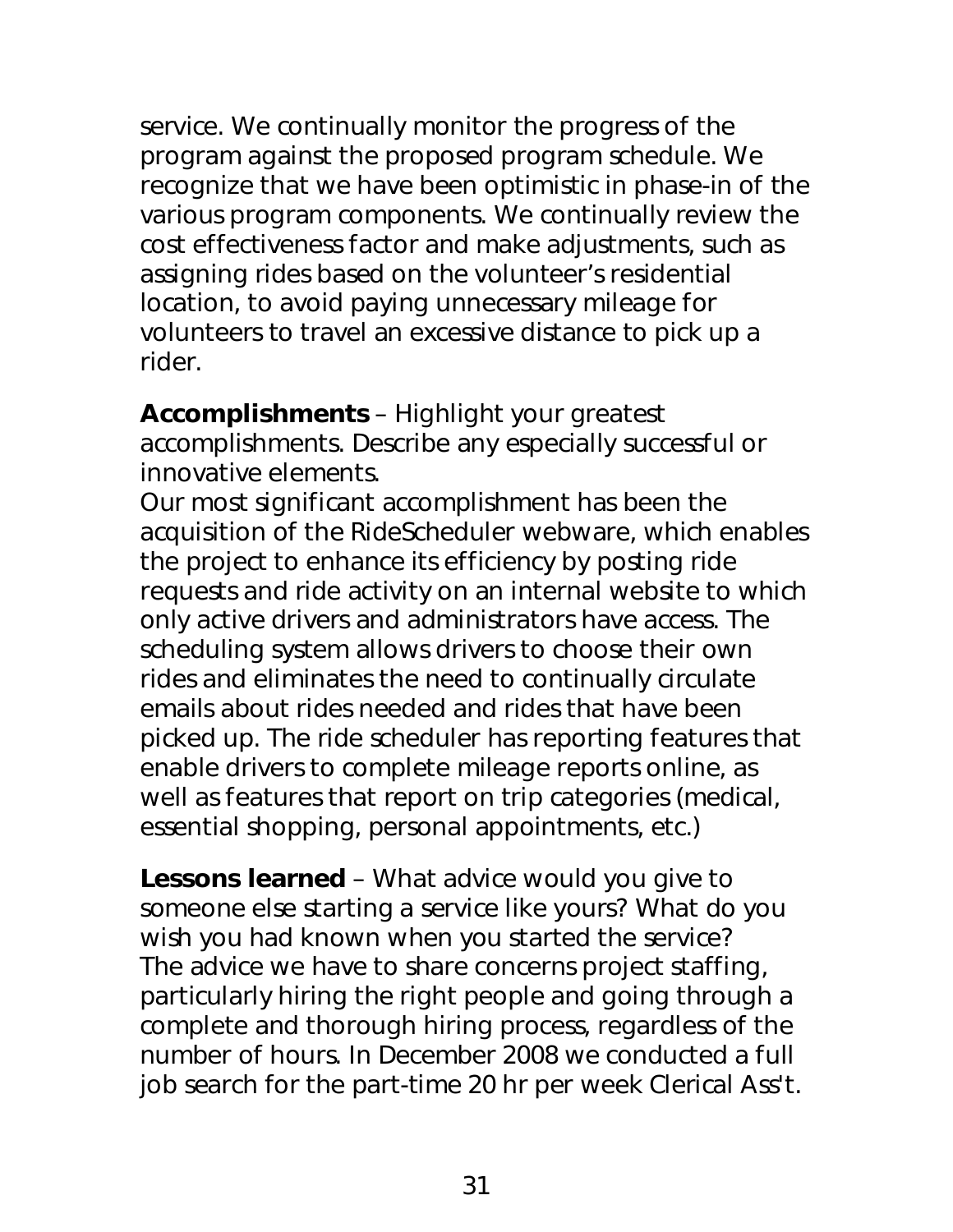We had 2 department professionals interview 14 people, after receiving 58 applications. After narrowing the field to 2 candidates, we did 2nd interviews and hired an individual who had, at various career points, conducted community presentations, outreach and customer/client processing for program or services. For longevity considerations, we were seeking someone who was not ultimately looking for a full time job, had computer proficiency, worked in a crowded office with distractions and has had extensive customer service experience. Unfortunately, after 3 months it became apparent that the employee was not computer proficient and was unable to communicate accurate program information to prospective riders. We wished that we had given a computer proficiency test prior to hiring. Also we wished that we had required in the posting material that references must include former supervisors.

## **City of Oceanside – Senior Shuttle**

Trip-Based Services/Volunteer Driver Program No. of months in operation during FFY 09: 11 months Total one-way trips: 2937

**Service description** – Provide a detailed description (1-2 paragraphs) of the NF-funded service provided during FFY 2009. Please indicate the route name and/or number, if applicable, and describe the route alignment or service The Senior Shuttle program is a contracted door-to-door shuttle service for seniors age 65 years and older. The shuttle services, contracted to American Logistics Company, are on-demand with a reservation window from one week up to 60 minutes. The shuttle service cost to the senior is \$5.00 per one-way trip. The program is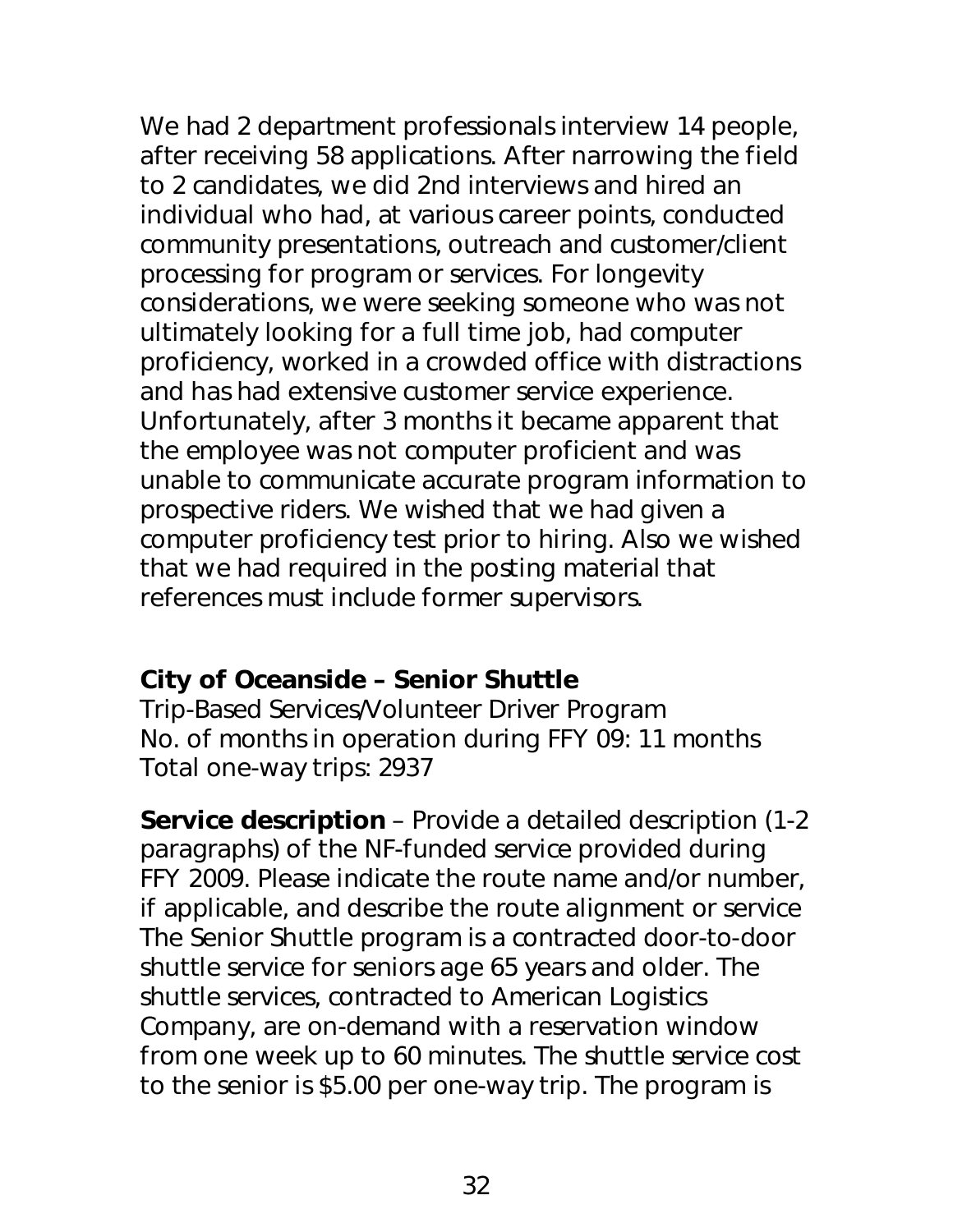designed to have up to 267 one-way trips available for reservation each month; with 134 trips available to ambulatory seniors and 134 trips available to nonambulatory seniors. Any unused trips roll over into the next month and are used based on the demand for service. The program's implementation under New Freedom grant funds occurred from October 1, 2008 to June 30, 2009 and included: the City registering seniors ages 65 years and older into the program and sends the registration list to American Logistics; American Logistics personnel then take the reservation calls, dispatches shuttles, and invoice the City. Trips are provided for medical appointments, grocery store shopping, pharmacy trips, social trips, church, and hair appointments.

**Evaluation** – Describe how you have evaluated your project within your agency or organization. Identify relevant performance measures and benchmarks. The primary source of evaluation during the period of October 1, 2008 through June 30, 2009 was progress made toward quantifiable measurements. As previously stated enough funding was available for up to 134 nonambulatory trips and 134 ambulatory trips each month. This ensured that enough funding could pay for the higher cost of implementing a wheelchair accessible van. Month Ambulatory Trips Charged Non-Ambulatory Trips Charged October 2008 390 22 November 2008 304 17 December 2008 260 18 January 2009 248 14 February 2009 224 13 March 2009 250 16 April 2009 305 20 May 2009 278 22 June 2009 209 14 The number of trips provided in each category tells us that seniors preferred to transition into a sedan rather than use a ramp into a wheelchair accessible van. See the table below for the number of rides per month. This evaluation does not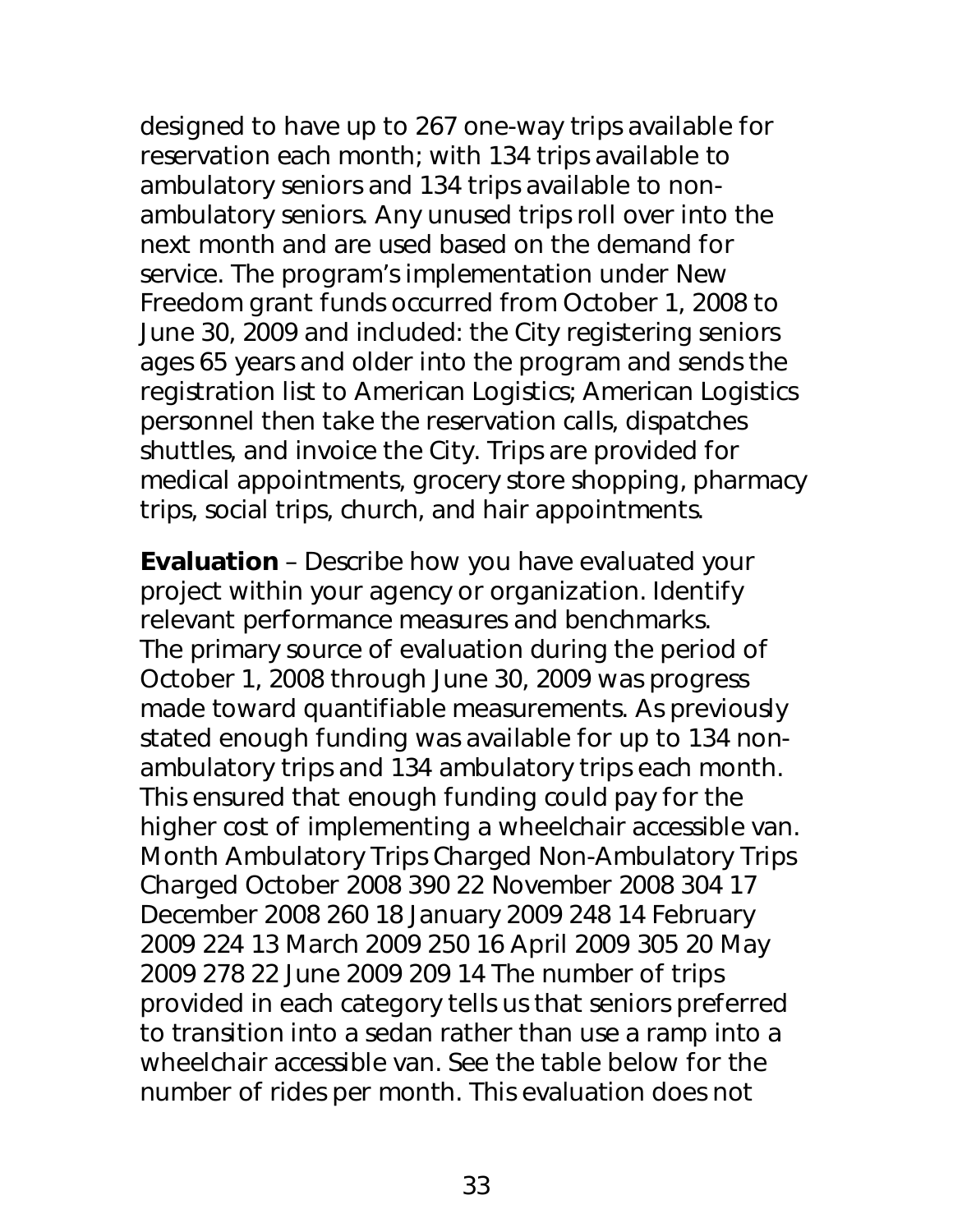represent use of the program by seniors with disabilities. Many seniors with disabilities have used the program but did not require a wheelchair accessible van. Seniors utilizing more of the sedan shuttles actually enabled the program to provide more rides to seniors overall.

**Accomplishments** – Highlight your greatest accomplishments. Describe any especially successful or innovative elements.

The shuttle program was able to expand services with the assistance of New Freedom grant funds. The program was able to expand trip boundaries to the Encinitas Scripps Memorial medical complex, Carlsbad Kaiser medical offices, and any medical facilities in Vista. Additionally, the transit center in Vista was added to the trip boundaries. In addition to expansion of services, the program came to the aid of residents that are not necessarily the required "senior" age. One Oceanside resident that is slightly under the required age of 65 years or older was in need of transportation services because due to surgery she was temporarily blind. This was an individual with a disability, although temporary, she was able to receive services under this grant.

**Lessons learned** – What advice would you give to someone else starting a service like yours? What do you wish you had known when you started the service? The biggest lesson learned from this program continues to be the need for flexibility and to make adjustments as we go to resolve issues that arise through evaluation. This enables the funds to be maximized and provide the broadest level of service to the community as possible.

## **City of Oceanside – Volunteer Driver**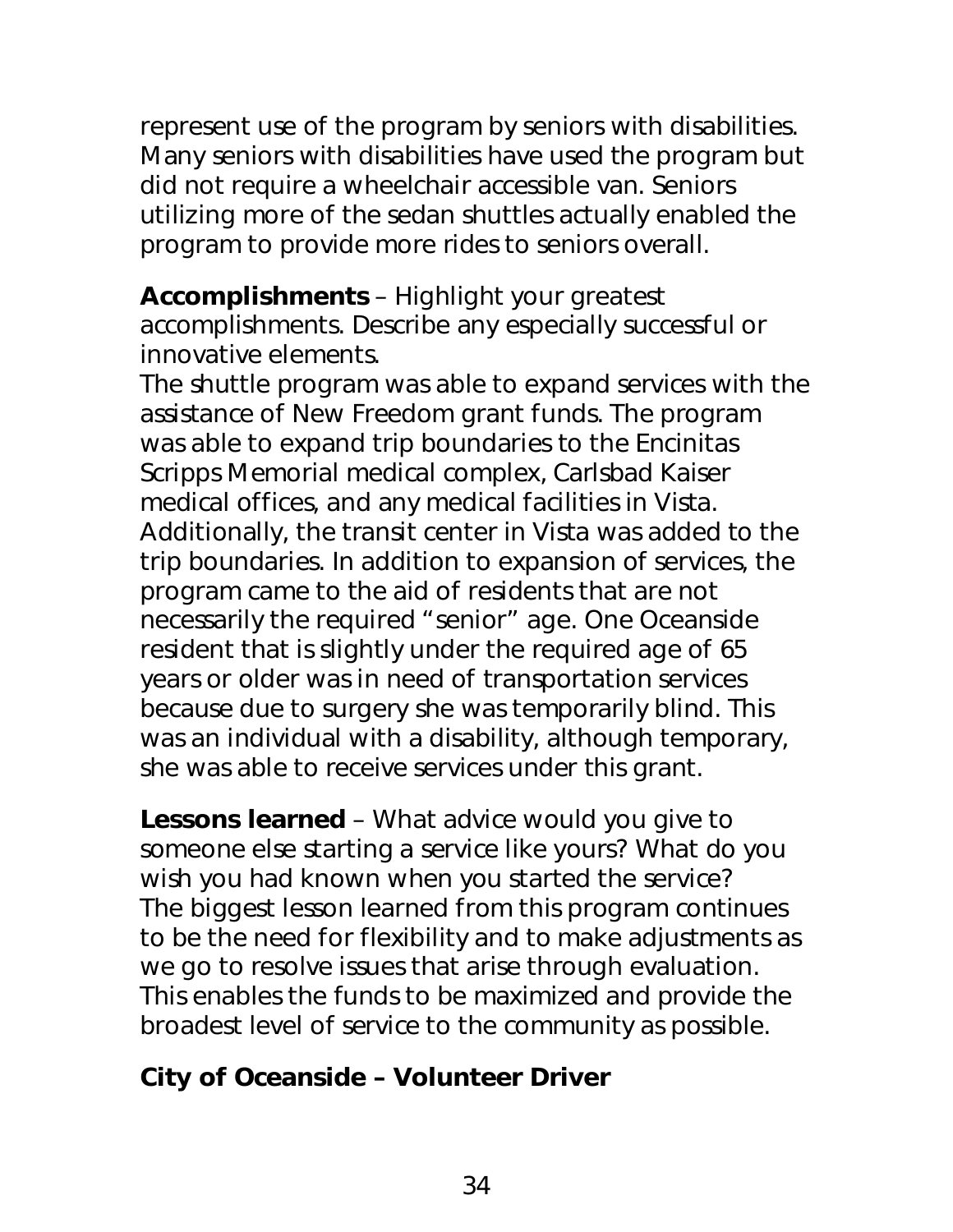Trip-Based Services/Volunteer Driver Program No. of months in operation during FFY 09: 12 months Total one-way trips: 334

**Service description** – Provide a detailed description (1-2 paragraphs) of the NF-funded service provided during FFY 2009. Please indicate the route name and/or number, if applicable, and describe the route alignment or service The City of Oceanside Volunteer Driver Program is a transportation service for residents age 65 years and older that have a physical limitation or special need for assistance on their excursions for medical, essential shopping, personal business, and other community transportation trips. Senior citizens, even those with disabilities or debilitating medical conditions, do not necessarily qualify for Para-transit type services; or the lengthy process of qualifying and service delivery is too much of a burden to a frail senior. Hence, the volunteer driver program was established to assist the most-frail senior in need of transportation in Oceanside, California. The program's implementation includes: establish a pool of up to 20 screened, insured, and trained volunteer drivers who will receive mileage reimbursements for the use of their own personal vehicles to drive seniors to and assist during medical appointments, shopping needs, pharmacy visits, and other social needs. The program will be coordinated by a newly hired part-time transportation coordinator at the Oceanside Senior Citizens Center. The coordinator assists in developing volunteer packet materials, provides the volunteer orientation, schedules rides, processes mileage reimbursements, and addresses any client concerns with the Senior Services Supervisor.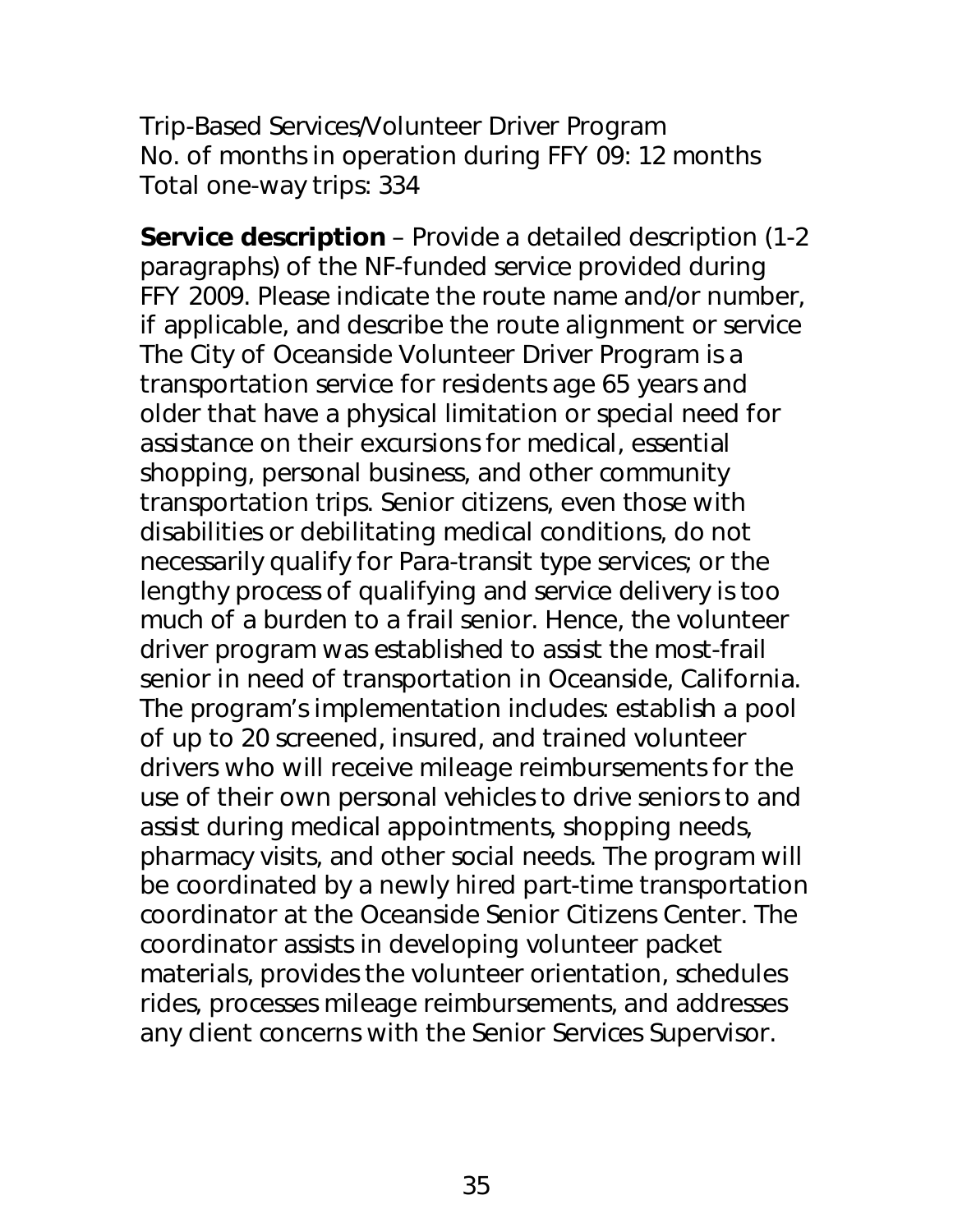**Evaluation** – Describe how you have evaluated your project within your agency or organization. Identify relevant performance measures and benchmarks. The primary source of evaluation during the period of October 1, 2008 through September 30, 2009 was progress made toward quantifiable measurements. Progress included: 1) an additional four volunteers were successfully recruited, 2) a total of 2,322 miles were driven by volunteers, 3) of those miles - a total of 334 one-way rides were provided, and 4) one of the most active volunteers exceeded 150 miles per month on several occasions. Evaluation of the performance progress tells us that progress is dependent on the number of successful volunteers recruited and the level of participation those volunteers have in the program. Emphasis is placed on successfully recruiting quality volunteers.

**Accomplishments** – Highlight your greatest accomplishments. Describe any especially successful or innovative elements.

There were three notable accomplishments during this period. Considering that the program's overall progress is determined by the successful recruiting of quality volunteers, two of the accomplishments were: 1) successfully recruiting an additional four volunteers, and 2) one of the volunteers becoming so active that she exceeds the 150 miles per month. The third accomplishment relates to the qualitative benefits of the program. An Oceanside resident with a new disability was in the process of signing up for North County Transit District's LIFT program which can be a lengthy process. In the interim, she required assistance in traveling to her medical appointments. Although her age puts her under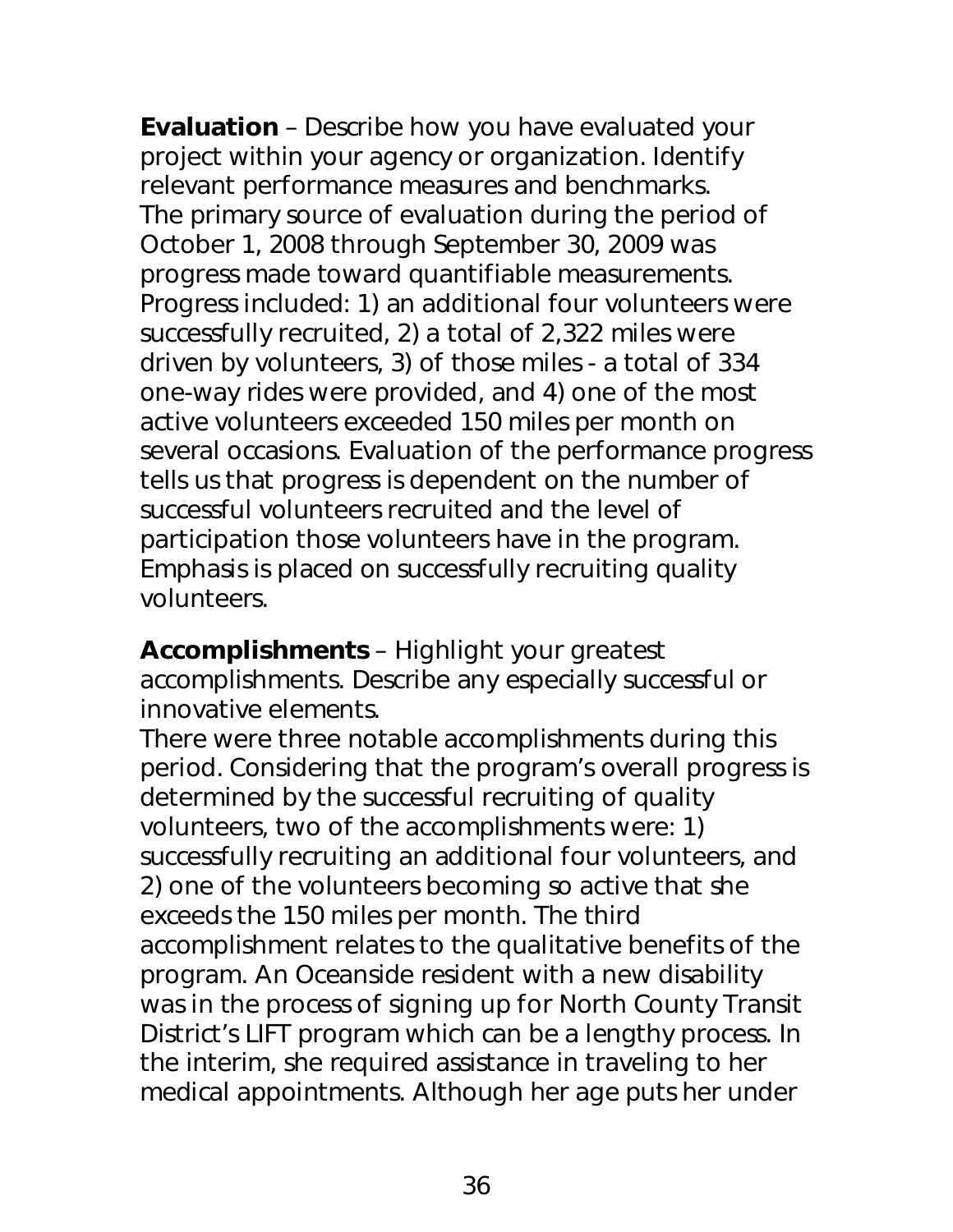the program requirements, our program exercised its flexibility to provide her accommodations until she is receiving services under the LIFT program. This demonstrates the importance of this type of flexible program and its ability to supplement other transportation services in the community.

**Lessons learned** – What advice would you give to someone else starting a service like yours? What do you wish you had known when you started the service? The biggest lesson learned from this program continues to be the difficulty of recruiting quality volunteer drivers. The four additional successfully recruited volunteers this period did not represent the efforts that were put forth in trying to recruit volunteers. In fact, an additional three volunteers were successfully processed through the City's volunteer process however they never responded to scheduling requests. This goes to show that even what appears to be a quality volunteer may turn into someone that is much less committed than they had portrayed to be in the interview stage.

## **Full Access and Coordinated Transportation – Mobility Management**

Information-Based Services/Mobility Manager service No. of months in operation during FFY 09: 12 months No. of customer contacts: 273

**Service description** – Provide a detailed description (1-2 paragraphs) of the NF-funded service provided during FFY 2009. Please indicate the route name and/or number, if applicable, and describe the route alignment or service The FACT Mobility Management project provided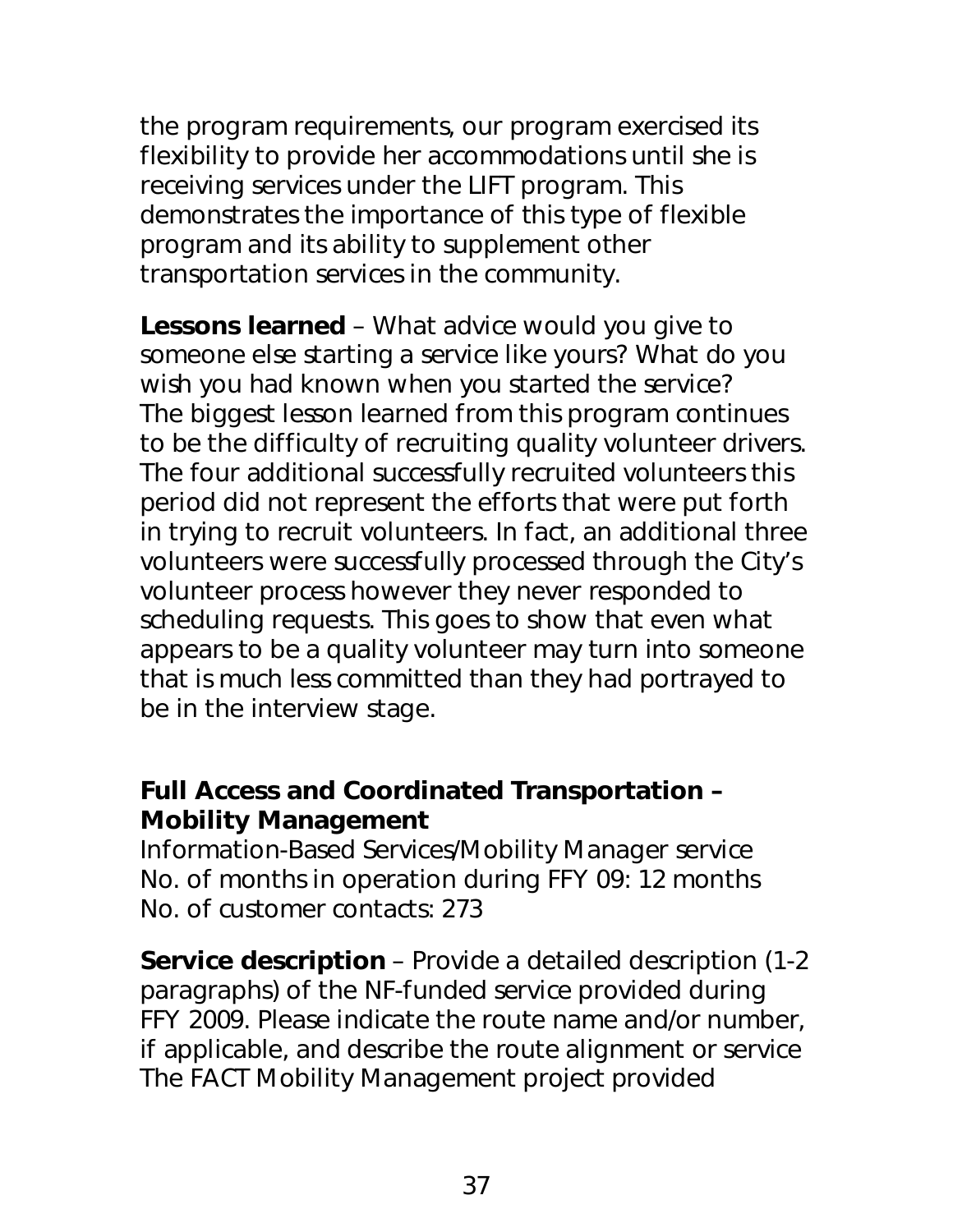development and maintenance of a centralized transportation service database to handle scheduling and dispatch of trips. Under New Freedom funding, STRIDE (Specialized Transportation Referral and Information for the Disabled and Elderly), a comprehensive webaccessible database of specialized transportation information and providers in the San Diego region, was operational throughout all of Federal FY 2009, with an average of 110 website hits per day. FACT continued mobility management and coordination efforts with Interfaith Services, County of San Diego, All Congregations Together, and Union of Pan Asian Communities (UPAC).

**Evaluation** – Describe how you have evaluated your project within your agency or organization. Identify relevant performance measures and benchmarks. FACT has seven (7) hours of weekday phone coverage per day to ensure individuals can have their transportation requests. A log is maintained by phone call to identify the nature of correspondence and ability to resolve the person's request. During FFY 2009, 273 referred calls were logged.

**Accomplishments** – Highlight your greatest accomplishments. Describe any especially successful or innovative elements.

During FFY 2009, Faith Based Survey and STRIDE provider updates were completed. The Faith Based survey was conducted to measure the interests of potential partners in coordinated transportation. Among the concerns identified were insurance, resources, and parish attrition. The more robust and reflective of the aggregate service environment the site is will empower individuals to make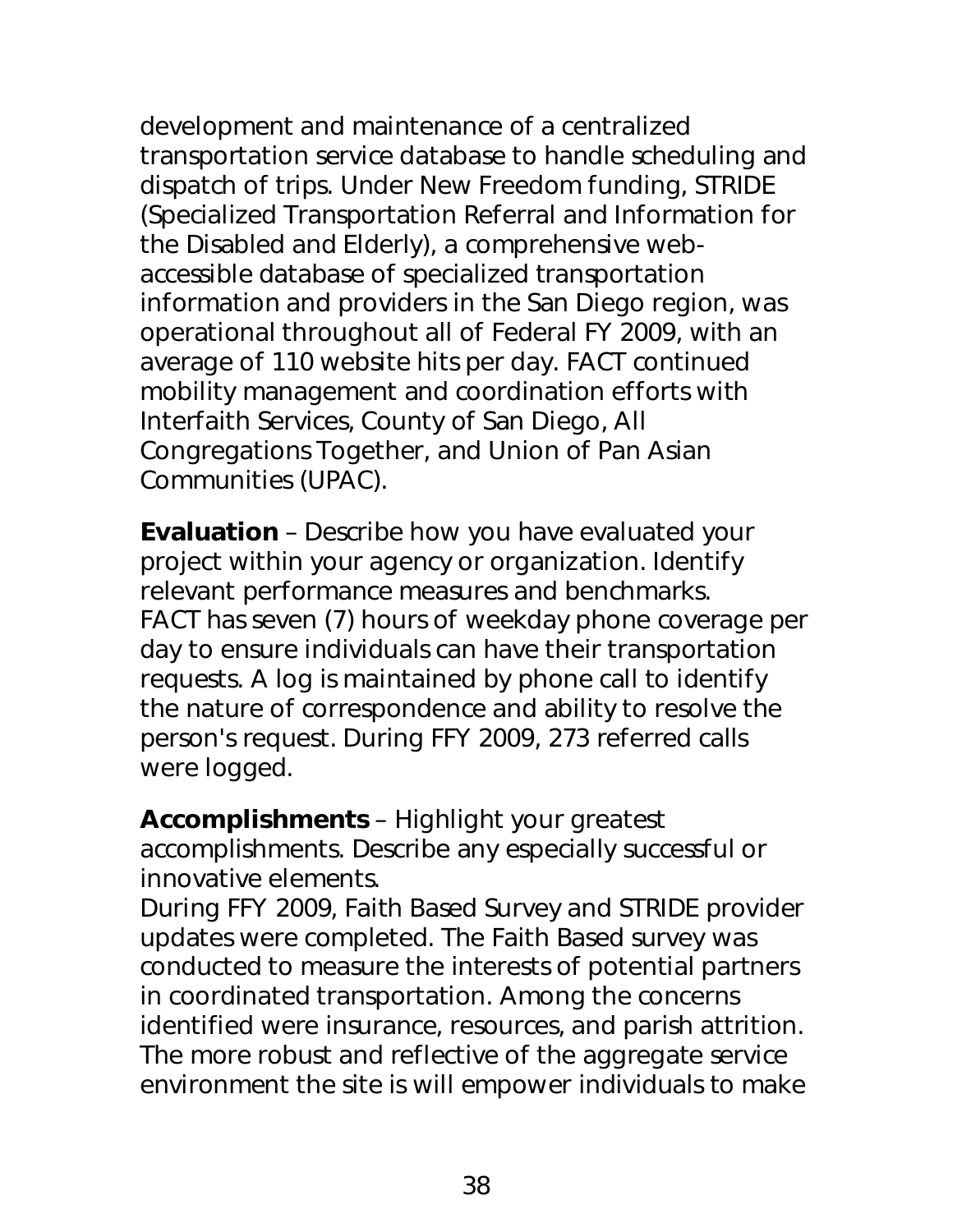the most informed choice for their transportation needs. The STRIDE provider updates enhanced the utility of the STRIDE website and further maximized it for consumers who need access to an expansive list of transportation resources in the San Diego Region. Business Plan guidance and development continued through the FACT Technical Advisory Committee. A Memorandum of Understanding (MOU) was finalized with Union of Pan Asian Communities (UPAC) for small scale brokerage partnership.

**Lessons learned** – What advice would you give to someone else starting a service like yours? What do you wish you had known when you started the service? Thoroughly analyze the marketing/advertising aspects of a service. Intuitive phrases like "Need a ride, click at STRIDE..." were promotional, but misleading. The phrase "need a ride..." implies that one is definitely available, which would not be known until the request is reviewed. One certainly wants to capture the market they are looking to serve, but ensure it is done in the most informative and effective way.

### *New Freedom Program*

# **Direct Recipients**

# **NCTD – Mobility/Travel Training**

Information-Based Services/One-to-one transit ("Travel") training

No. of months in operation during FFY 09: 12 months No. of persons trained: 720

**Service Description** - Provide a detailed description (1-2 paragraphs) of the NF-funded service provided during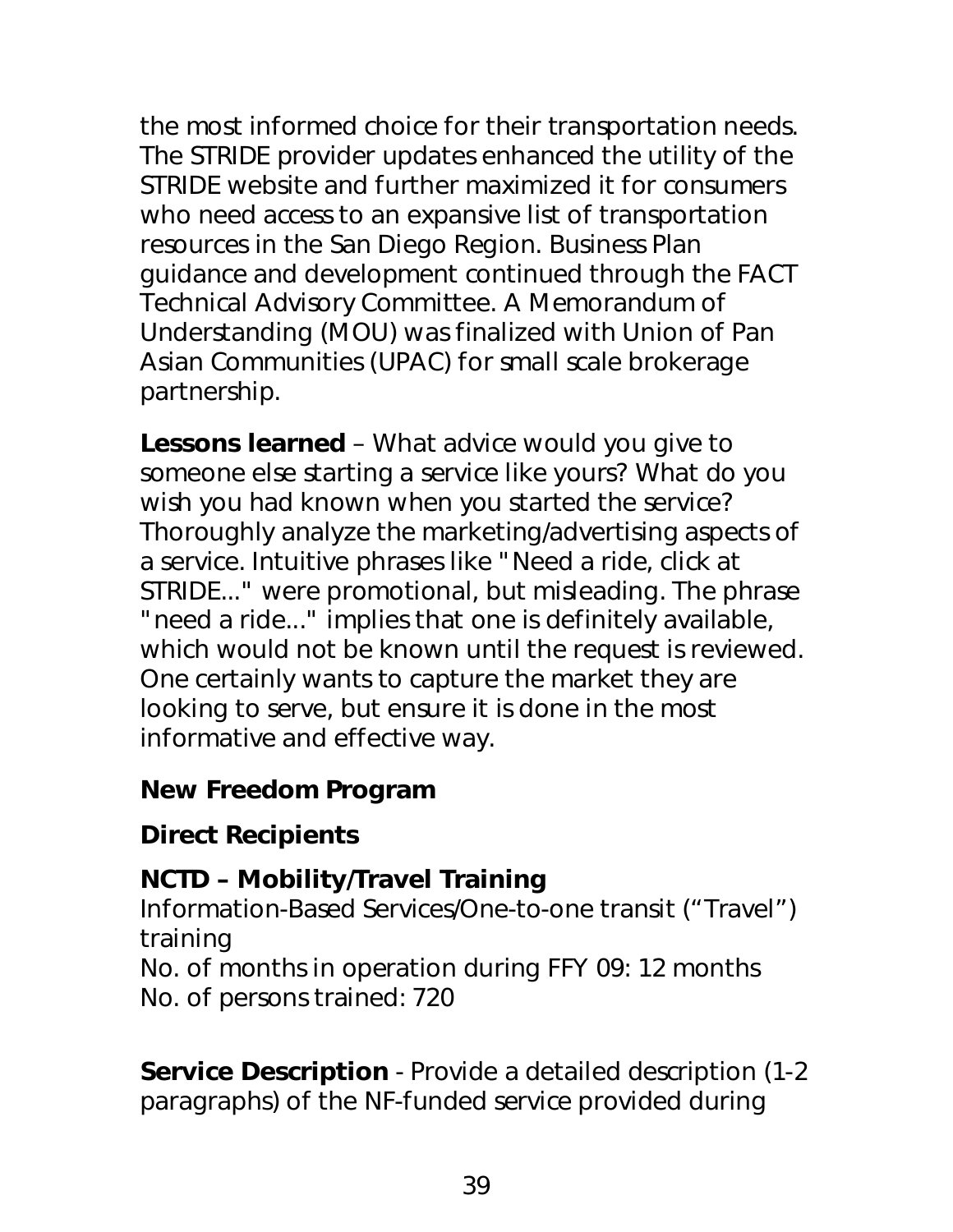FFY 2009. Please indicate the route name and/or number, if applicable, and describe the route alignment or service. The funds support the Mobility/Travel Training program to provide opportunities for people with disabilities in northern San Diego County to increase their mobility options. To achieve this, NCTD provides trainers to demonstrate, train and assist passengers of NCTD's SPRINTER, BREEZE, and COASTER services in navigating the transit system by using the Rider's Guide and its contents to create and plan travel options and to navigate the multiple-mode transportation system to get to their intended destination and back with confidence. NCTD Trainers also provide individualized assessments/trainings on wheelchairs, scooters and other mobility devices on NCTDs transit system.

**Evaluation** - Describe how you have evaluated your project within your agency or organization. Identify relevant performance measures and benchmarks. NCTD Mobility/Travel Training: This program is extremely popular and NCTD's Mobility/Travel trainer continues to receive more requests than she can provide. Program evaluation criteria include: number of requests for additional training and feedback from participants. As a result of increased customer demand, NCTD has increased funding requested for this program.

#### **Accomplishments** - Highlight your greatest accomplishments.

Describe any especially successful or innovative elements. During the period from July 2008 through June 2009, NCTD introduced 720 individuals to the program at various group mobility/travel outreach events, and all individuals have participated in the program.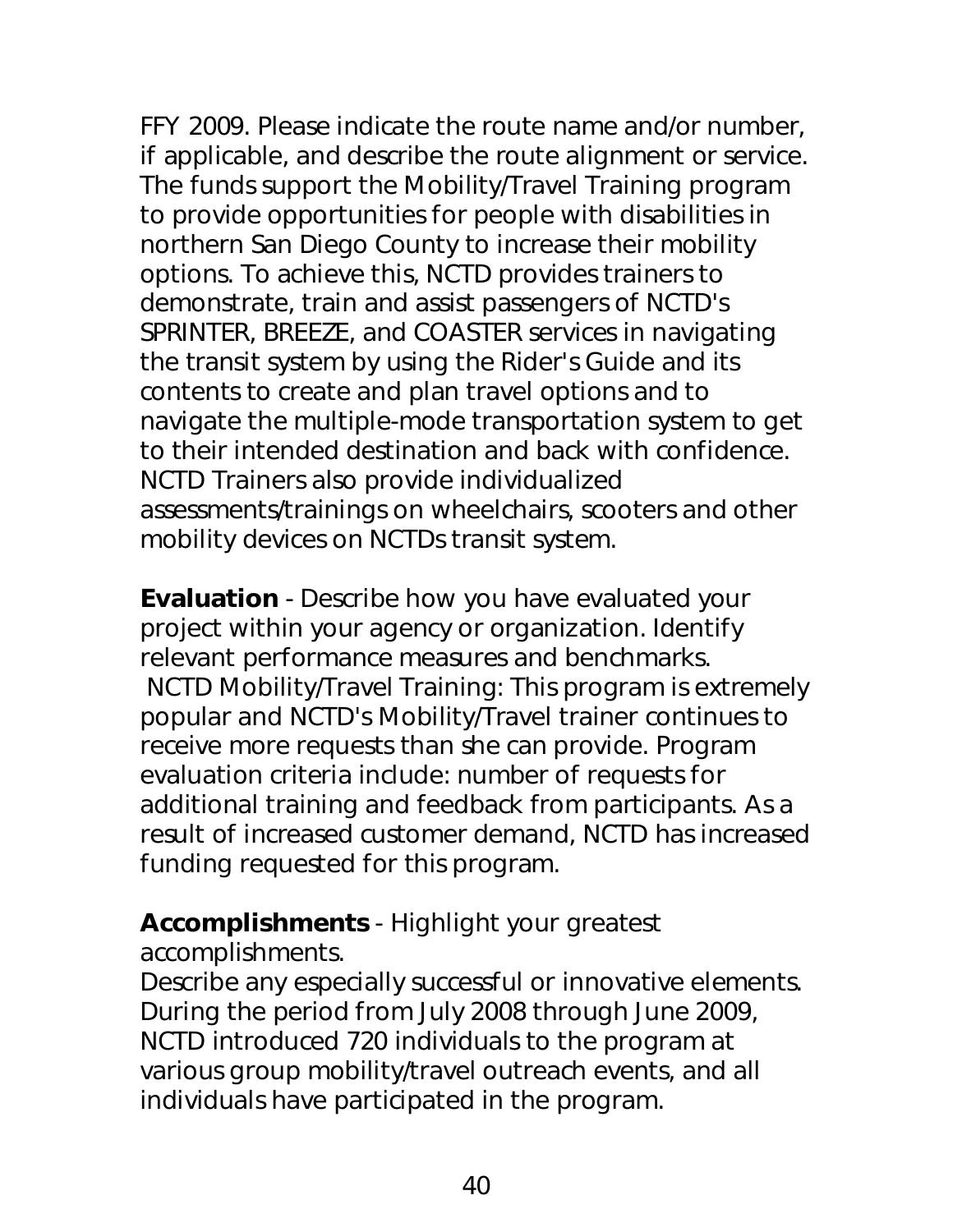Individuals participated in trip planning and day trips. NCTD has also provided individualized assessments and wheelchair/scooter boarding training to numerous individuals. This program is extremely popular and has been expanded as a result.

**Lessons Learned** - What advice would you give to someone else starting a service like yours? What do you wish you had known when you started the service? Training elderly and disabled individuals to use public transit increases their mobility and is cost effective.

# *JARC Program*

# **Direct Recipients**

# **MTS – Route 905**

Trip-Based Services/Fixed Route No. of months in operation during FFY 09: 12 months Total one-way trips: 27,883 Route length (one-way in miles): 9.346 Number of targeted jobs: 16,608

**Service description** – Provide a detailed description (1-2 paragraphs) of the JARC-funded service provided during FFY 2009. Please indicate the route name and/or number, if applicable, and describe the route alignment or service. Route 905 operates between the Otay Mesa Border Crossing and the Iris Avenue Trolley station. It is a fixedroute service operating with standard coaches. On weekdays, it operates with a base 30-minute frequency and improves to 15-minute frequencies in the AM and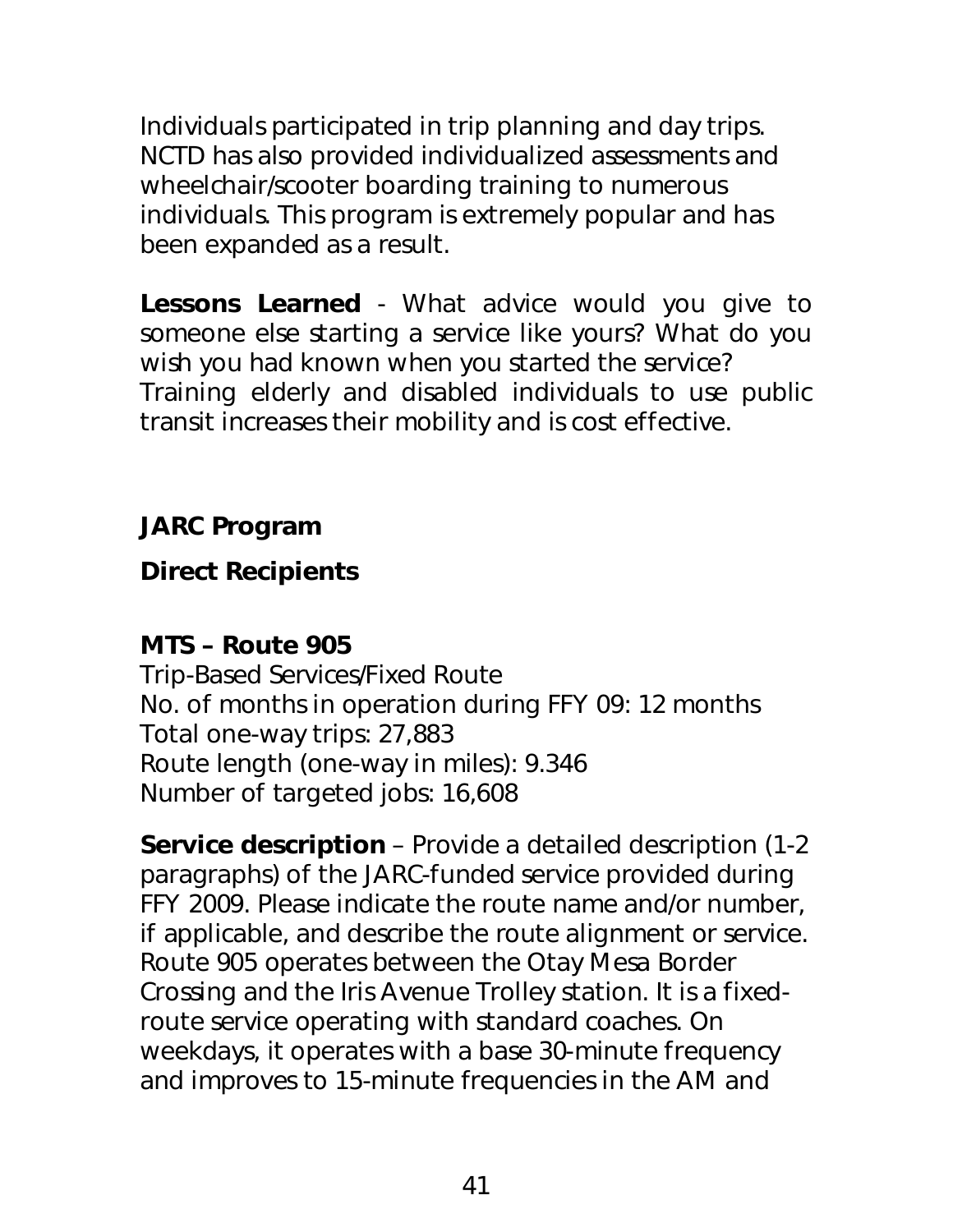PM peak periods. On weekends, it operates with 30 minute service all day. Overall, 85 weekday one-way trips and 27 weekend one-way trips are operated. Service is provided between the Iris Avenue Trolley Station and the Otay Mesa Border Crossing via SR-905, and the industrial areas in Otay Mesa along Siempre Viva Road, Airway Road, and surrounding streets.

**Evaluation** – Describe how you have evaluated your project within your agency or organization. Identify relevant performance measures and benchmarks. MTS evaluates its routes based on various performance measures. The performance measures used most frequently are productivity measures (passengers per revenue hour) and cost efficiency measures (farebox recovery rate and subsidy per passenger). For FY09, Route 905 averaged 25.3 passengers per hour; had a farebox recovery rate of 40.6%; and had a \$2.03 subsidy per passenger. The fixed-route bus system averages are 31.1, 40.6%, and \$1.43 respectively. Route 905 ranks in the top half of routes in farebox recovery rate, and is within the top 60% of routes in terms of subsidy per passenger and passengers per hour.

**Accomplishments** – Highlight your greatest accomplishments. Describe any especially successful or innovative elements.

Despite lower gas prices and a down economy, ridership on Route 905 has remained relatively steady, as passengers per hour have only dropped from 25.5 to 25.3. Continuing this route has enabled thousands of passengers continue to access the jobs in the Otay Mesa area. In terms of innovation, MTS holds one of the largest service contracts with a private provider (Veolia) in the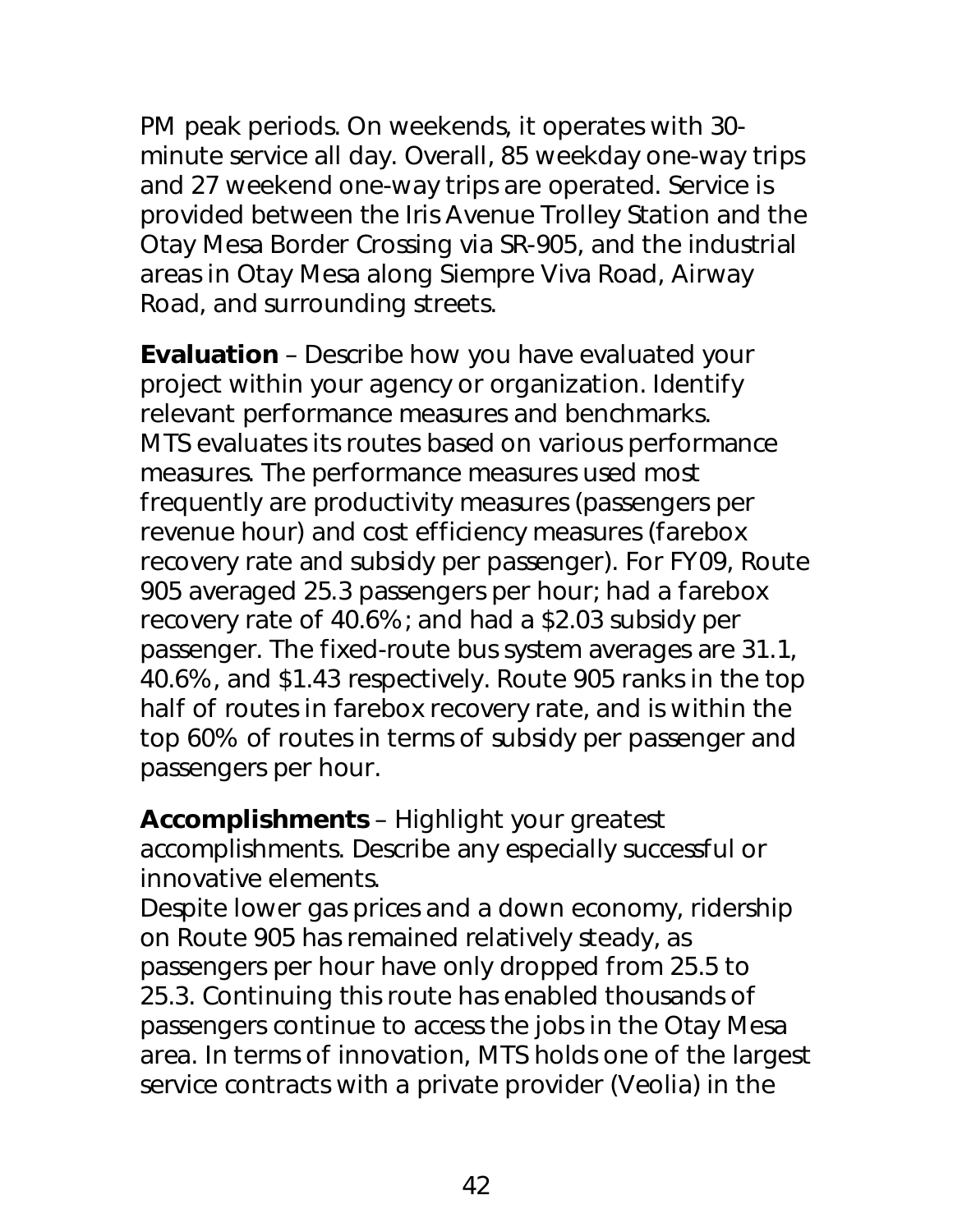United States. This contract is a result of consolidating several smaller operating contracts for MTS, Chula Vista Transit and National City Transit. As a result of the efficiency of scale, the cost per mile for Route 905 service is extremely competitive at \$5.60, including energy.

**Lessons learned** – What advice would you give to someone else starting a service like yours? What do you wish you had known when you started the service? Route 905 service was started many years ago. As with any route, MTS consistently monitors the route and continues to look for ways to improve service. MTS is consistently monitoring passenger activity -- to determine when and where passengers are using the system -- and on-time performance. If needed, schedules are adjusted three times annually.

### **MTS – Route 30**

Trip-Based Services/Fixed Route No. of months in operation during FFY 09: 12 months Total one-way trips: 8,325 Route length (one-way in miles): 24.07 Number of targeted jobs: 200,000

**Service description** – Provide a detailed description (1-2 paragraphs) of the JARC-funded service provided during FFY 2009. Please indicate the route name and/or number, if applicable, and describe the route alignment or service. Route 30 operates between downtown San Diego and University Towne Center (UTC) via Old Town, Pacific Beach, La Jolla, and UC San Diego. On weekdays, it operates with a 15-minute frequency, and on weekends (JARC-funded) it operates with 30-minute service all day.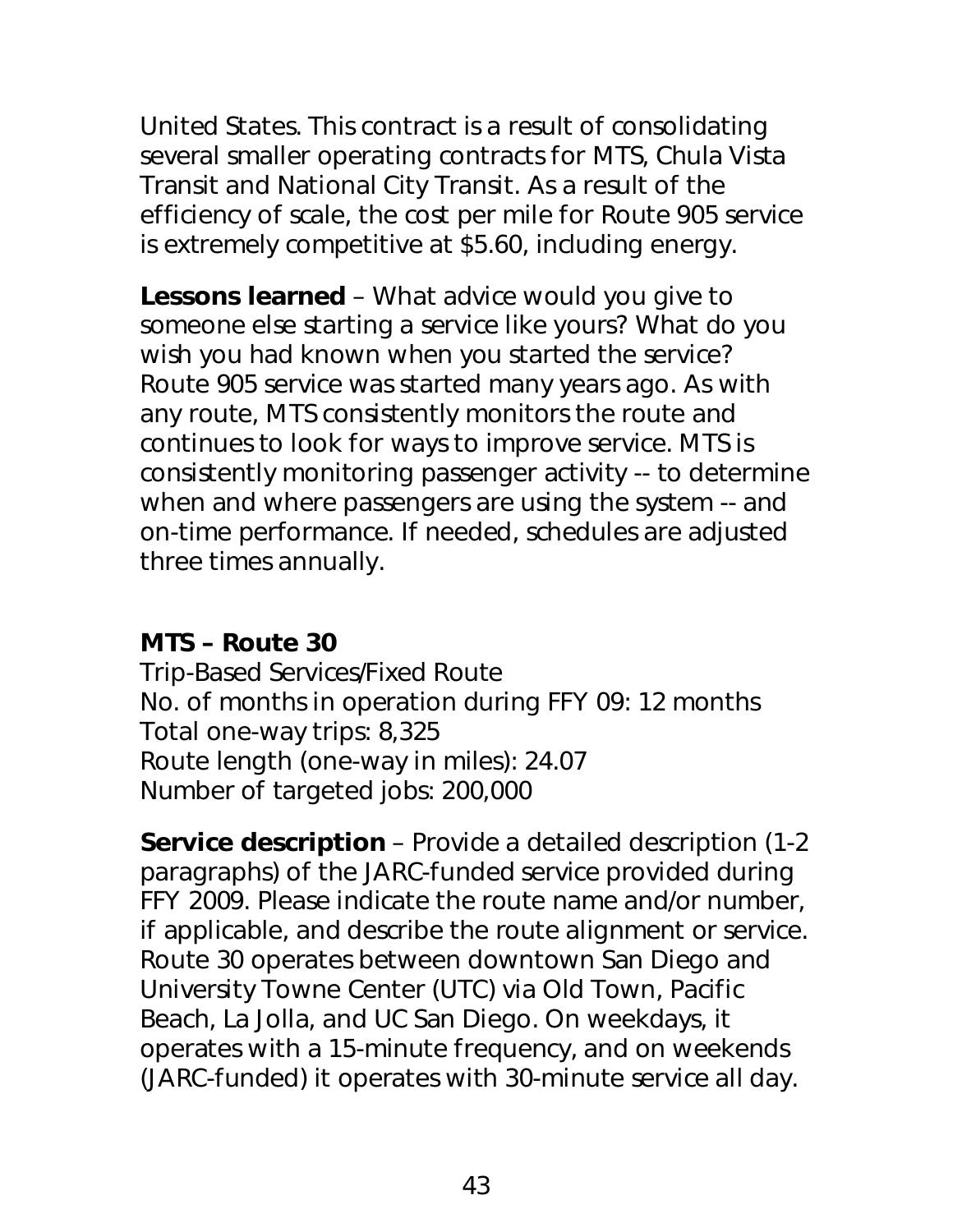It is a fixed-route service operated with standard coaches. Overall, 75 weekend one-way trips are operated. Service is provided between Downtown, Old Town, and Pacific Beach on I-5. The remainder of the route uses local streets through Pacific Beach, La Jolla, UC San Diego, and University City. Late-night trips serve residential communities south of La Jolla Village Drive.

**Evaluation** – Describe how you have evaluated your project within your agency or organization. Identify relevant performance measures and benchmarks. MTS evaluates its routes based on various performance measures. The performance measures used most frequently are productivity measures (passengers per revenue hour) and cost efficiency measures (farebox recovery rate and subsidy per passenger). For FY09, Route 30 averaged 29.7 passengers per hour; had a farebox recovery rate of 30.8%; and had a \$2.14 subsidy per passenger. The fixed-route bus system averages are 31.1, 40.6%, and \$1.43 respectively. Route 30 ranks near the top 1/3 of routes in terms of passengers per hour, and in the top 2/3 of routes in the cost efficiency measures.

**Accomplishments** – Highlight your greatest accomplishments. Describe any especially successful or innovative elements.

Route 30 served nearly one half million passengers (474,687) in FY09. This represented a 24% increase from FY08. Additionally, all performance measures (see above) improved from FY08 by at least 10%.

**Lessons learned** – What advice would you give to someone else starting a service like yours? What do you wish you had known when you started the service?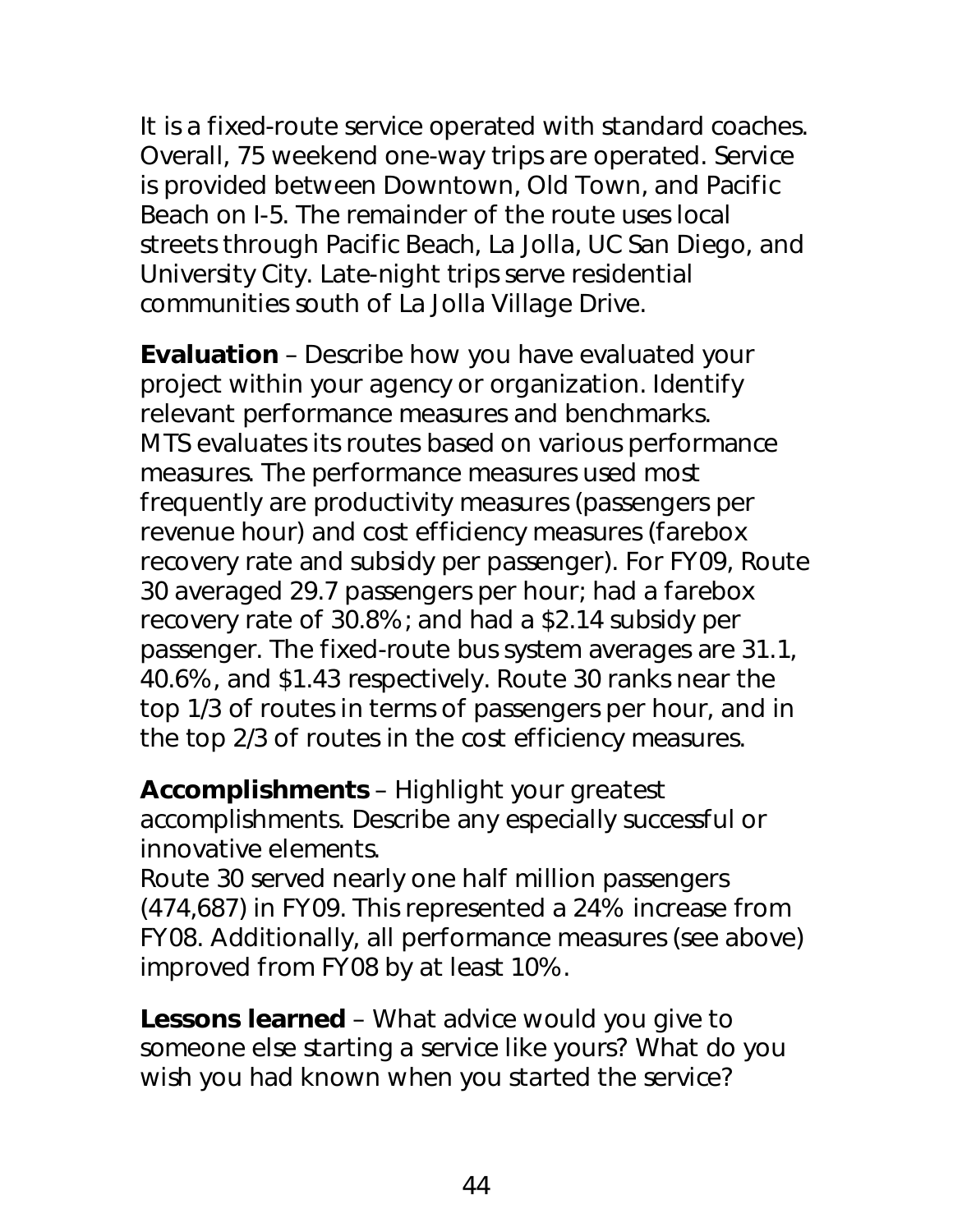Route 30 service was started many years ago. As with any route, MTS consistently monitors the route and continues to look for ways to improve service. MTS is consistently monitoring passenger activity -- to determine when and where passengers are using the system -- and on-time performance. If needed, schedules are adjusted three times annually.

#### **MTS – Route 960**

Trip-Based Services/Fixed Route No. of months in operation during FFY 09: 12 months Total one-way trips: 3556 Route length (one-way in miles): 20.782 Number of jobs targeted: 155,000

**Service description** – Provide a detailed description (1-2 paragraphs) of the JARC-funded service provided during FFY 2009. Please indicate the route name and/or number, if applicable, and describe the route alignment or service. Route 960 operates between the Euclid Avenue Trolley station and University Towne Center via Mid-City, Kearny Mesa, and University City. It is a fixed-route service operated with standard coaches and it operates only on weekdays and only in the peak hours. Overall, 14 weekday one-way trips are operated. Heading north, service is provided between the Euclid Avenue Trolley station and the Mid-City Transit Plazas (University Avenue and El Cajon Boulevard) via SR-94 and SR-15. Continuing north, the route operates on I-15 to Balboa Avenue, Kearny Villa Road, Clairemont Mesa Boulevard, and Ruffin Road, before heading west on SR-52 and north on I-805 to the La Jolla/University City area. Route 960 finishes its trips by serving Nobel Drive, Judicial Drive,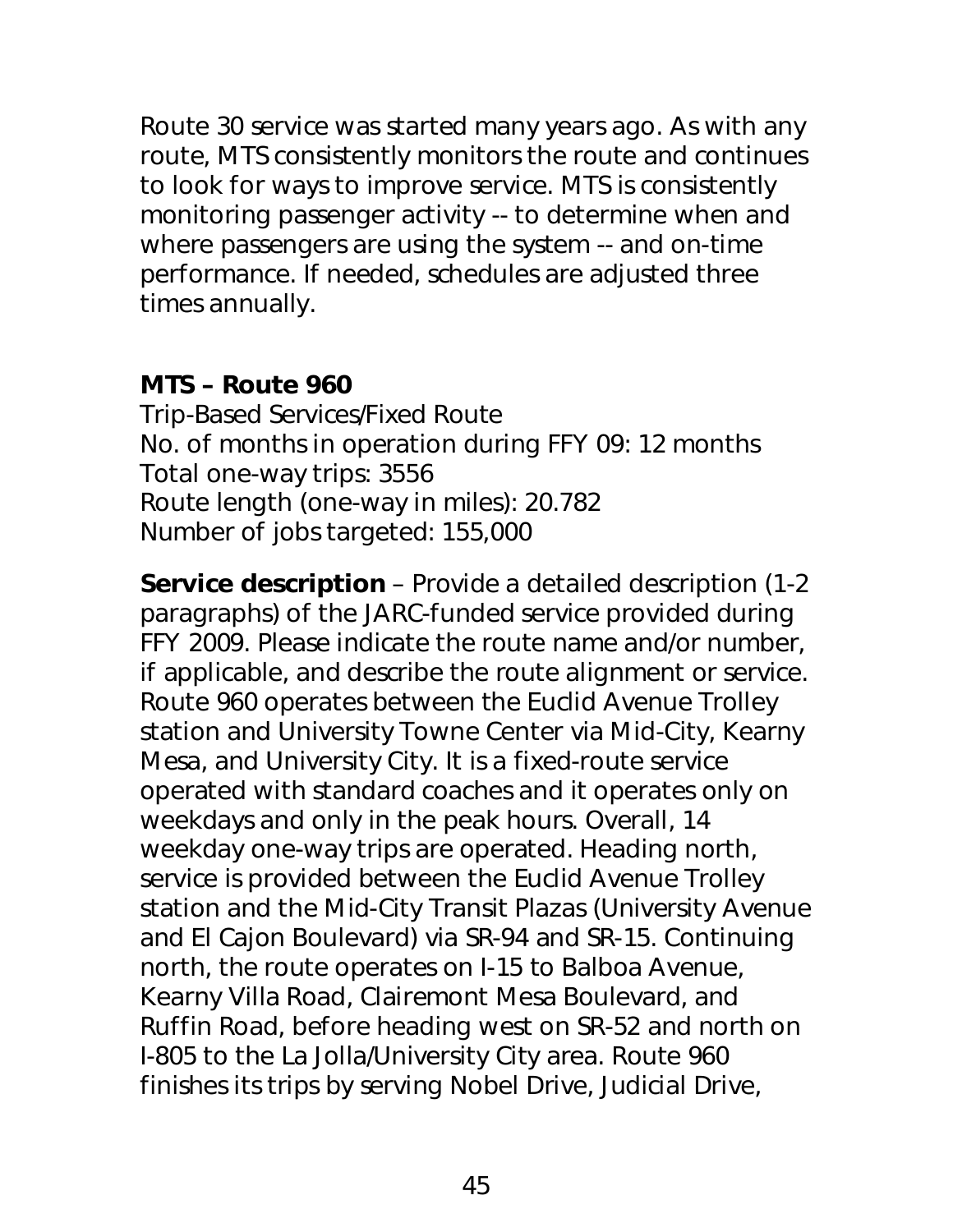Golden Haven Drive, Towne Center Drive, Executive Drive, and Genesee Avenue before entering University Town Center.

**Evaluation** – Describe how you have evaluated your project within your agency or organization. Identify relevant performance measures and benchmarks. MTS evaluates its routes based on various performance measures. The performance measures used most frequently are productivity measures (passengers per revenue hour) and cost efficiency measures (farebox recovery rate and subsidy per passenger). For FY09, Route 960 averaged 29.0 passengers per hour; had a farebox recovery rate of 31.1%; and had a \$2.70 subsidy per passenger. The fixed-route bus system averages are 31.1, 40.6%, and \$1.43 respectively. Route 960 ranks in the top 40% of routes in terms of passengers per hour, and in the top two-thirds in terms of farebox recovery.

**Accomplishments** – Highlight your greatest accomplishments. Describe any especially successful or innovative elements.

Ridership has fallen slightly, due to lower gas prices and a declining economy. However, this route is still one of the more successful express routes in the system. It is above the express-route system average in both passengers per hour and farebox recovery rate, showing that it is a key piece of the MTS fixed-route network. In terms of innovation, MTS holds one of the largest service contracts with a private provider (Veolia) in the United States. This contract is a result of consolidating several smaller operating contracts for MTS, Chula Vista Transit and National City Transit. As a result of the efficiency of scale,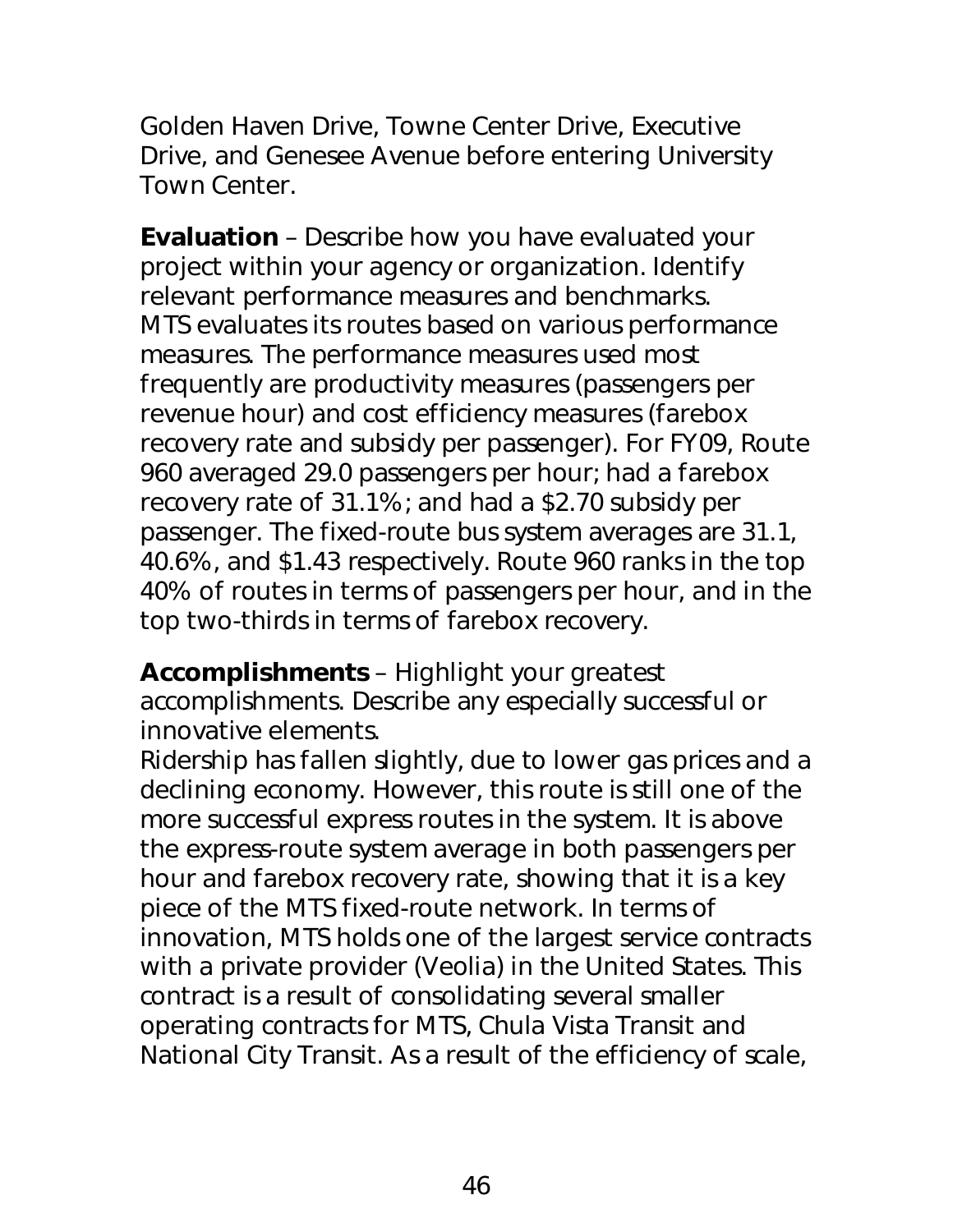the cost per mile for Route 960 service is extremely competitive at \$5.60, including energy.

**Lessons learned** – What advice would you give to someone else starting a service like yours? What do you wish you had known when you started the service? Route 960 service was started many years ago. As with any route, MTS consistently monitors the route and continues to look for ways to improve service. MTS is consistently monitoring passenger activity -- to determine when and where passengers are using the system -- and on-time performance. If needed, schedules are adjusted three times annually.

## **NCTD – SPRINTER Weekend Service**

Trip-Based Services/Fixed Route No. of months in operation during FFY 09: 12 months No. of one-way trips: 1760 Route length (one-way in miles): 22 Number of targeted jobs: N/A

**Service Description** - Provide a detailed description (1-2 paragraphs) of the JARC-funded service provided during FFY 2009.

Please indicate the route name and/or number, if applicable, and describe the route alignment or service. On Saturday, July 12, 2008, NCTD commenced enhanced weekend and holiday service for the Sprinter light rail service. This service improves access for workers with nontraditional jobs schedules and provides more convenient connections for workers in northern San Diego County who transfer between SPRINTER and the hourly bus routes on weekends when service is less frequent. This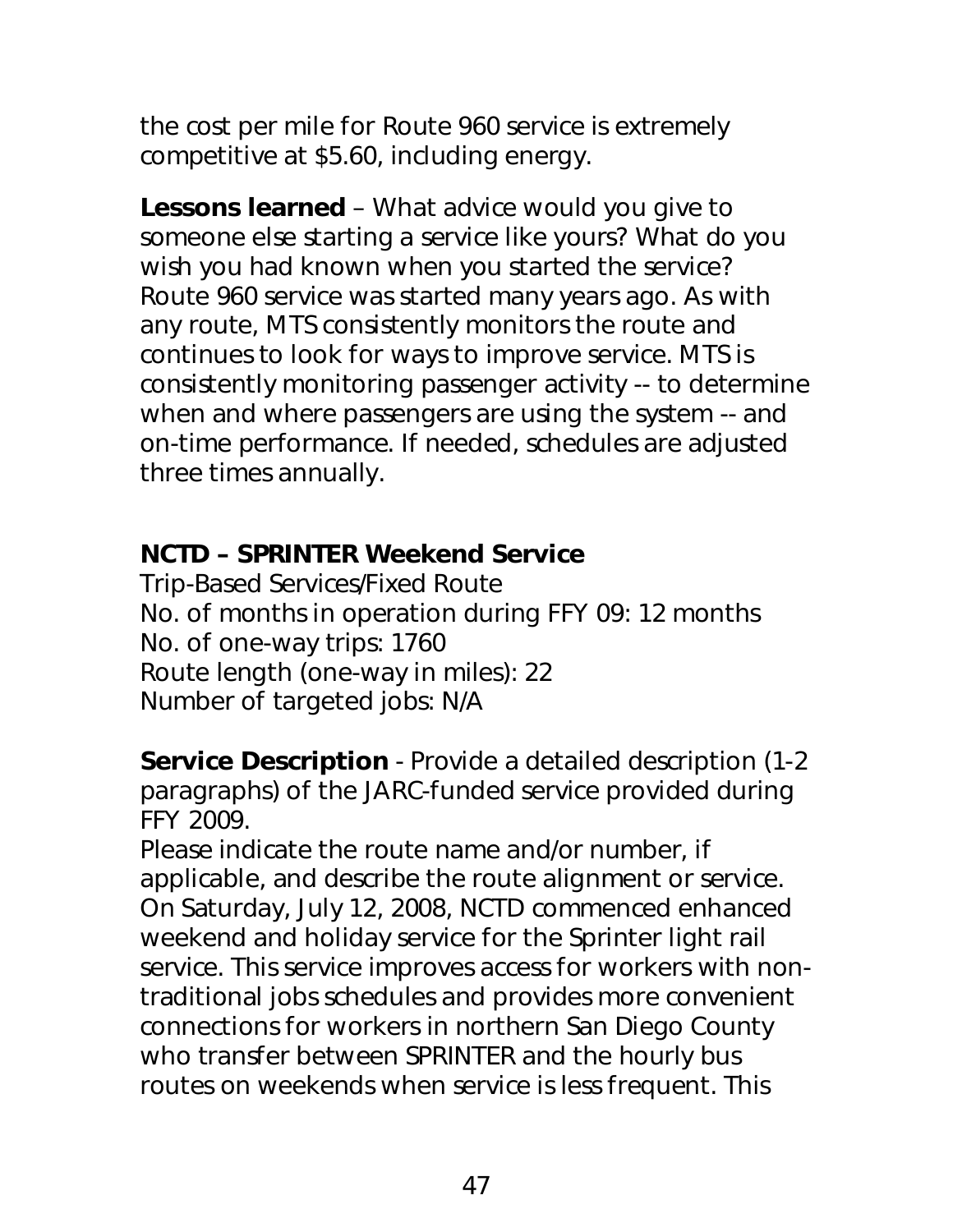enhanced service is being funded by this JARC grant and increases the frequency on weekends and holidays from hourly service to every 30 minutes between the hours of 10:00 a.m. and 6:00 p.m. (approximately). Hourly Sprinter service will continue to run before 10:00 a.m. and after 6:00 p.m. on weekends and holidays. NCTD contracts with Veolia for provision of Sprinter service.

**Evaluation** - Describe how you have evaluated your project within your agency or organization. Identify relevant performance measures and benchmarks. The Sprinter weekend service is still relatively new and has been affected by recent economic turndown. NCTD evaluates this project (and all services) based on ridership data.

**Accomplishments** - Highlight your greatest accomplishments.

Describe any especially successful or innovative elements. NCTD's JARC project is consistent with the intent of the JARC program to provide transportation access to welfare recipients and low-income families. Sprinter increased frequency weekend service provides greater transportation opportunities, including meaningful connections, to this targeted group as well as others.

**Lessons Learned** - What advice would you give to someone else starting a service like yours? What do you wish you had known when you started the service? It takes time to develop consistent ridership for new services.

NCTD's advice is "Do not over estimate your ridership." Do not under estimate the expense of what it take to what it takes to operate the service to meet the needs of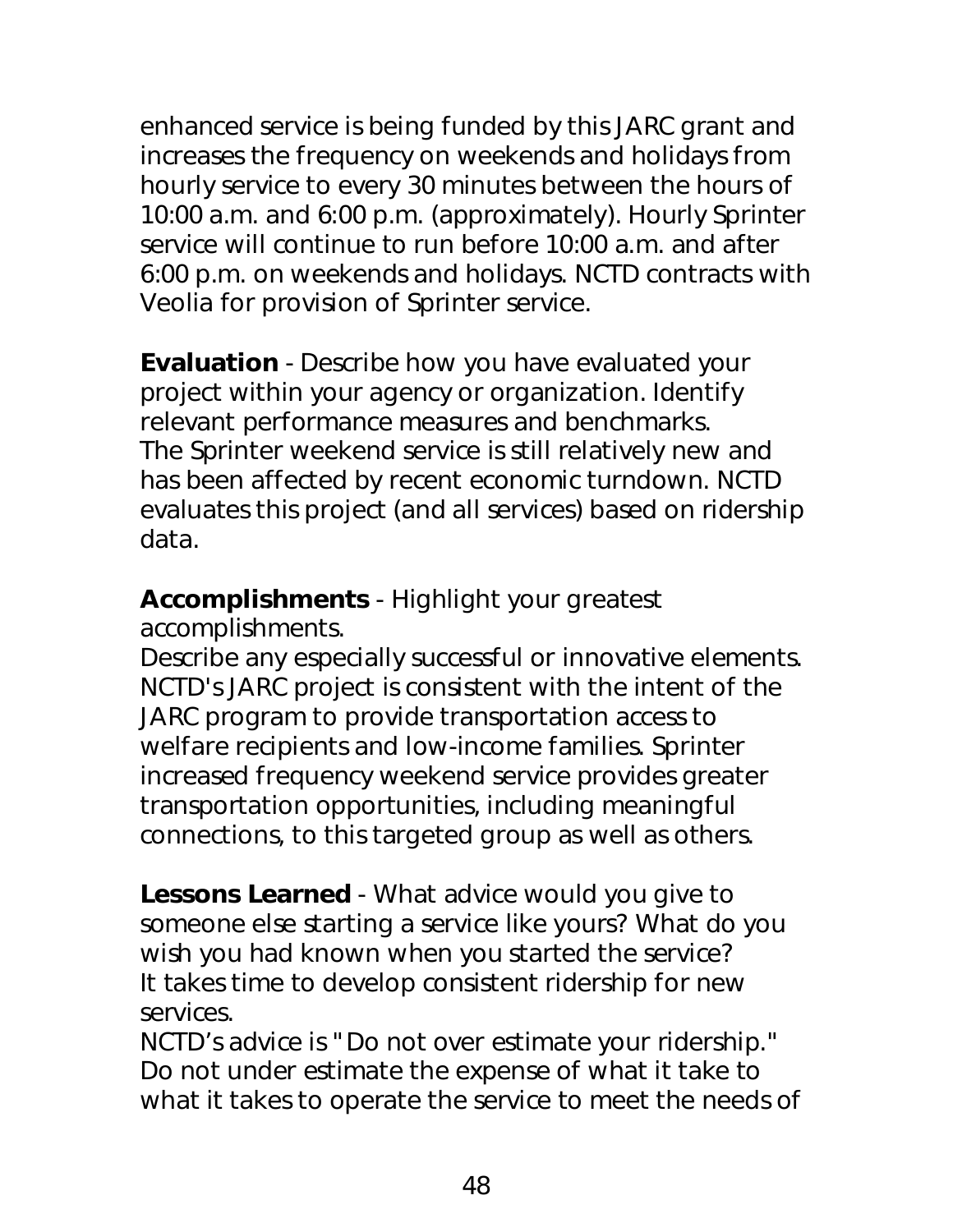JARCs targeted group. Minimize changes to service once established. Community Outreach is essential for the project to be successful.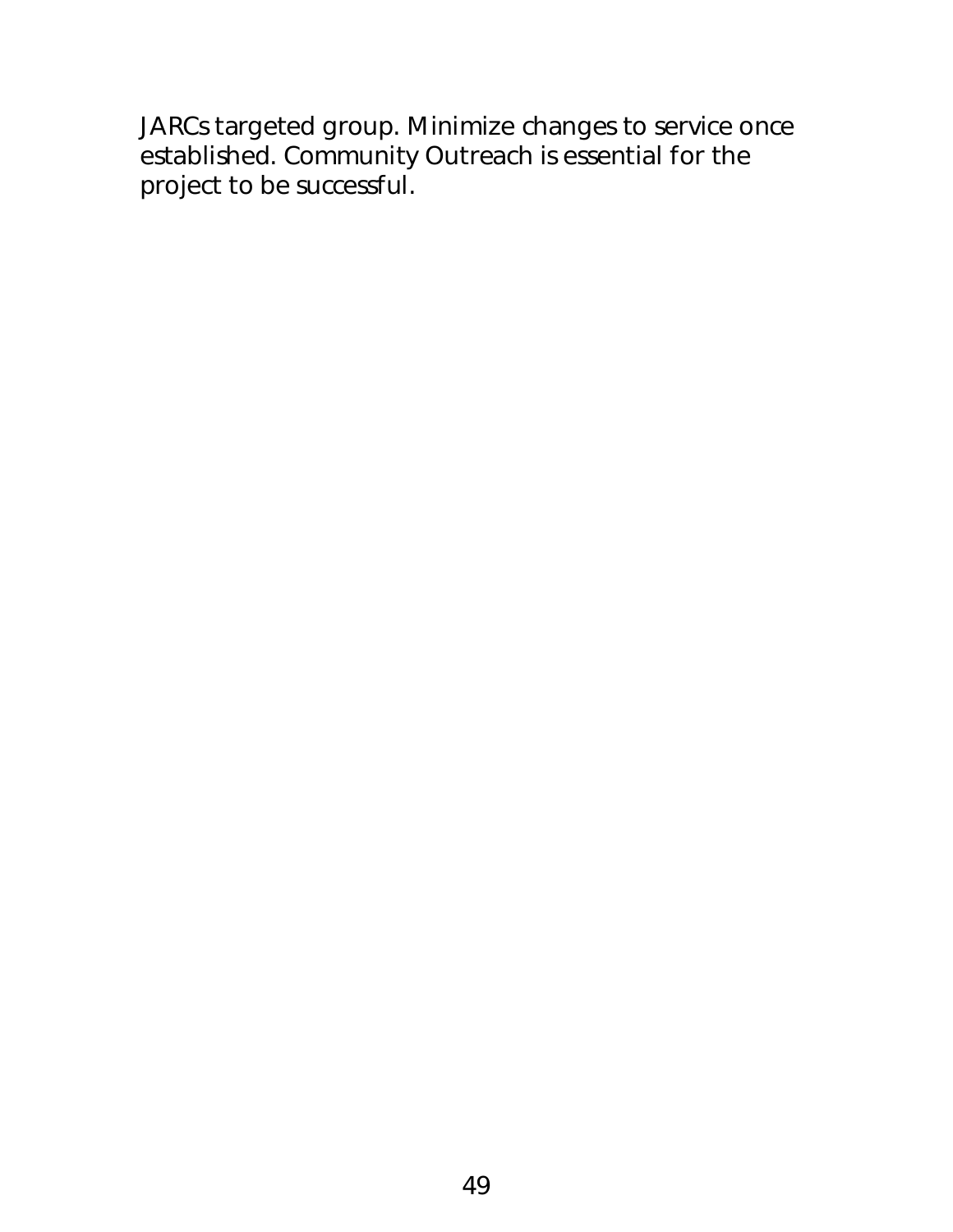**Agenda Item No. 10 SSTAC May 17, 2010** 



#### **COMMITTEE/WORKING GROUP CHARTER SOCIAL SERVICES TRANSPORTATION ADVISORY COUNCIL (SSTAC)**

#### **PURPOSE**

The mission of the Social Services Transportation Advisory Council (SSTAC) is to review, recommend and encourage the use of accessible transportation services through:

- Promoting the coordination of transportation serving seniors, individuals with disabilities, and persons of limited means;
- Advising staff on transit facilities compliance with the requirements of the Americans with Disability Act (ADA) and Title 24; and
- Advising staff on the accessibility and usability of transit facilities beyond strict interpretation of regulations based on actual experience and knowledge.

### **LINE OF REPORTING**

The Social Services Transportation Advisory Council Subcommittee is the successor group to the Subcommittee on Accessible Transportation (SCAT) that was formed by SANDAG in 1979 in response to federal and state requirements and increased local interest and involvement in accessibility issues. SSTAC advises SANDAG on regional planning issues regarding accessible transportation in the public and nonprofit sectors. SSTAC reports to the SANDAG Transportation Committee, which in turn reports to the SANDAG Board of Directors.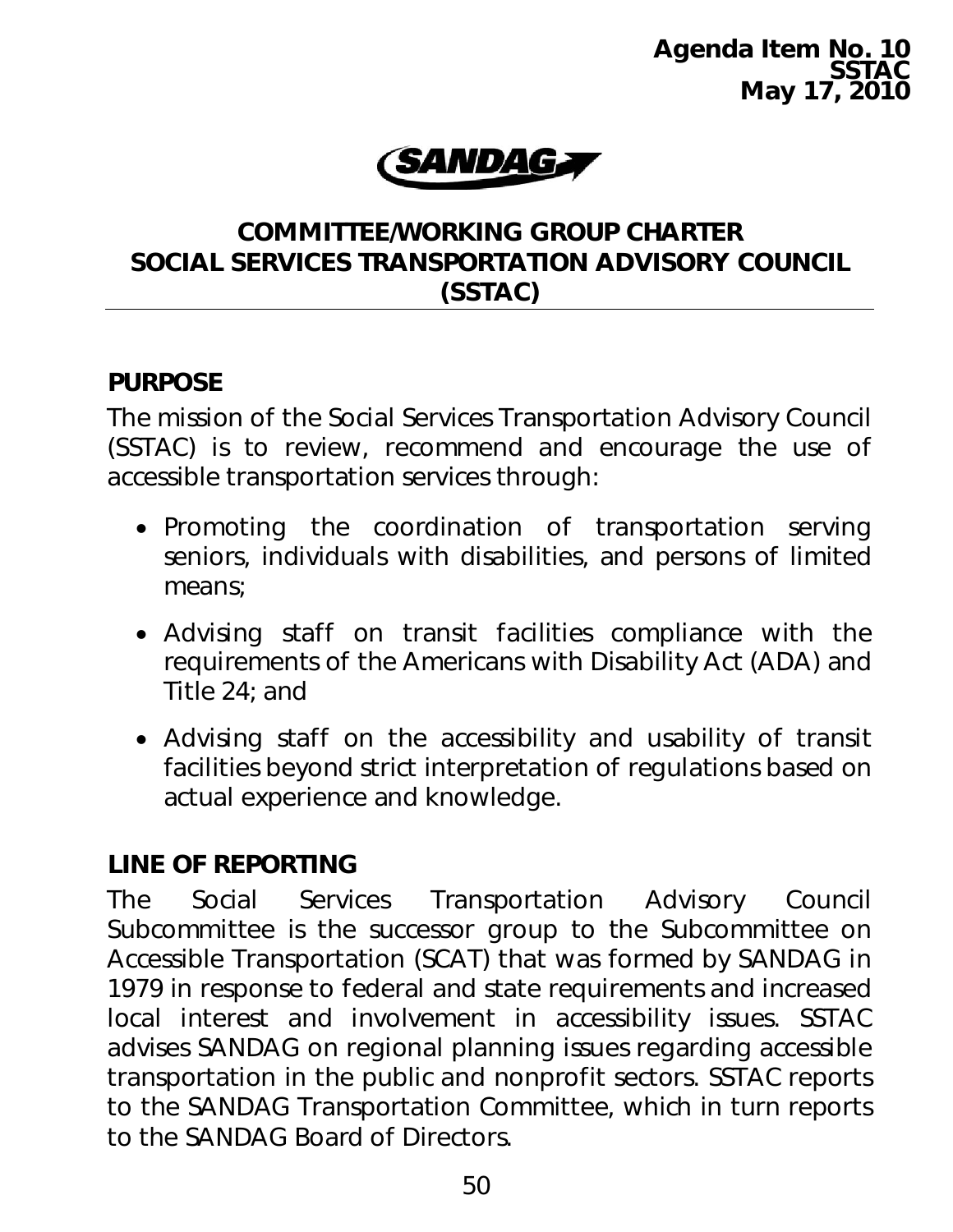## **RESPONSIBILITIES**

SSTAC advises the SANDAG Board of Directors and its Transportation Committee regarding regional issues of accessible transportation provided by the public and private sector. These activities include the following:

- Provide input on accessible transportation issues for SANDAG's Regional Transportation Plan (RTP), and other relevant SANDAG plans and programs;
- Provide input for the key activities required for the development of the Coordinated Public Transit Human Services Transportation Plan (Coordinated Plan). This includes assistance with the following activities: assessing current available services; identifying areas of duplicative service and gaps in service; identifying the transportation needs of individuals with disabilities, senior citizens, and persons of limited means; developing strategies for addressing the service gaps, and minimizing the duplication of services; prioritizing transportation services for funding and implementation based on resources, time, and feasibility for implementing the specific strategies identified; and reviewing the draft document for content and language;
- Serve as the Local Review Committee (LRC) and Appeals Board for the Section 5310 federal grant program administered by the State Department of Transportation (Caltrans), which provides partial funding for vehicles for nonprofit agencies;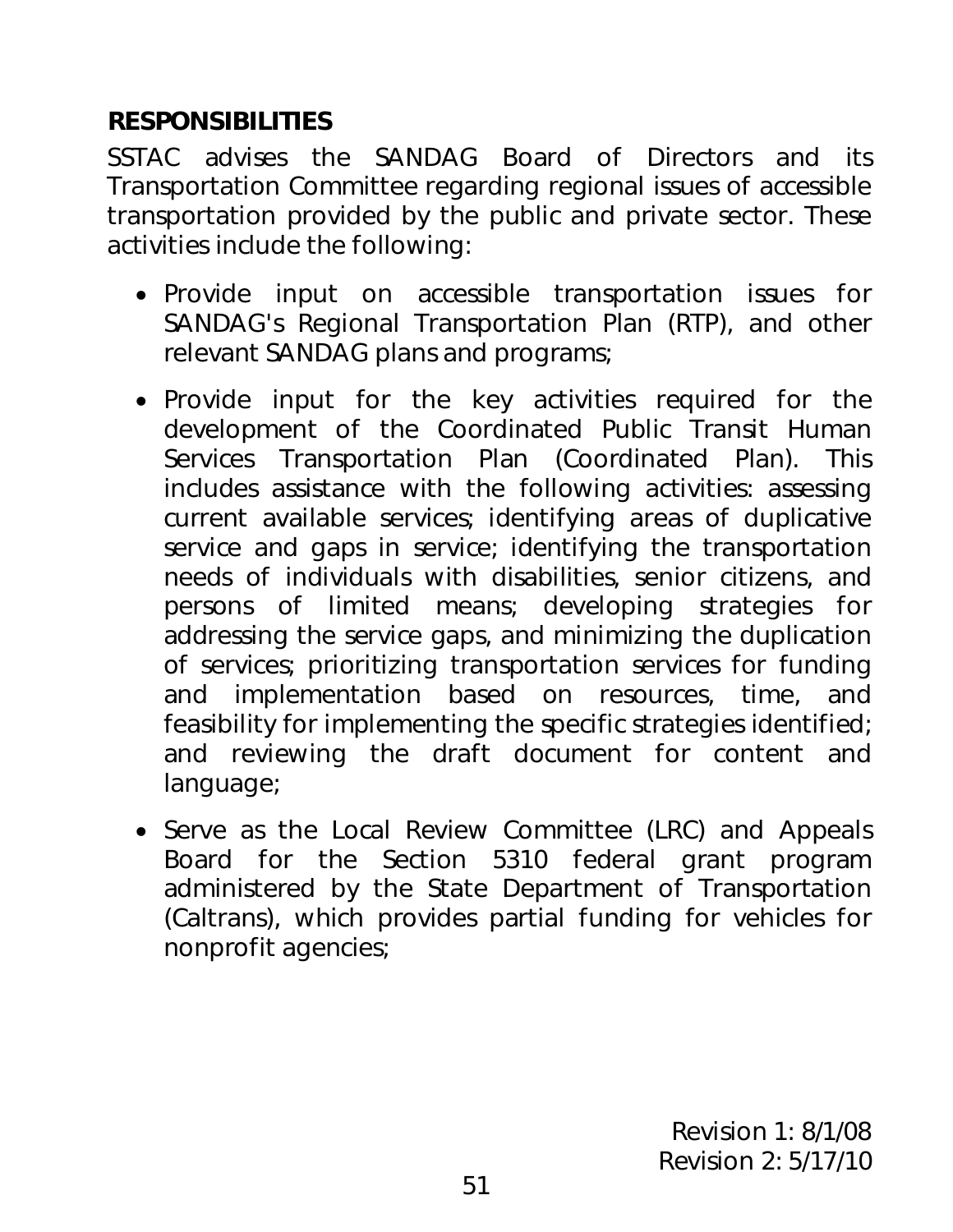- Serve as the region's Social Service Transportation Advisory Council to advise SANDAG on the unmet transit needs of senior citizens and individuals with disabilities, as required by the State's Transportation Development Act (TDA);
- Oversee the annual unmet needs process and make a determination of unmet needs as a recommendation to the Transportation Committee per Public Utilities Code 99238(c)(2);
- Provide input on the progress of the region's transit operators in providing accessible transportation to senior citizens and individuals with disabilities;
- Provide input regarding the legal and practical requirements of transit access to be analyzed by staff and as legally required and practically feasible, incorporated into the design and construction of transit facilities;
- Provide input on the progress of the region's Coordinated Transportation Service Agency (CTSA) in assisting nonprofit agencies to coordinate their transportation services;
- Provide input and proposals to SANDAG on legislation and regulations concerning transportation for seniors and individuals with disabilities;
- Fulfill the requirement in the Public Utilities Code of California Section 99238.5 that the Transportation Planning Agency (SANDAG) establish and implement a citizen participation process to solicit the input of transit dependent, and transit disadvantaged persons, including the elderly, handicapped and persons of limited means;
- Assist transit operators in programs that promote use of existing transportation programs to better serve seniors and individuals with disabilities; and
- Comment on regional issues brought before the Committee,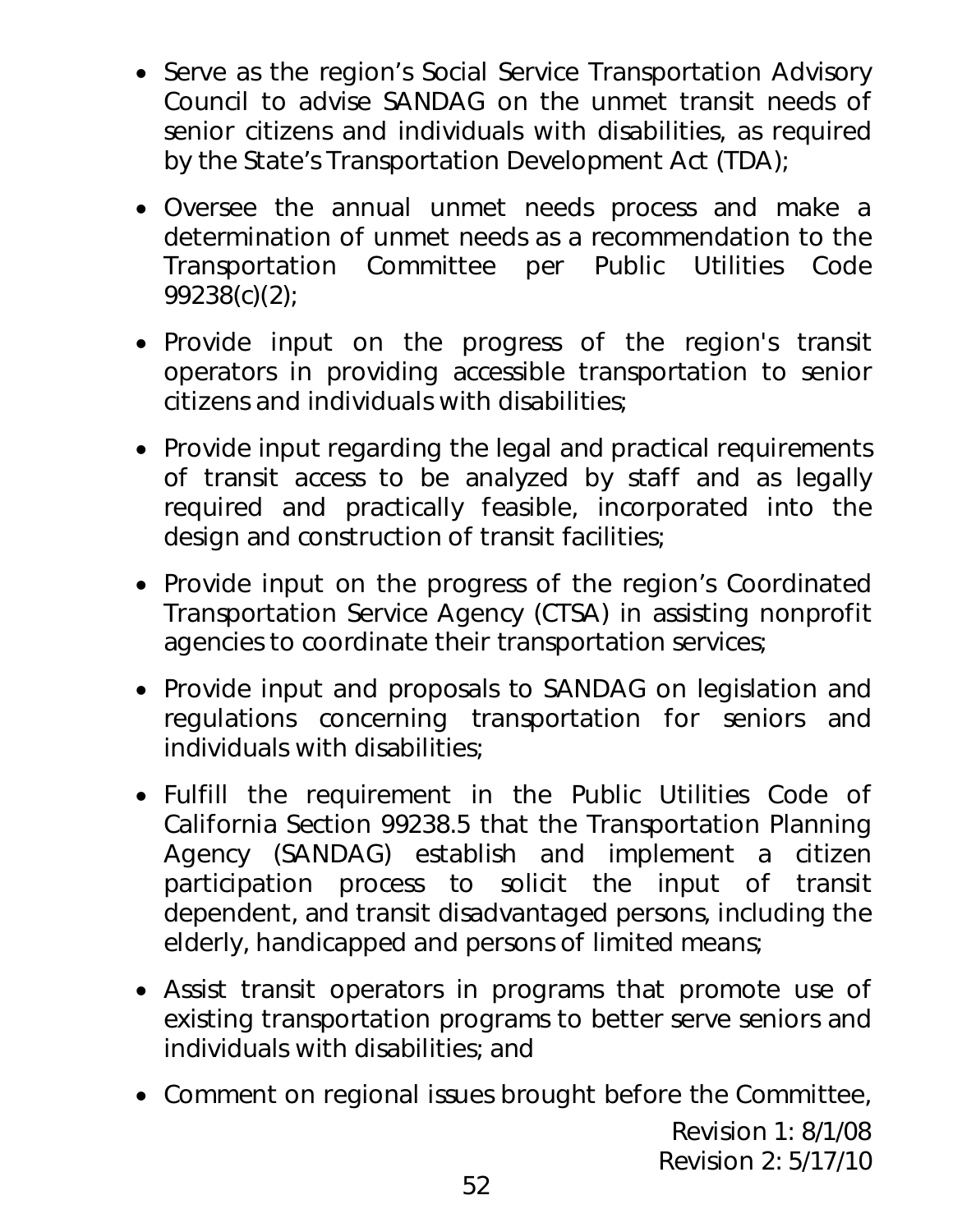which are relevant to the implementation of accessible transportation services under federal and state legislation.

• SSTAC discusses issues of a regional nature, not specific to individual transit operators or to individual events or circumstances. Issues not appropriate to SSTAC discussion are referred to the appropriate transit operator or other organization with authority to resolve the issue.

## **MEMBERSHIP**

Membership on SSTAC is defined by the Public Utilities Code Section 99238, of the State of California. SANDAG shall strive to attain geographic and minority representation among the membership from a broad representation of providers and the public:

- 1. Four at-large citizen representatives of senior and disabled transit users who are well versed in the ADA and Title 24 regulations;
- 2. Two representatives of the local social service providers for seniors, including one representative of a social service transportation provider, if one exists;
- 3. Two representatives of local social service providers for individuals with disabilities, including one representatives of a social service transportation provider, if one exists;
- 4. One representative of a local social service provider for persons of limited means;
- 5. Two representatives from the local consolidated transportation service agency, designated pursuant to subdivision (a) of Section 15975 of the Government Code, if one exists, including one representative from a transportation service provider, if one exists;
- 6. One representative from NCTD representing fixed-route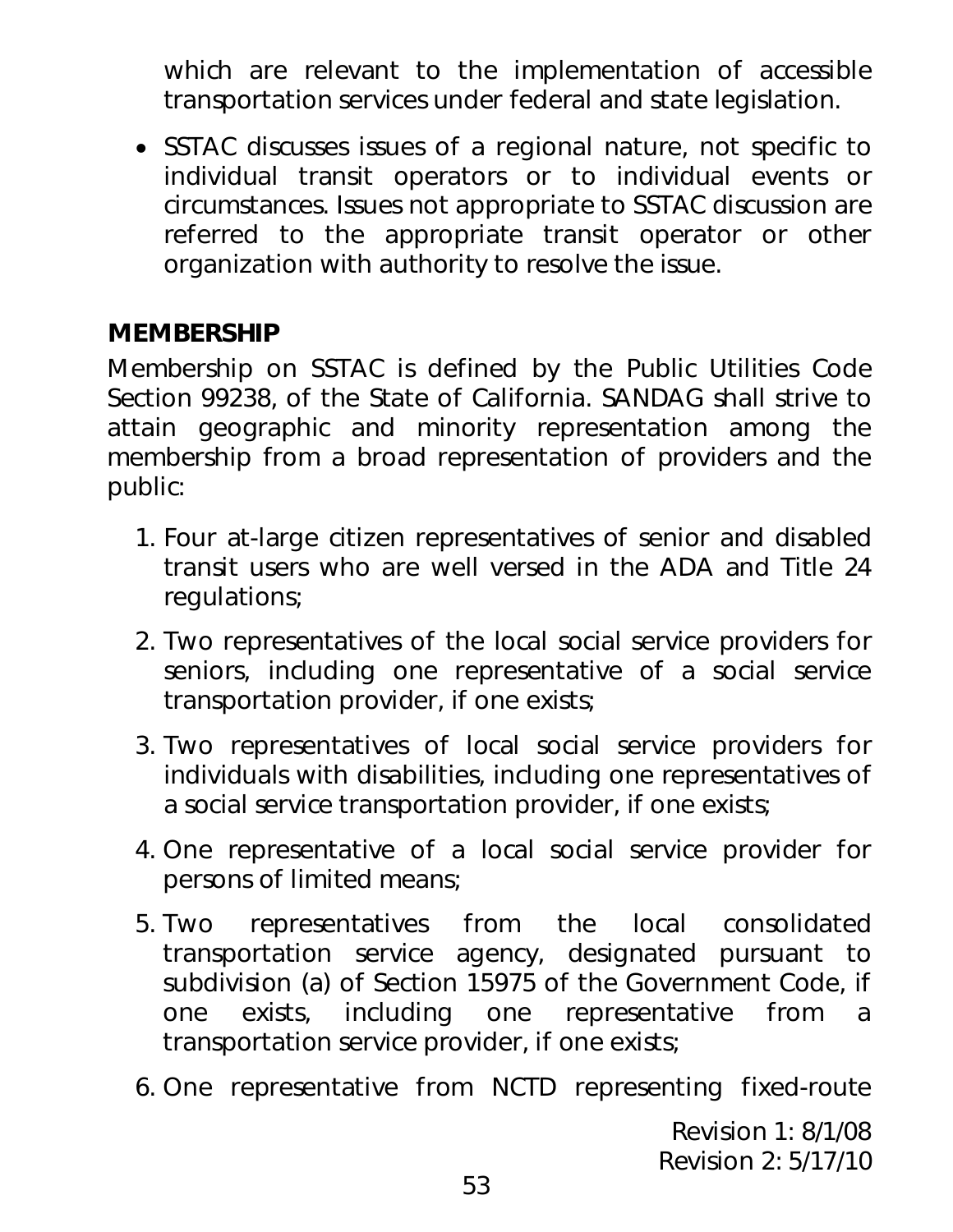service;

- 7. One representative from NCTD representing ADA Paratransit service;
- 8. One representative from MTS representing fixed-route service;
- 9. One representative from MTS representing ADA Paratransit service.

The term of appointment shall be for three years. Initial appointments shall be equally divided among members serving one-, two-, or three-year terms.

# **VOTING**

The four at-large voting citizen members shall be drawn from a pool of senior and disabled transit users who are well versed in the ADA and Title 24 regulations. The following sequence shall determine which members of the pool will be voting members and which will act as alternates. Initially the sequence will be based on alphabetical order by first name, and subsequently will rotate every six months with the last person on the list moving to the head of the list.

# **ATTENDANCE**

Any voting or alternate (non-voting) at-large citizen member absent for three (3) consecutive meetings without having such absences excused by the Chairperson in advance of the meetings shall have their membership revoked. The Chairperson may assign an alternate with the most frequent attendance relative to the current needs of SSTAC to complete the remainder of the revoked member's term. If the Chairperson does not assign an alternate, then the first citizen member alternate in alphabetical order by first name shall be the replacement to complete the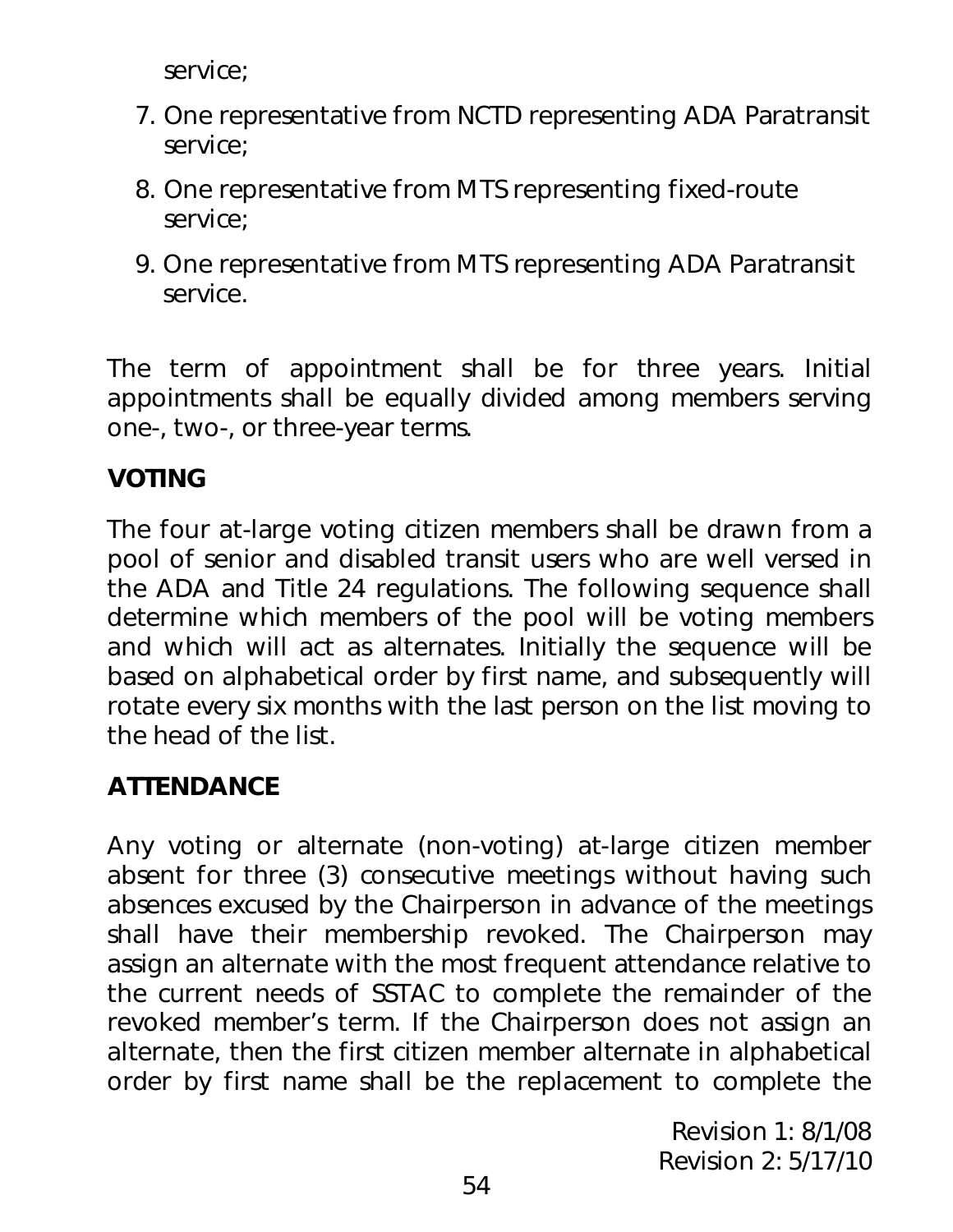remainder of the revoked member's term. A voting at-large citizen member whose membership is revoked for nonattendance may be reinstated instead as an alternate at-large citizen member upon a majority vote of the council.

If an agency representative of a social service provider is absent for three (3) consecutive meetings without having such absences excused by the Chairperson in advance of the meetings, the position shall be declared vacant. The Chairperson may then assign an agency within the same category of social service providers to complete the remainder of the term.

# **MEETING TIME AND LOCATION**

Meetings are usually held on the third Monday of every other month from 10:00 a.m. to 12:00 p.m. in a location that is accessible by public transit and in facilities accessible to individuals with disabilities. . Meetings are usually held in San Diego, either at the Caltrans District 11 Office or at SANDAG but may be held in other locations within San Diego County, depending on the agenda and availability of meeting space. Additional meetings or time and date adjustments may be made by the Chairperson when necessary.

# **ANNUAL PUBLIC HEARING**

SSTAC shall hold a minimum of one public hearing for the purposes of receiving public comment on public transit services from the transit dependent, elderly and persons of limited means. The hearing(s) shall be scheduled to ensure broad community participation and should be rotated among the various communities within San Diego County.

### **UNMET NEEDS PUBLIC HEARING**

The Transportation Development Act (TDA) of the State of California requires the SSTAC to hold Public Hearings in any year if any TDA funds for that year are not fully expended on public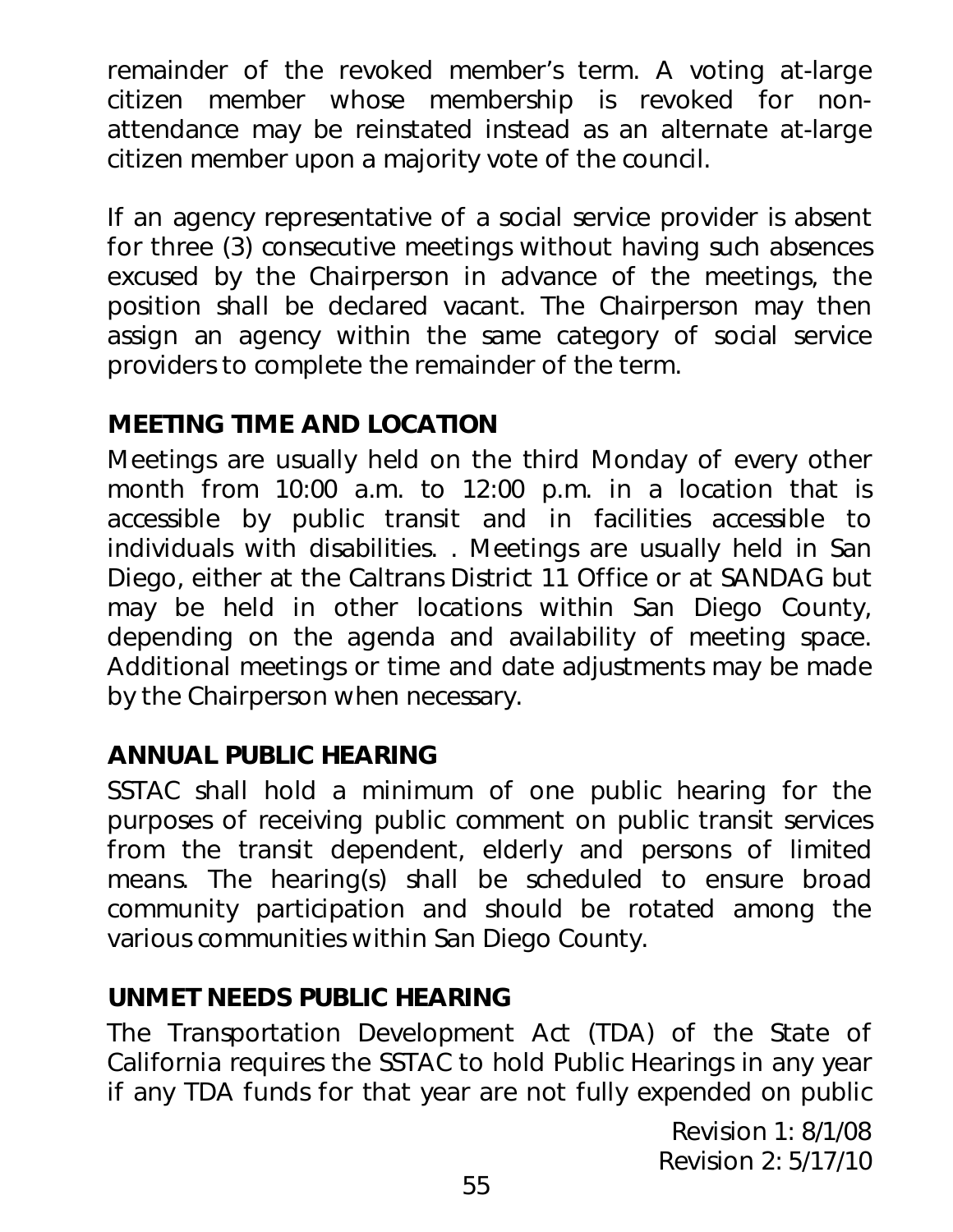transit. The purpose of the hearings is to provide an opportunity for the public to identify potential transit needs that are not being met and are reasonable to be met with the unspent TDA funds. If there are TDA funds that are not expended for public transit in San Diego County the SSTAC shall hold a minimum of one public hearing for the purposes of receiving public comment on unmet transit needs from the transit dependent seniors and persons of limited means. The hearing(s) shall be scheduled to ensure broad community participation and should be rotated among the various communities within San Diego County.

# **SELECTION OF THE CHAIR**

A Chairperson and Vice Chairperson, or Co-Chairpersons, are nominated and elected annually by the membership to serve one-year terms. The Chairperson conducts meetings. The Vice Chair-person shall conduct the meetings in the absence of the Chairperson. A voting or alternate at-large citizen member may be elected Chair or Vice-Chair, but would retain their status as voting or non-voting member during his/her tenure.

# **STAFF LIAISON**

SANDAG shall provide staff support for SSTAC. The services to be provided by SANDAG shall include, but not be limited to assisting the Chairman in preparing the agenda, sending out meeting notices, and preparing records of meetings.

# **DURATION OF EXISTENCE**

SSTAC is a standing working group that fulfills a state mandate and shall continue to function unless dissolved by the SANDAG Board of Directors or Transportation Committee.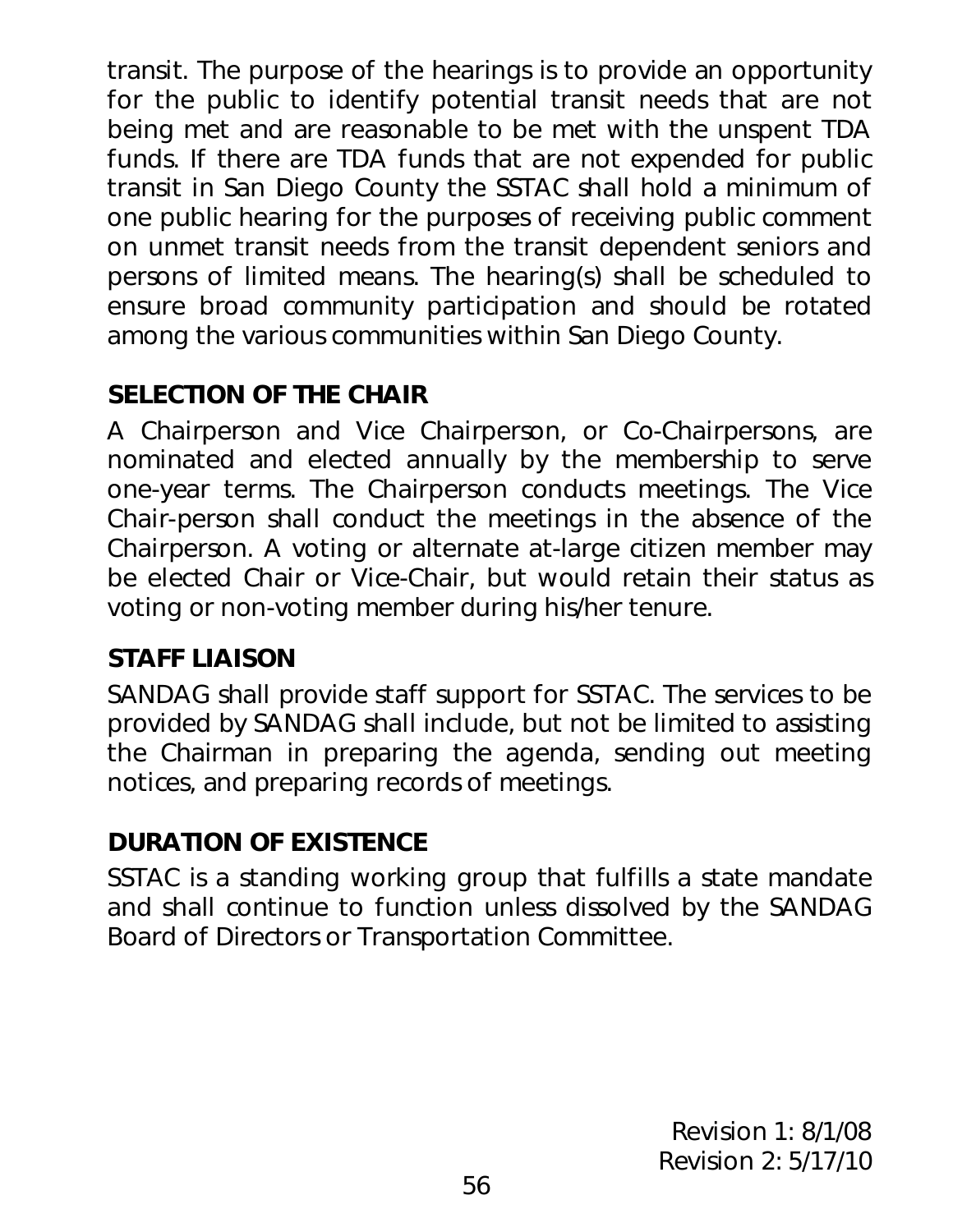| <b>Member</b>                                                                     | Term (yrs.) Term Exp.*         |      | <b>Member</b>                                        | Term (yrs.)                       | Term Exp.* |  |
|-----------------------------------------------------------------------------------|--------------------------------|------|------------------------------------------------------|-----------------------------------|------------|--|
|                                                                                   |                                |      |                                                      |                                   |            |  |
| <b>At-Large Citizen Members (Senior and Disabled Transit Users)</b>               |                                |      |                                                      |                                   |            |  |
|                                                                                   | <b>Four (4) Voting Members</b> |      |                                                      | <b>Four (4) Alternate Members</b> |            |  |
| Clive Richard                                                                     | 1                              | 2010 | Mimi Galandt                                         |                                   | 2010       |  |
| Chuck Lungerhausen                                                                | $\overline{2}$                 | 2011 | Sharlene Ornelas                                     | 2                                 | 2011       |  |
| David Jackson                                                                     | 3                              | 2012 | Jackson Alexander                                    | $\mathcal{P}$                     | 2011       |  |
| Harriet Weinstock                                                                 | 1                              | 2010 | Vacant                                               |                                   |            |  |
| Two (2) Representatives of Social Service Providers for Seniors                   |                                |      |                                                      |                                   |            |  |
| Floyd Willis                                                                      | 3                              | 2012 | County of San Diego, Aging and Independence Services |                                   |            |  |
| Janai Quintana                                                                    | 2                              | 2011 | <b>Adult Protective Services</b>                     |                                   |            |  |
| Two (2) Representatives of Social Service Providers for Persons with Disabilities |                                |      |                                                      |                                   |            |  |
| Beth Butler-Arreola                                                               | 1                              | 2010 | Deaf Community Services                              |                                   |            |  |
| Anthony Ferguson                                                                  | 3                              | 2012 | San Diego Regional Center                            |                                   |            |  |
| One (1) Representative of Social Service Providers for Persons of Limited Means   |                                |      |                                                      |                                   |            |  |
| Mac McGee                                                                         | 3                              | 2012 | All Congregations Together                           |                                   |            |  |
| Two (2) Representatives from the Consolidated Transportation Services Agency      |                                |      |                                                      |                                   |            |  |
| <b>Brenda Bothel</b>                                                              | 1                              | 2010 | Full Access & Coordinated Transportation             |                                   |            |  |
|                                                                                   | $\overline{2}$                 | 2011 | Full Access & Coordinated Transportation             |                                   |            |  |
| Two (2) Representatives from Each of the Transit Operators                        |                                |      |                                                      |                                   |            |  |
| <b>Brent Boyd</b>                                                                 | 3                              | 2012 | Metropolitan Transit System (MTS) Fixed Route        |                                   |            |  |
| <b>Scott Transue</b>                                                              | 1                              | 2010 | <b>MTS Paratransit</b>                               |                                   |            |  |
| <b>Bill Olszanicky</b>                                                            | 2                              | 2011 | North County Transit District (NCTD) Fixed Route     |                                   |            |  |
| Alane Haynes                                                                      | 3                              | 2012 | <b>NCTD Paratransit</b>                              |                                   |            |  |

#### Social Services Transportation Advisory Council Membership and Terms

\* All terms expire in August of the year indicated, unless otherwise noted.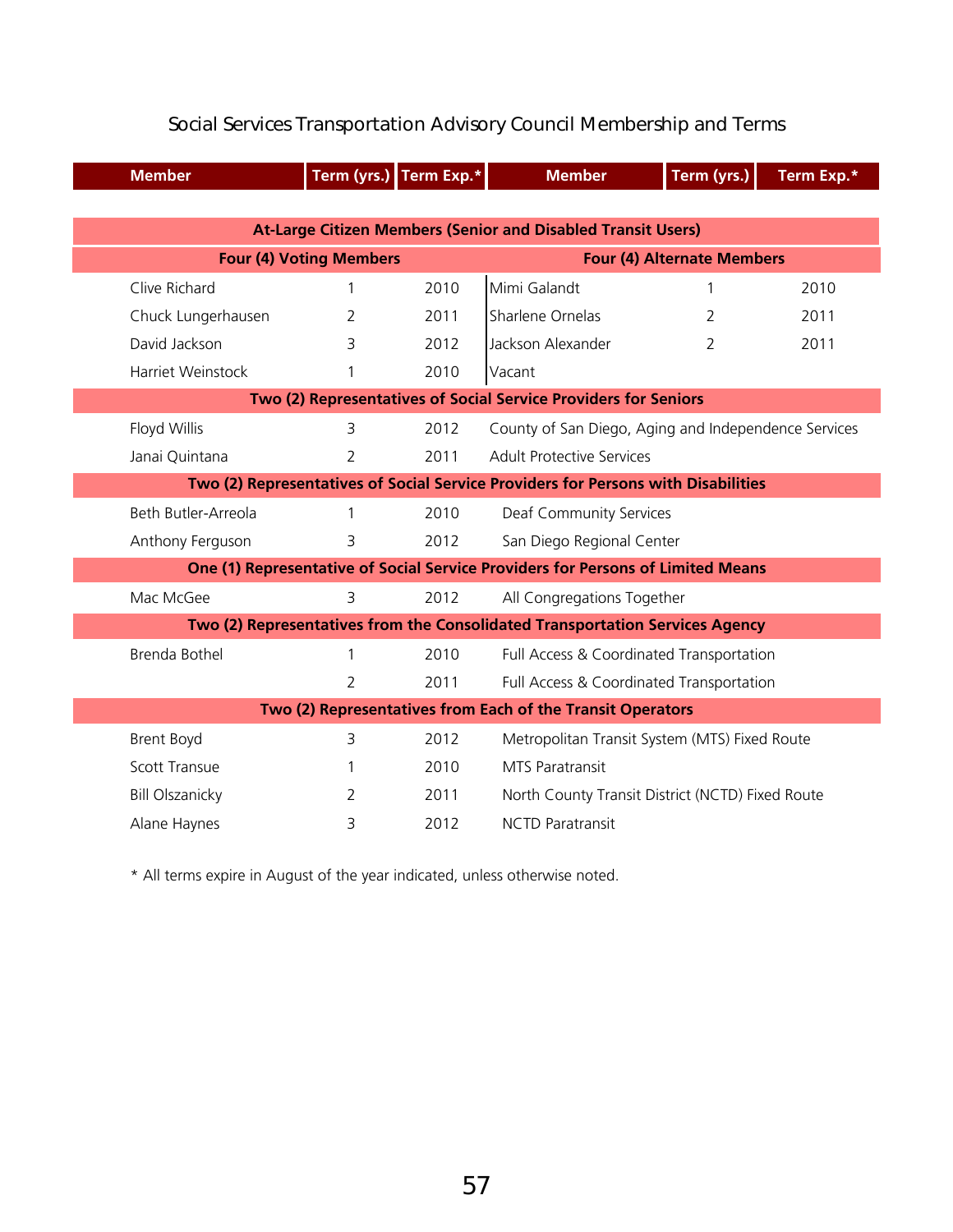**Agenda Item No. 11 May 17, 2010** 



The Free Fares Program is available only to persons certified to use the LIFT ADA Paratransit Service, with an NCTD Paratransit ID Card.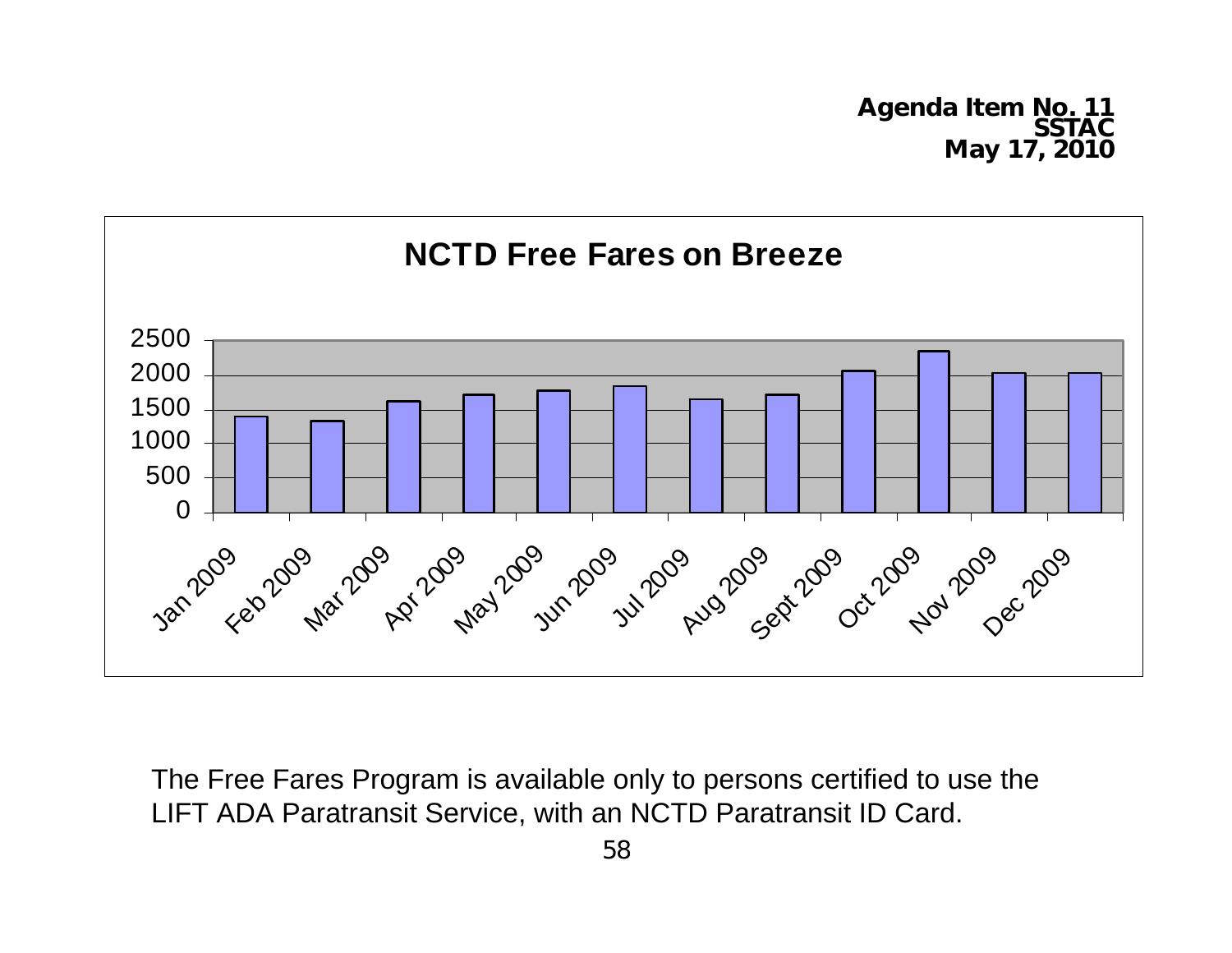

### **MTS Bus Monthly Ridership 2008 & 2009**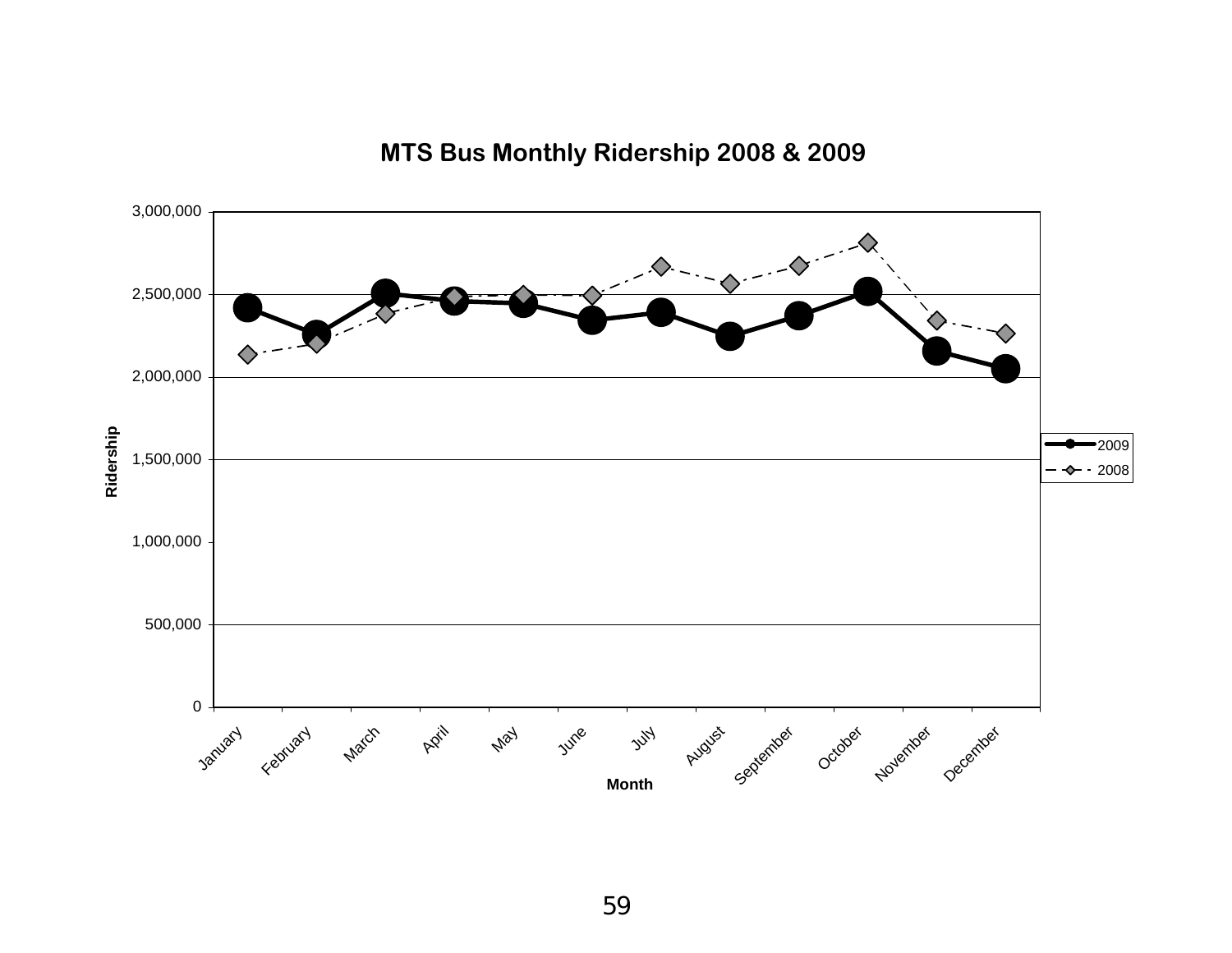**Trolley Monthly Ridership 2008 & 2009**

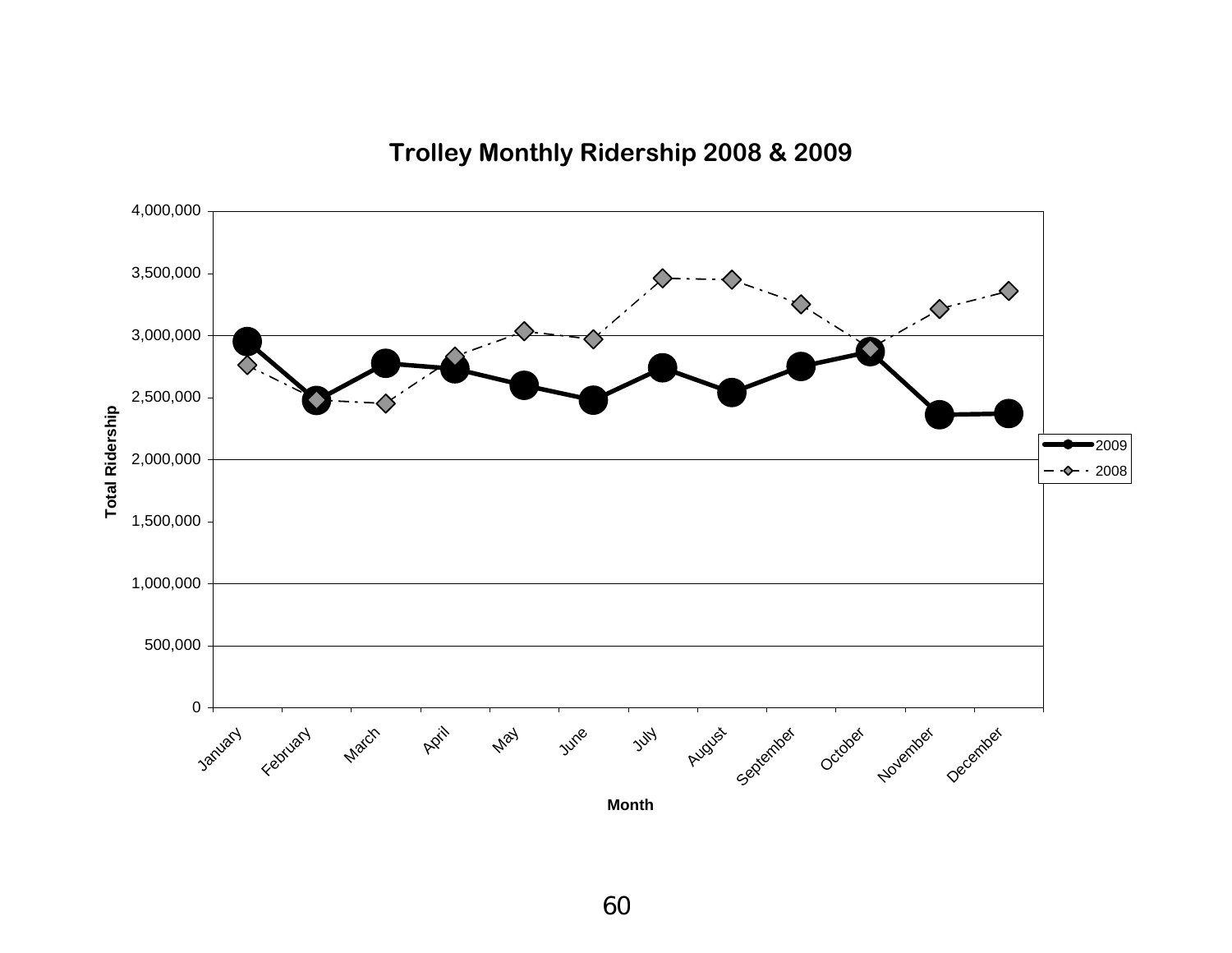**MTS Contract Monthly Ridership 2008 & 2009**

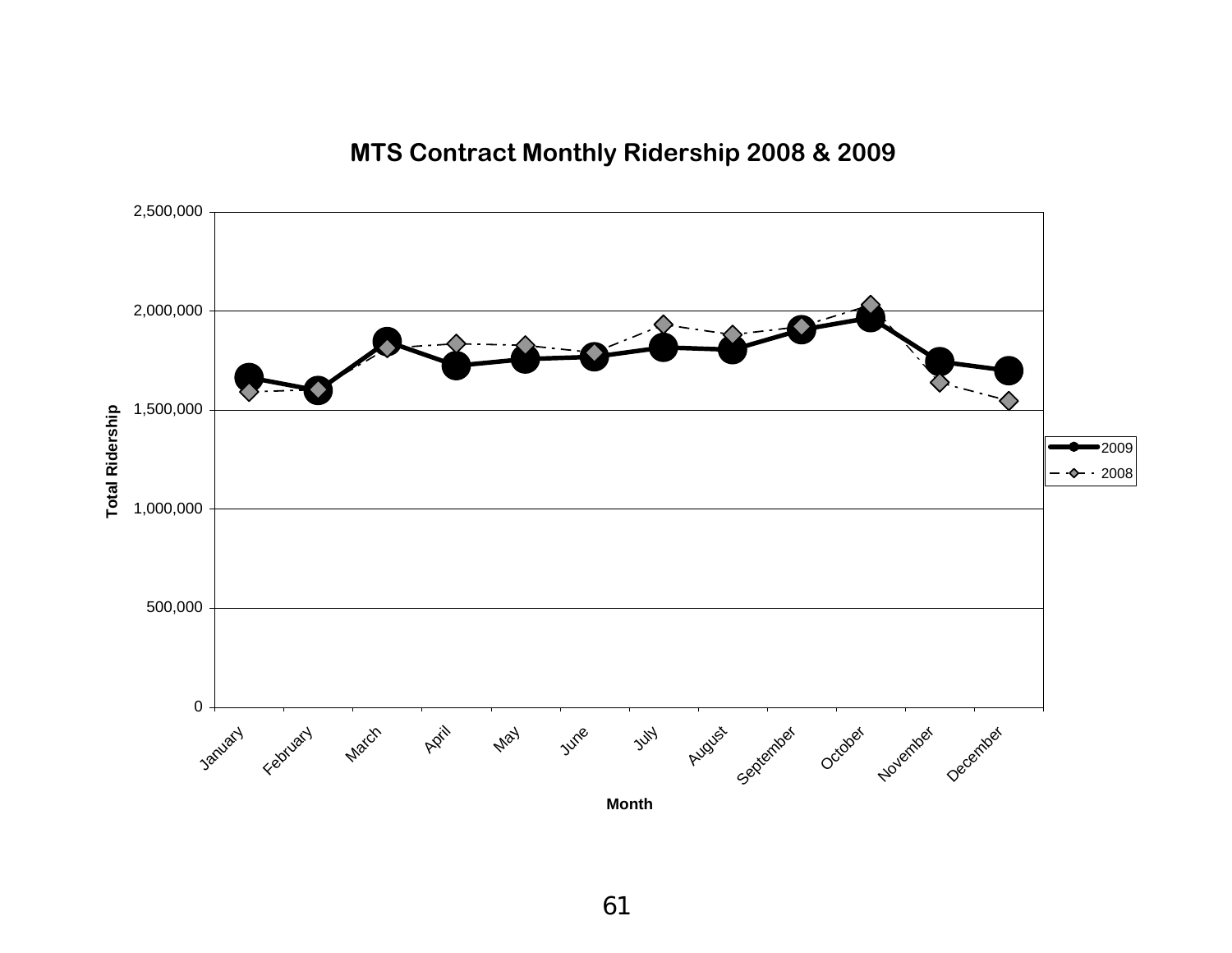**Trolley Monthly Pass-Ups 2008 & 2009**

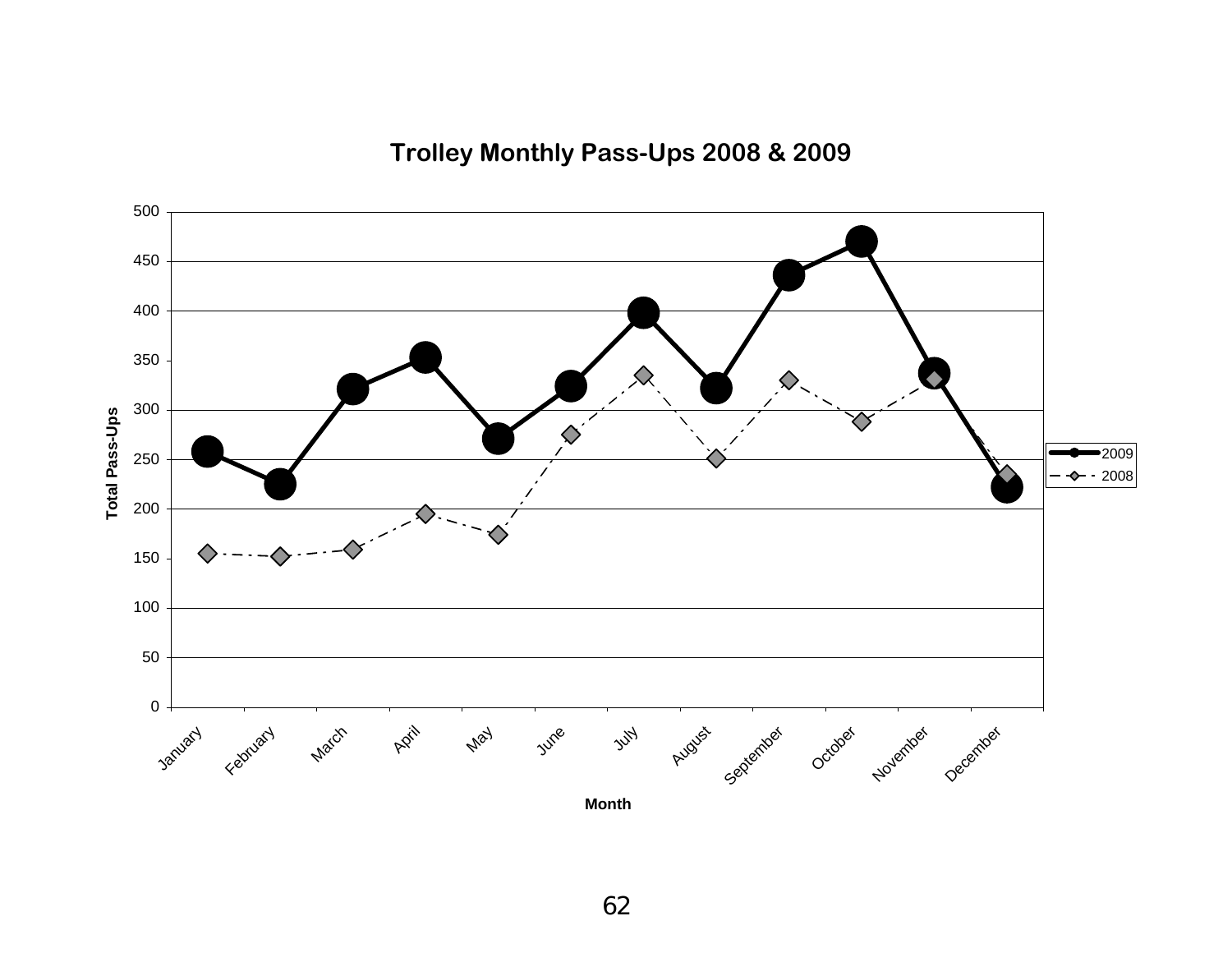**Bus Monthly Pass-Ups 2008 & 2009**

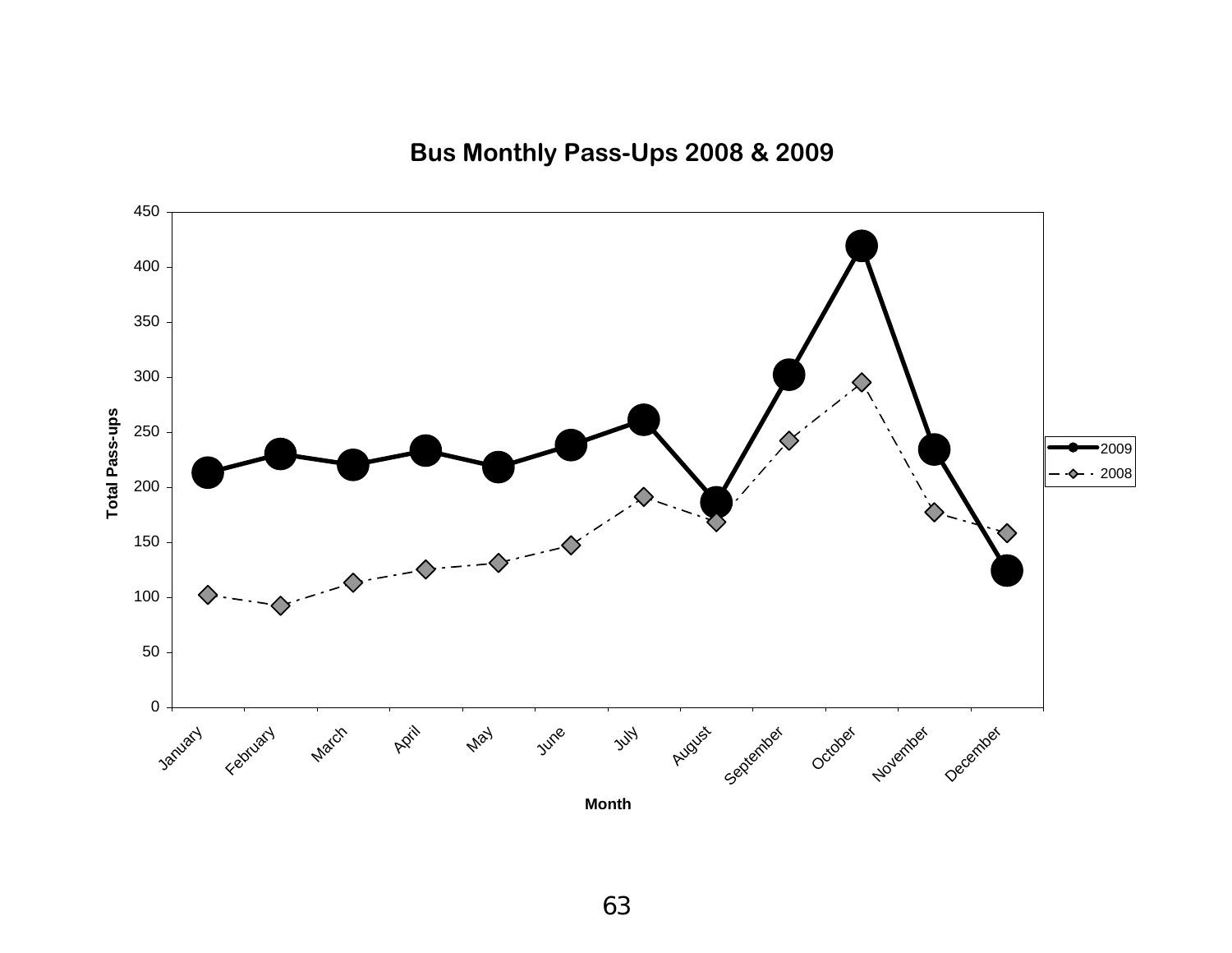

**MTS Contract Monthly Pass-ups 2008 & 2009**

**Month**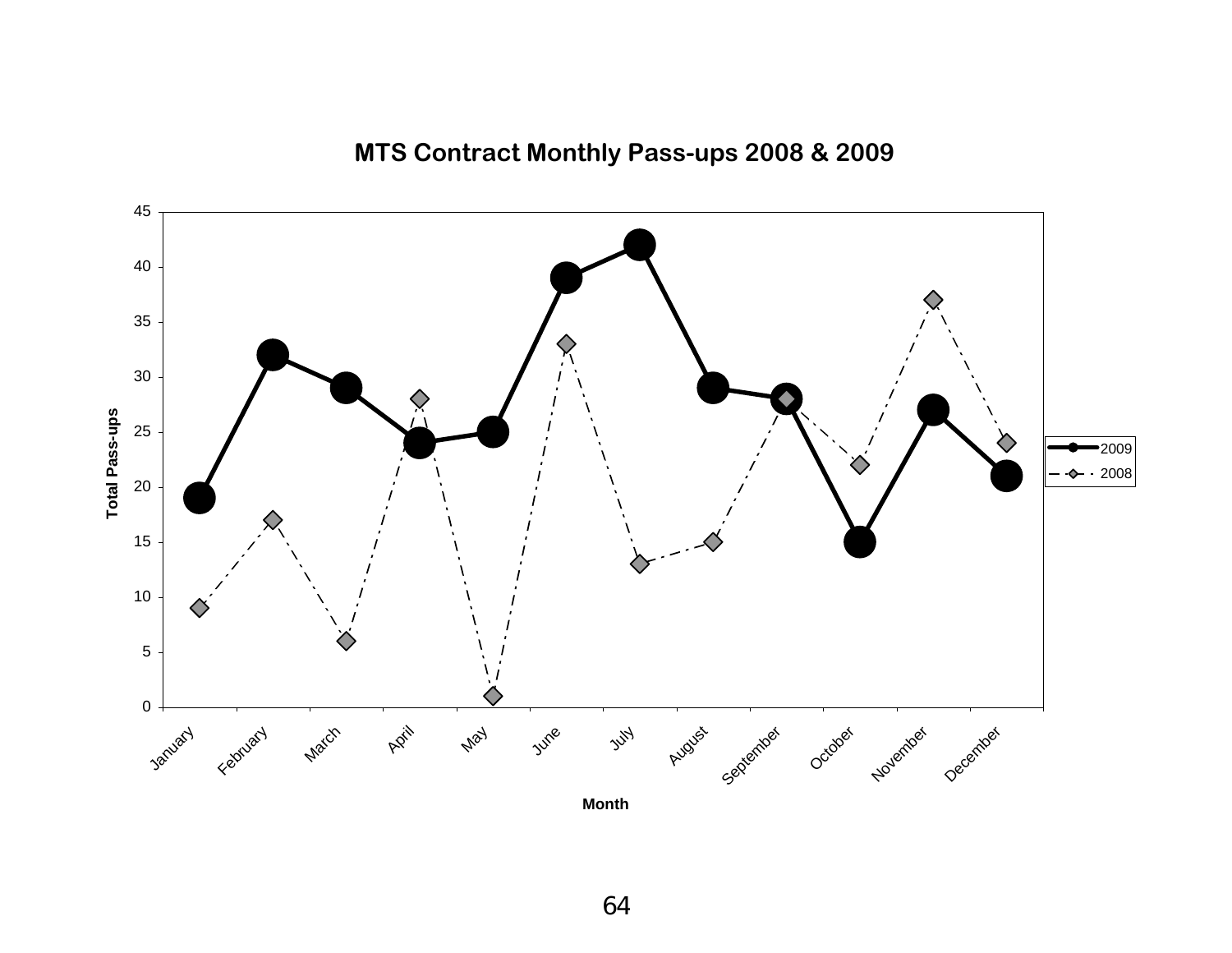

### **Trolley Monthly Lift Deployments 2008 & 2009**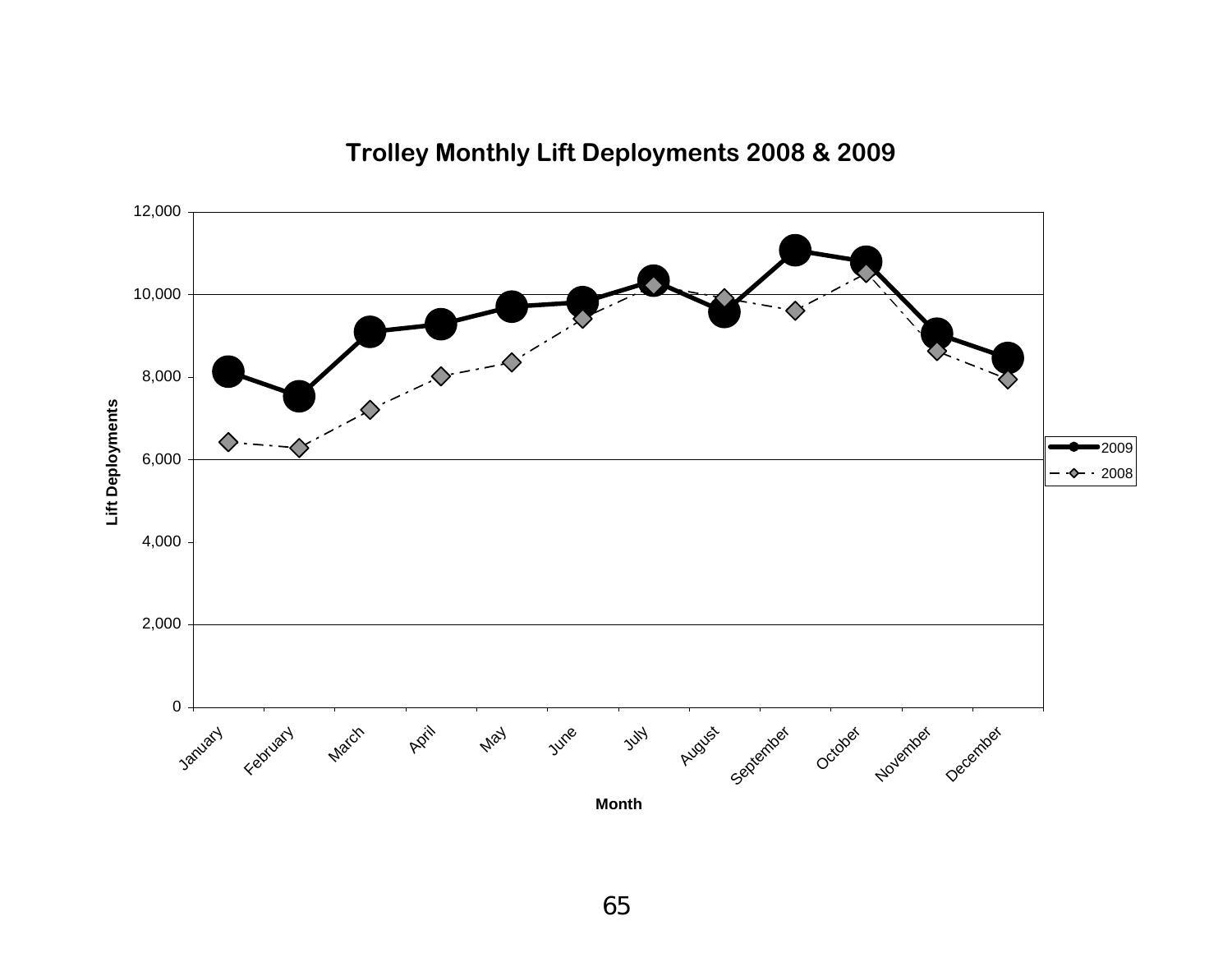

# **Bus Monthly Lift Deployments 2008 & 2009**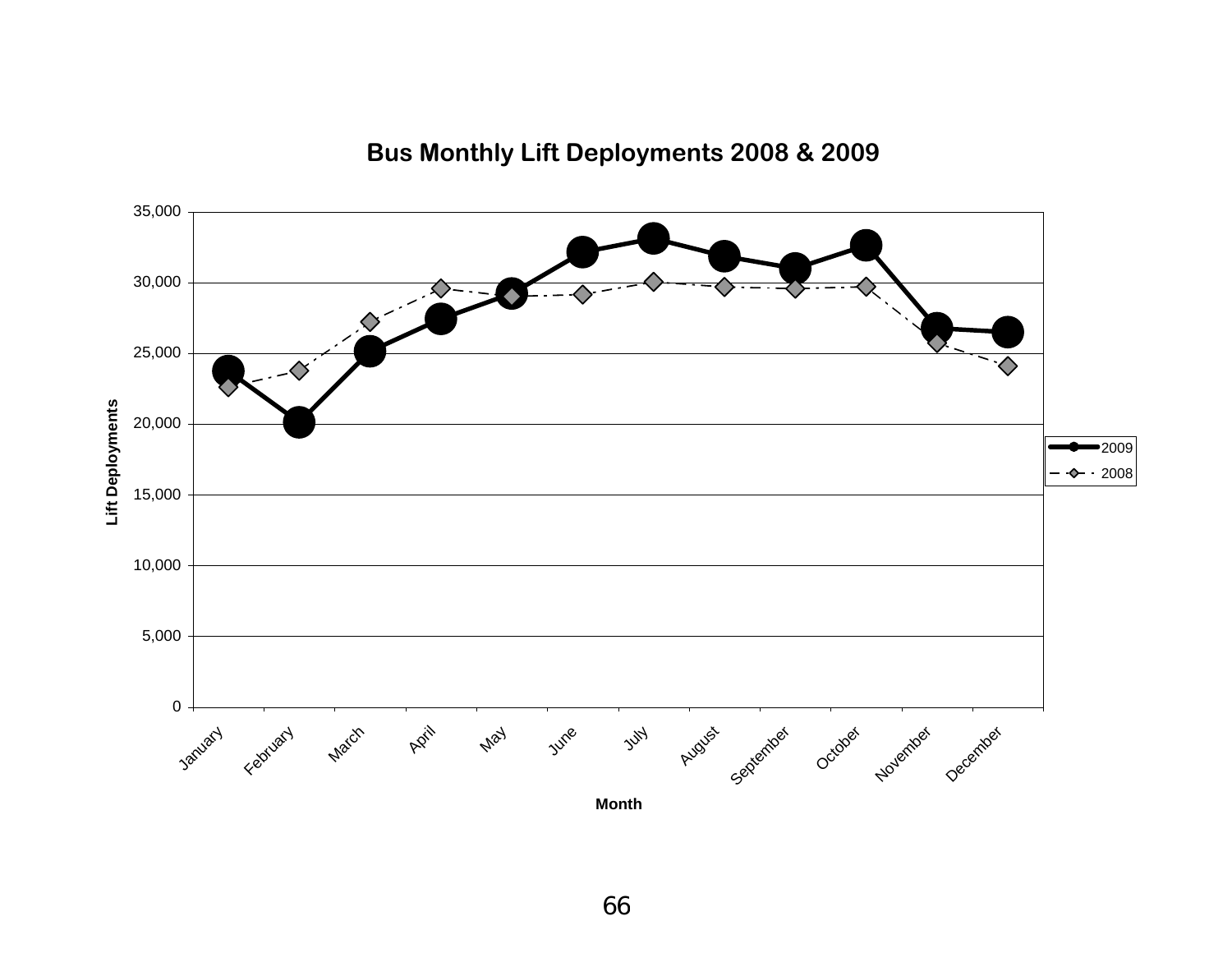

### **MTS Contract Monthly Lift Deployment / Uses 2008 & 2009**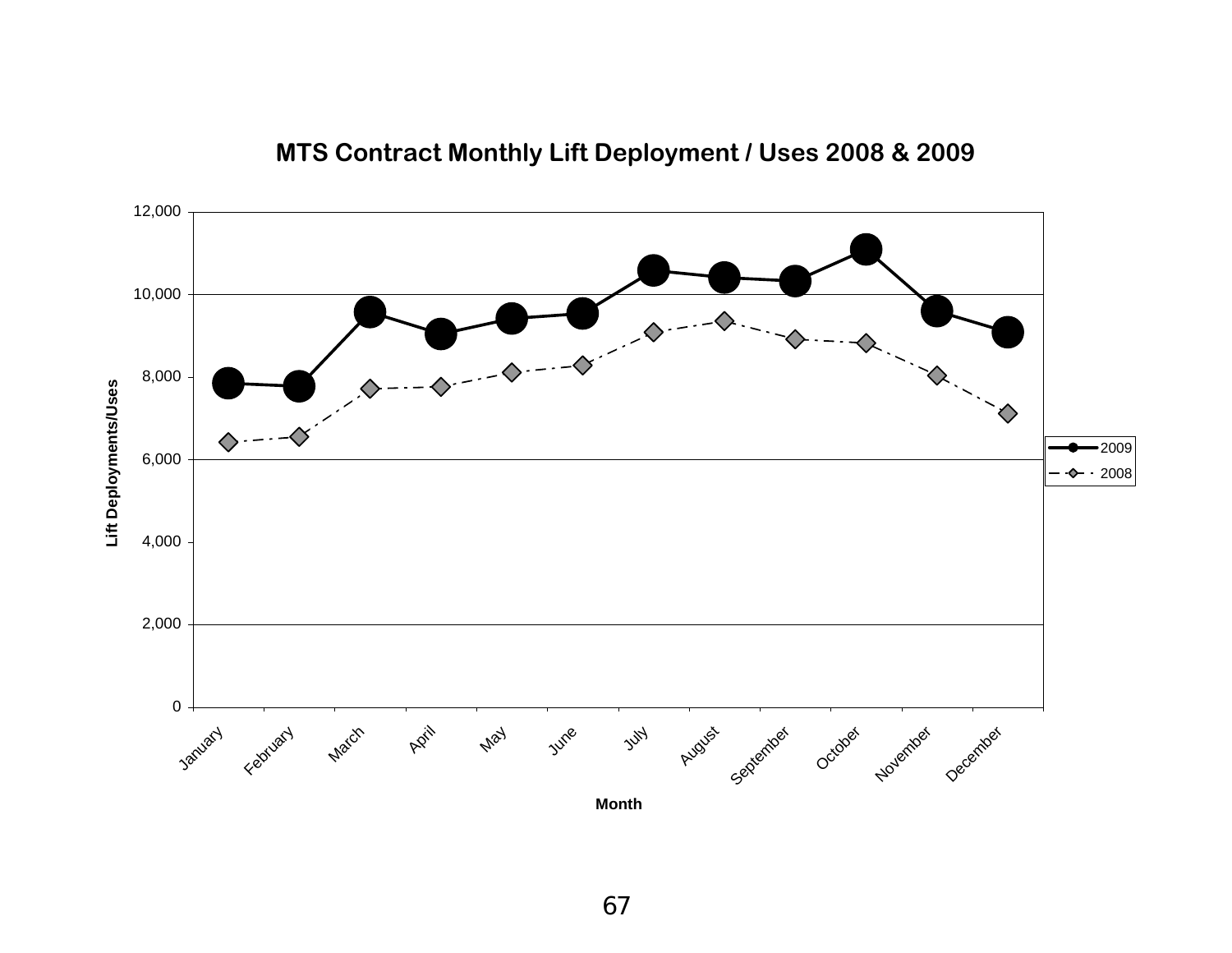**Trolley Monthly Lift Failures 2008 & 2009**

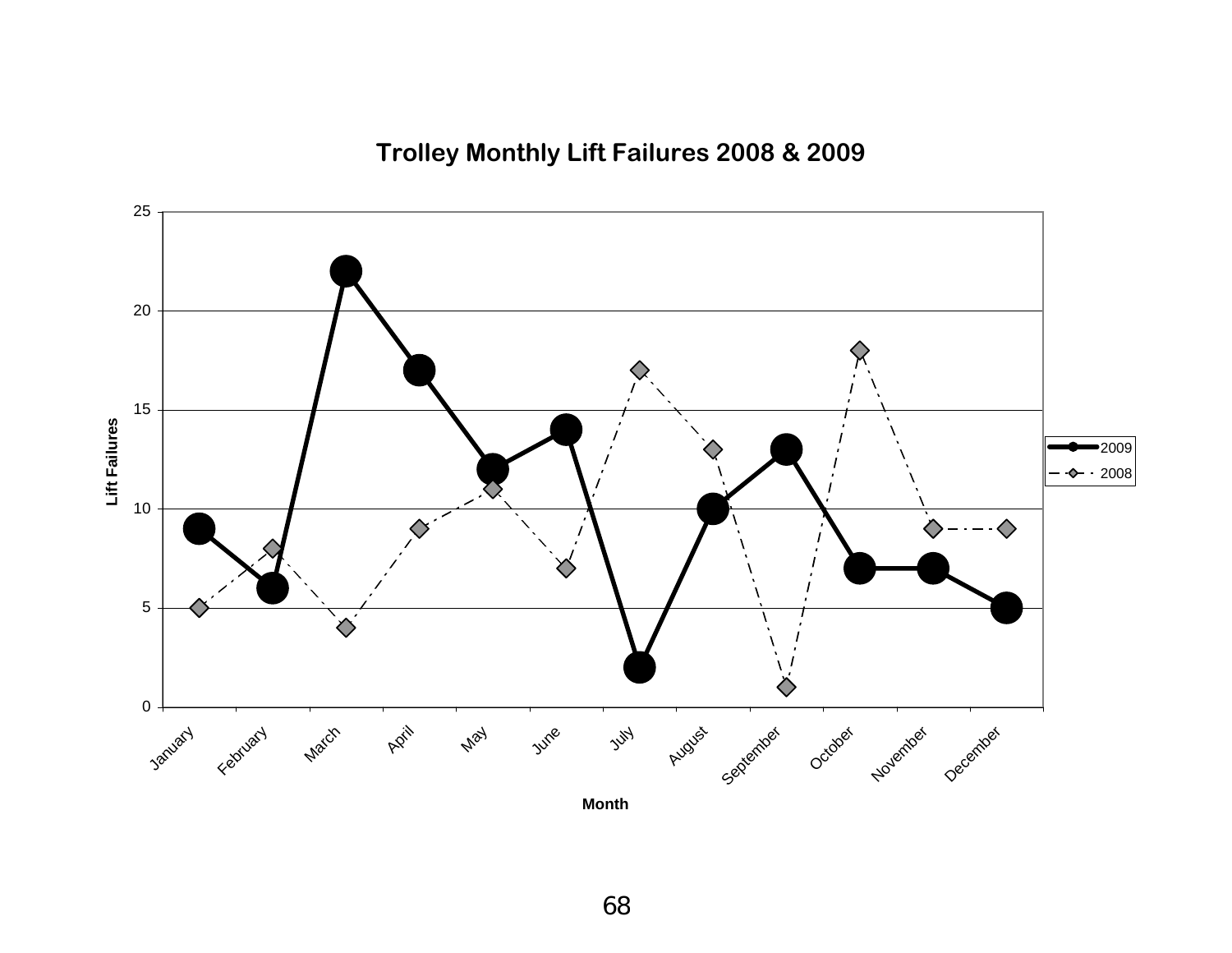**Bus Monthly Lift Failures 2008 & 2009**

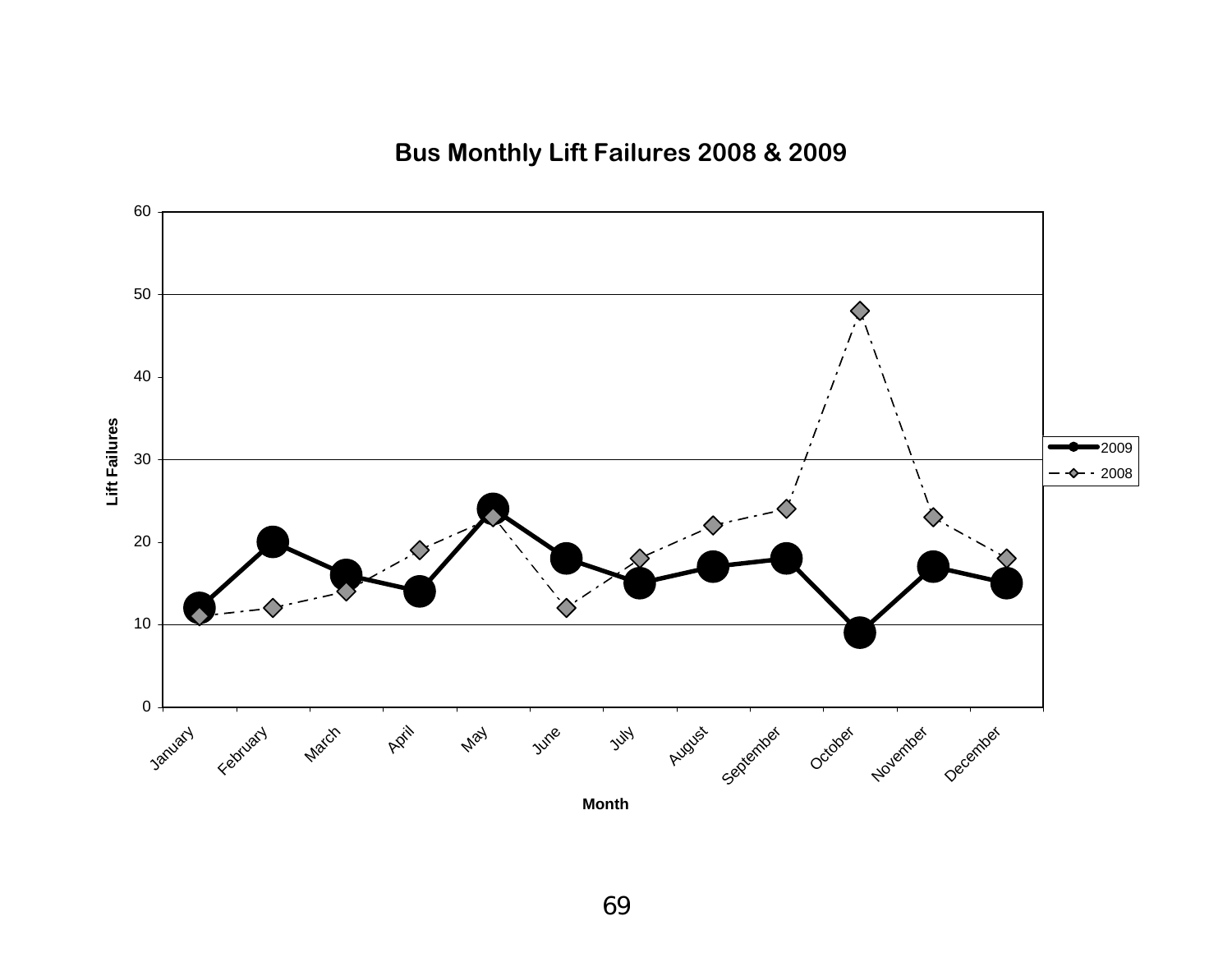# **MTS Contract Monthly Lift Failures 2008 & 2009**

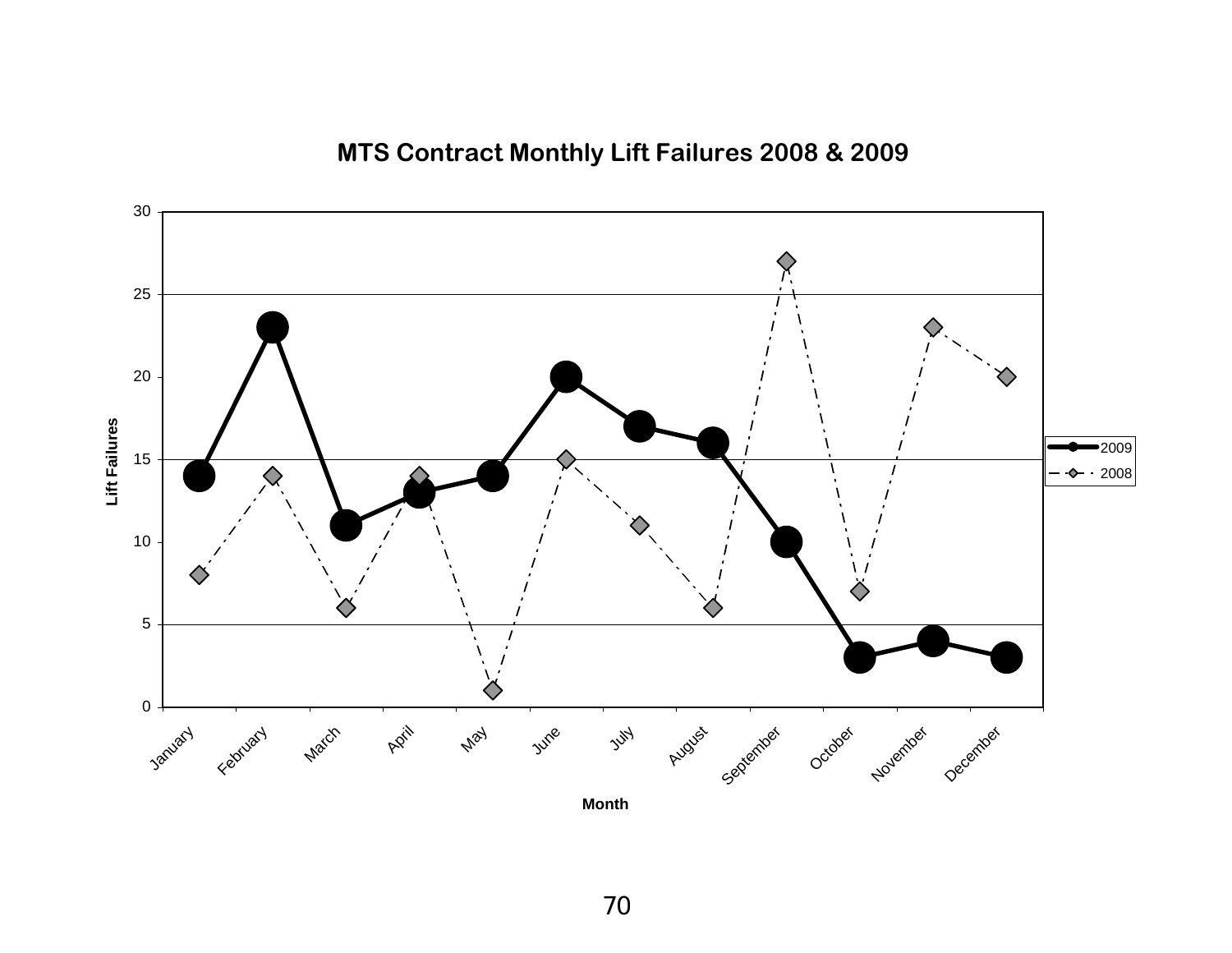

#### **NCTD BREEZE Ridership 2008 & 2009**

**(Note: Starting 10/18/09, BREEZE Route 101 became a contracted service operated by First Transit)**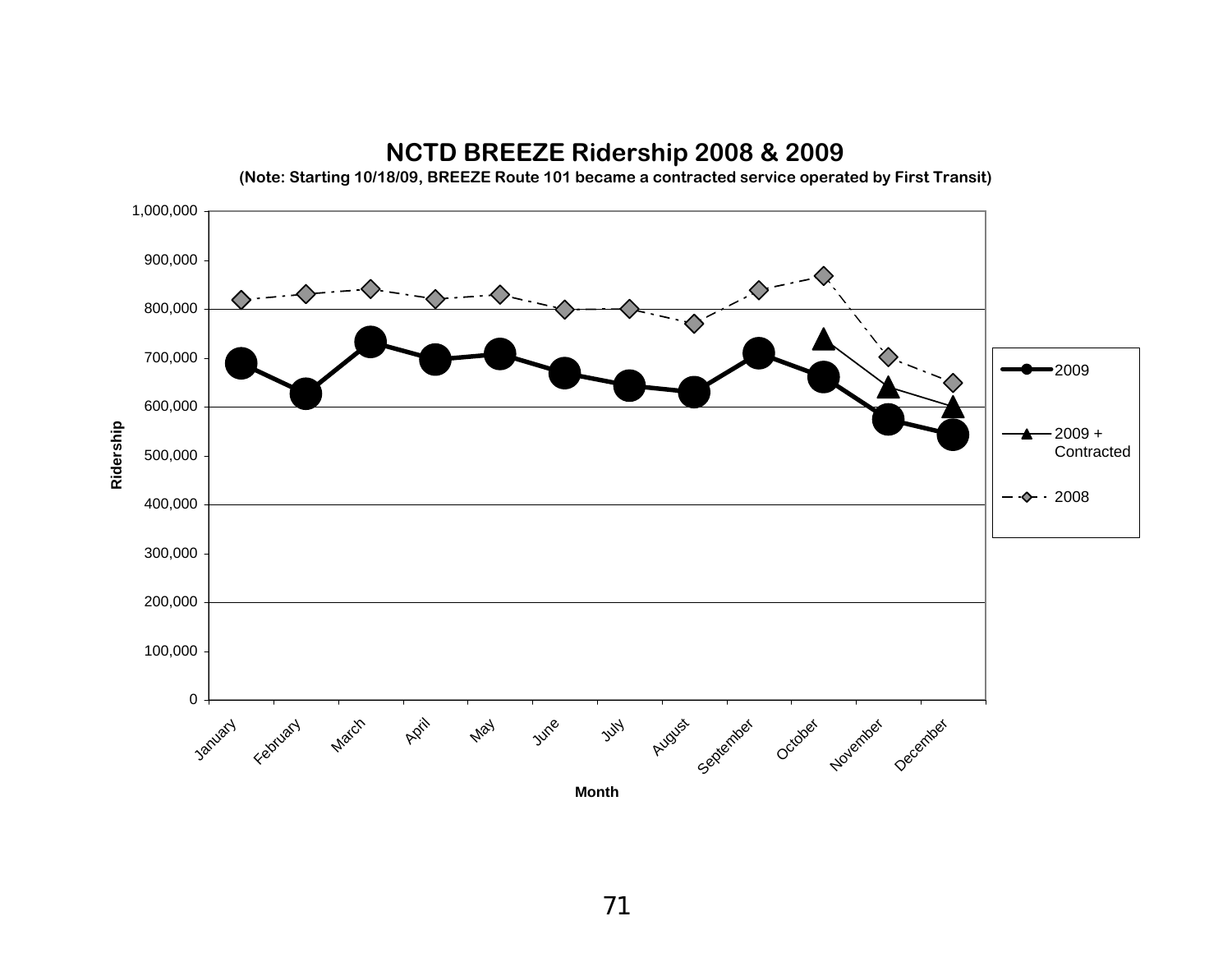

# **NCTD COASTER Ridership 2008 & 2009**

**Month**